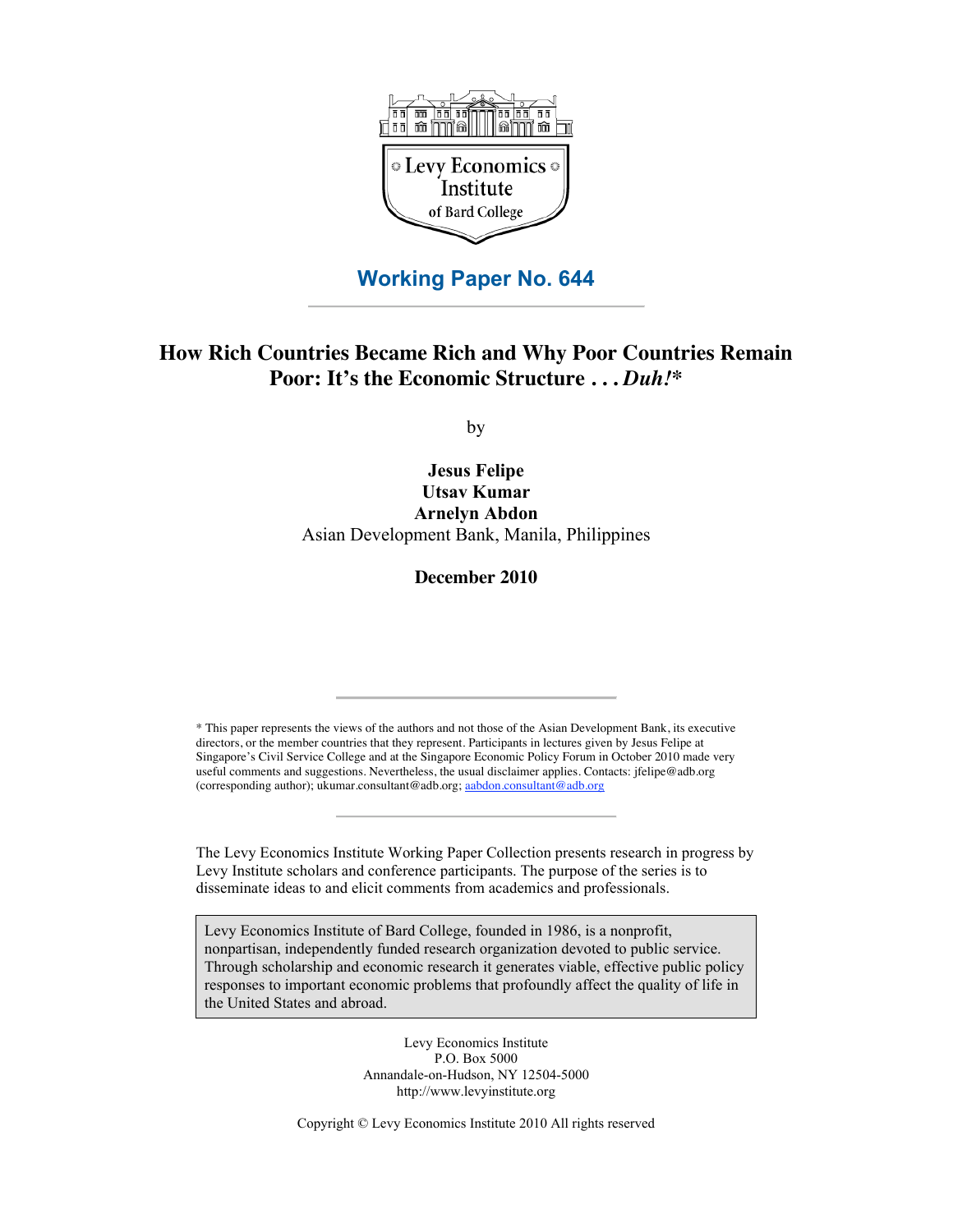## **ABSTRACT**

Becoming a rich country requires the ability to produce and export commodities that embody certain characteristics. We classify 779 exported commodities according to two dimensions: (1) sophistication (measured by the income content of the products exported); and (2) connectivity to other products (a well-connected export basket is one that allows an easy jump to other potential exports). We identify 352 "good" products and 427 "bad" products. Based on this, we categorize 154 countries into four groups according to these two characteristics. There are 34 countries whose export basket contains a significant share of good products. We find 28 countries in a "middle product" trap. These are countries whose export baskets contain a significant share of products that are in the middle of the sophistication and connectivity spectra. We also find 17 countries that are in a "middle-low" product trap, and 75 countries that are in a difficult and precarious "low product" trap. These are countries whose export baskets contain a significant share of unsophisticated products that are poorly connected to other products. To escape this situation, these countries need to implement policies that would help them accumulate the capabilities needed to manufacture and export more sophisticated and better connected products.

**Keywords:** Bad Product; Capabilities; "Low Product" Trap; "Middle Product" Trap; Proximity; Sophistication; Structural Transformation

**JEL Classifications:** O14, O25, O57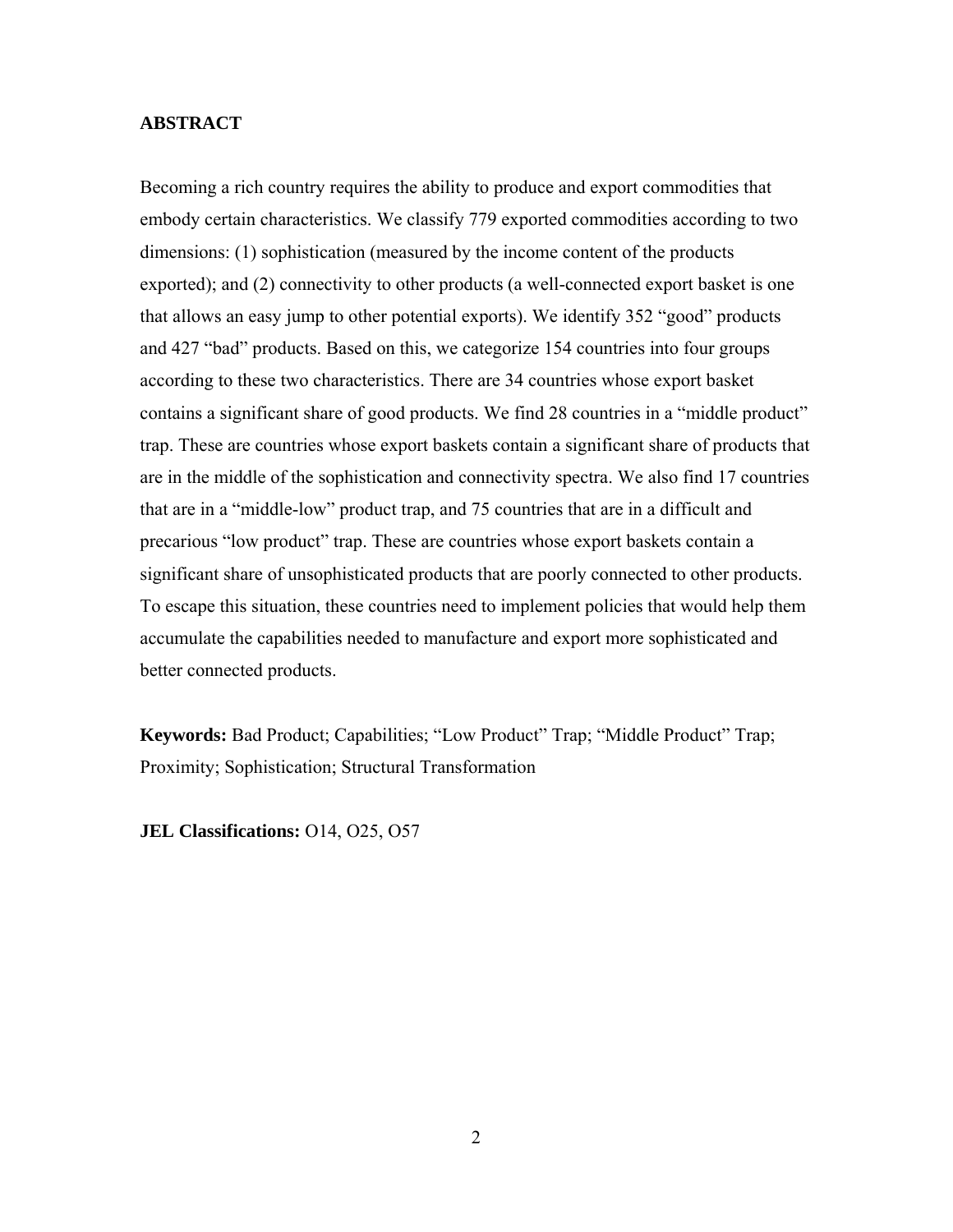## **1. INTRODUCTION**

 $\overline{a}$ 

The study of the reasons why some countries achieve sustained growth that allows them to develop while many others cannot do it and seem not to be able to progress has been at the core of economics since the days of the founding fathers of the discipline (i.e., Smith, Ricardo, Malthus, and their critic, Marx), whose concern was the study of the determinants of the wealth of nations. Later on, after WWII, with the birth of development economics as a field, this has been, and continues to be, the central question of the discipline. In the words of Lucas (1988): "The consequences for human welfare involved in questions like these are simply staggering: Once one starts to think about them, it is hard to think about anything else" (Lucas 1988: 5).<sup>1</sup>

Explaining why *most* countries in the world are in some sort of economic trap is not easy. Standard growth models like the Harrod (1939), Domar (1946), Solow (1956), or the myriad of endogenous growth models developed since the 1980s (see Barro and Sala-i-Martin [1995] or Aghion and Howitt [1998] for expositions) somehow address the question of why some countries achieve sustained growth while some others cannot do it, but they were not conceived with the objective of explaining differences between developed and developing countries, and much less explaining why so many countries in the world are trapped.

Arthur Lewis (1955: 208) argued that the central fact of economic development is rapid capital accumulation. Development requires increasing the annual rate of net investment from 5 percent or less to 12 percent or more. "This is what we mean by an Industrial Revolution." The evidence of the last fifty five years seems to indicate that while investment does matter for growth and development, developing takes much more than increasing the rate of investment to at least 12 percent.

The reality is that the world has been divided for quite some time among three groups: (i) the club of rich nations, with income per capita above \$12,000, according to

 $<sup>1</sup>$  The questions Lucas refers to are in the previous sentence of his paper: "Is there some action a</sup> Government of India could take that would lead the Indian economy to grow like Indonesia's or Egypt's? If so, *what* exactly? If not, what is it about the 'nature of India' that makes it so?" (Lucas 1988: 5).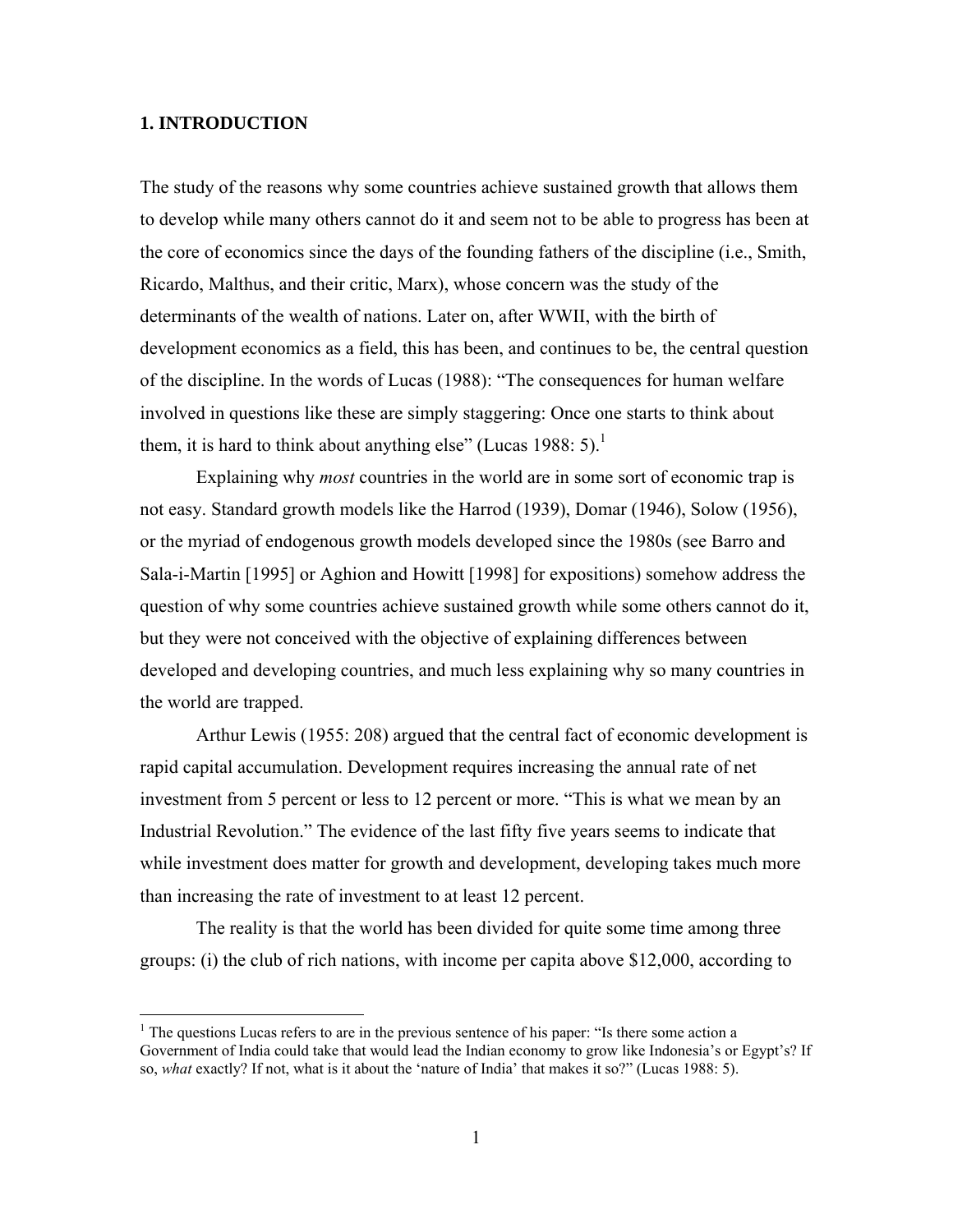the World Bank, using 2007 data; (ii) a very large group of poor countries with income per capita below \$1,000; and (iii) a group of countries that falls in between these two. These countries seem to move forward, but slowly, with the consequence that very few graduate and make it to the club of rich countries. Some of these nations are Brazil, Mexico, Argentina, Malaysia, or Thailand. They are referred to as being in a "middle income trap." However, most countries in the world have not even reached this stage. Is it because the rate of investment is below 12 percent? No, today we know that their problem is much more complex.<sup>2</sup>

In this paper, we attempt to provide empirical content to the traps that many countries face in order to develop. To this purpose, we study the characteristics of their export basket. We classify 154 countries according to two dimensions of an export basket comprising 779 products: (i) sophistication (measured by the income content); and (ii) connectivity to other products (a well-connected export basket is one that allows an easy jump to other potential exports). There are only 34 countries in the world that export mostly sophisticated and well-connected products. We identify 28 countries in the world that are in a "middle product trap," 17 countries that are in a "middle-low" product trap, and 75 countries that are in a difficult and precarious "low product trap." To solve this fundamental development problem requires, first, an understanding of the relationship between poverty and the structure of production, i.e., what countries produce and export determines who they are in the world; and second, implementation of appropriate and realistic economic policies. Specifically, we argue that what allows countries to become rich has to do with the type of economic activities they engage in (i.e., the type of goods they end up producing and exporting), and with the policies that they implement to promote and develop certain types of industries.

<sup>&</sup>lt;sup>2</sup> The role of investment in development is neither well understood nor even agreed upon by economists. While the proposition that investment is key for growth seems obvious, the empirical evidence is not conclusive. For example, Easterly (2002: 39–42) and Oulton and O'Mahony (1994) claim that capital does not play any special role; while Prichett (2003: 217–21) claims that "except for the causality issue, the role of physical investment in growth is well understood." On the issue of causality, Blomstrom, Lipsey, and Zejan (1996) used causality tests and found that a faster rate of GDP growth causes a higher investmentoutput ratio and not vice versa. If this is true, the implication is that investment is not a key determining exogenous variable in the growth process. Once growth is underway, the resulting profits will cause the investment rate to increase in a Keynesian fashion. As Kaldor (1970) pointed out, Henry Ford did not build up his automobile business from high initial savings, but from the profits his factory generated.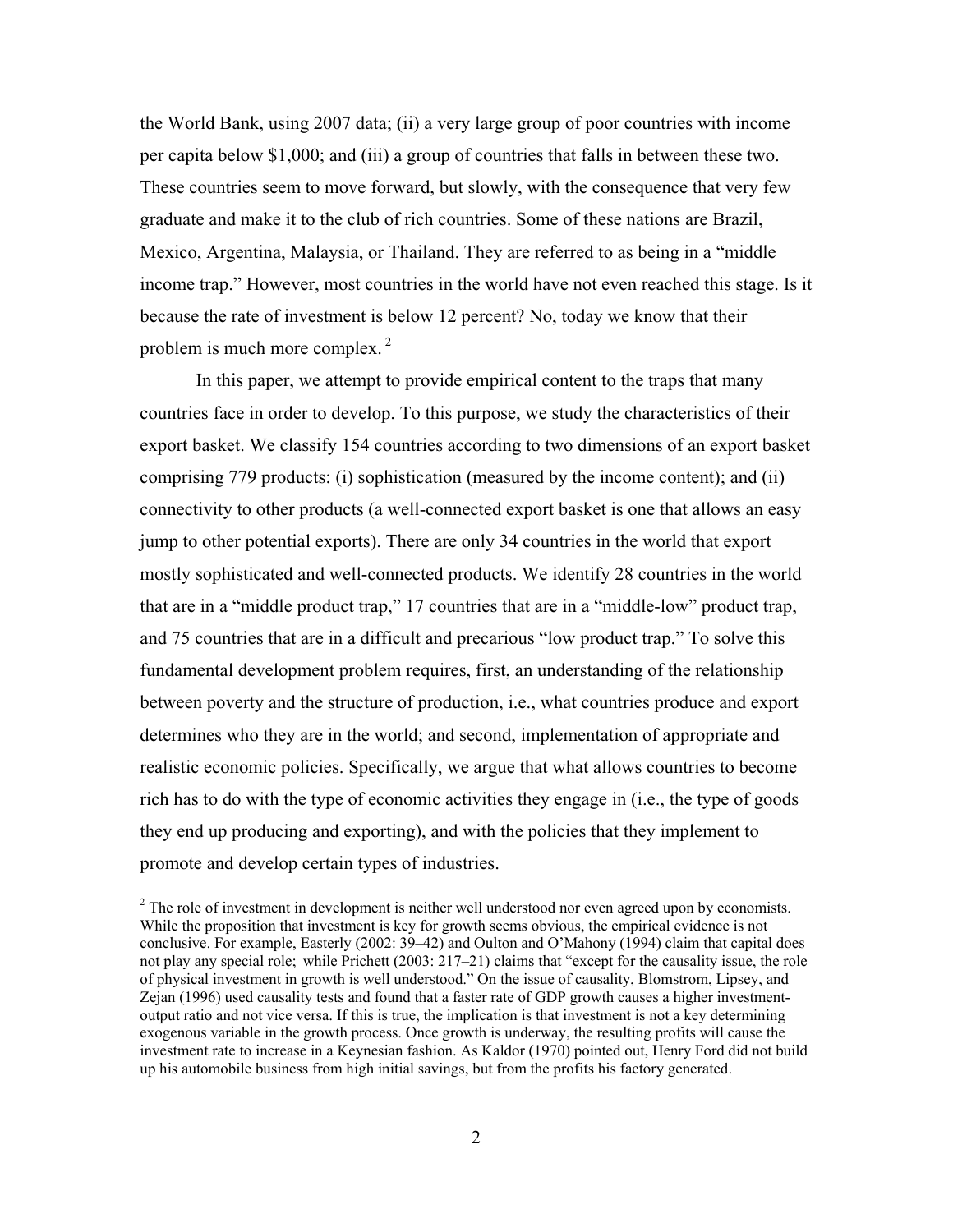There are three strands of the development literature that are extremely relevant if one wants to explain why some countries make it while many others do not. They run parallel and complement each other. First, there are models that specifically deal with the question of why some countries get into "traps" that do not allow them to maintain sustained growth. Perhaps the oldest trap model, at least formalized in mathematical terms, is Nelson's (1956) low-level poverty trap, which intends to integrate population and development theory by recognizing the interdependence between population growth, per capita income, and national income growth.<sup>3</sup> This model demonstrates the difficulties that developing countries face in achieving a self-sustained rise in living standards. The low-level equilibrium trap refers to a situation where per capita income is permanently depressed as a consequence of a fast population growth, faster than the growth in national income. In dynamic terms, as long as this happens, per capita income is forced down to the subsistence level. Myrdal's (1957) model of "cumulative causation" is also part of the same tradition. Myrdal argued that economic and social forces produce tendencies toward disequilibrium, which tends to persist and even widen over time. Myrdal argued, for example, that following an exogenous shock that generates disequilibrium between two regions, a multiplier-accelerator mechanism produces increasing returns in the favored region such that the initial difference, instead of closing as a result of factor mobility, remains and even increases.<sup>4</sup>

Second, since the early days of development economics, it was recognized that development is about the transformation of the productive structure and the accumulation of the capabilities necessary to undertake this process. The structural transformation

 $3$  The idea of traps was also present in the writings of the classical authors, who argued that, in the long run, the supply curve of labor was horizontal at the subsistence wage, i.e., the level of the real wage at which birth and death rates equalize. This rate is just high enough to reproduce the population and labor force without change. Malthus assumed that the labor supply would be closely related to population, so that a constant population would also mean a constant labor supply. In this model, if the wage rate were to rise above subsistence, the population would grow, and the increased supply of labor would tend to force the wage downward. If the wage rate were to fall below subsistence, high infant mortality would lead the population to shrink, and the resulting decline in the supply of labor would tend to force the wage upward. Over a period of time long enough to allow for these changes in population, the wage in this model will tend to remain close to the subsistence level.

<sup>&</sup>lt;sup>4</sup> Myrdal also argued that, through trade, the developing countries have been forced into the production of goods with inelastic demand with respect to both price and income.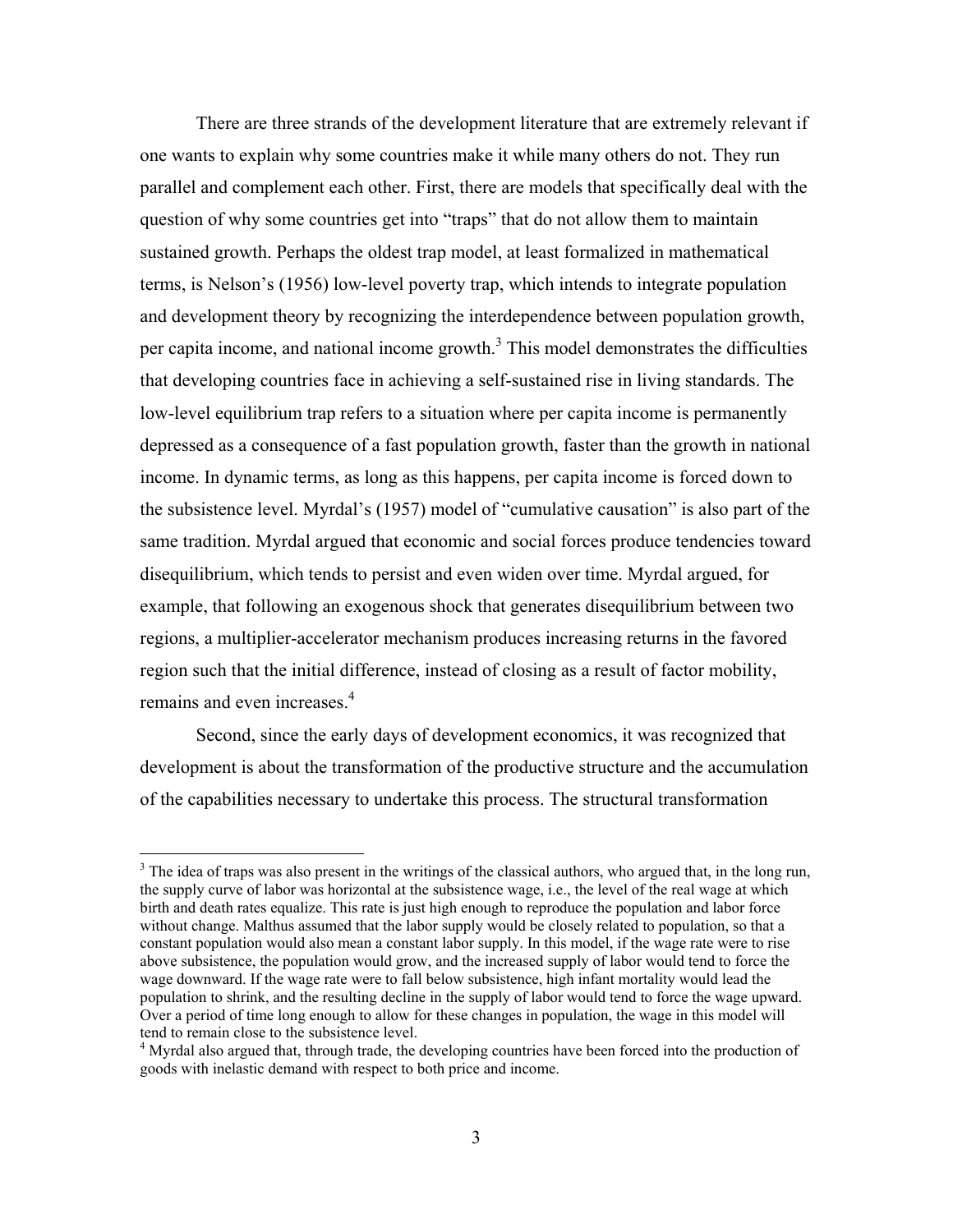literature argues that economic development is a process in which new activities emerge, old ones disappear, and the weight of all economic activities and their patterns of interaction change. This is closely related to the notion of structural change—the growing importance of non-agricultural sectors in production and employment. This is the tradition of Kuznets (1966), Kaldor (1967), or Chenery, Robinson, and Syrquin (1986), among others. Specifically, structural change shows up in changes in the shares of labor of the different sectors, typically with a decline in that of agriculture and an increase in those of the nonagricultural sectors. For many years, development was equated with industrialization. The importance of manufacturing derives from its potential for strong productivity growth and the high income elasticity of demand for manufactures. As labor and capital move into these activities, average productivity in the economy increases. Today, it is believed that some services, based on new technologies and standardization of delivery, enable substantial productivity gains in some activities (Felipe et al. 2009). Examples of these sectors are transport services, financial operations, wholesale trade, and renting services.

The countries that have succeeded in this process are those that have managed to change the productive structure of the economy, and have been able to produce and export a more diversified and sophisticated product basket. This is the recent experience of some countries in Asia, e.g., Korea and Singapore. China is undergoing a deep process of structural transformation that, to a large extent, explains its rapid growth. On the other hand, the countries that have failed are those that are not able to engineer this process. They get stuck in the production and export of a relatively narrow range of goods that are often unsophisticated.

The recent work of Hidalgo et al. (2007) is a novel contribution to the structural transformation literature. These authors introduce the *product space*, an application of network theory that yields a graphical representation of all products exported in the world. Products are linked through lines that represent their proximity, defined as the conditional probability of exporting one product given that they also export the other one.

Using the product space, Hausmann and Klinger (2007) argue that countries change their export mix by jumping to products that are nearby, in the sense that these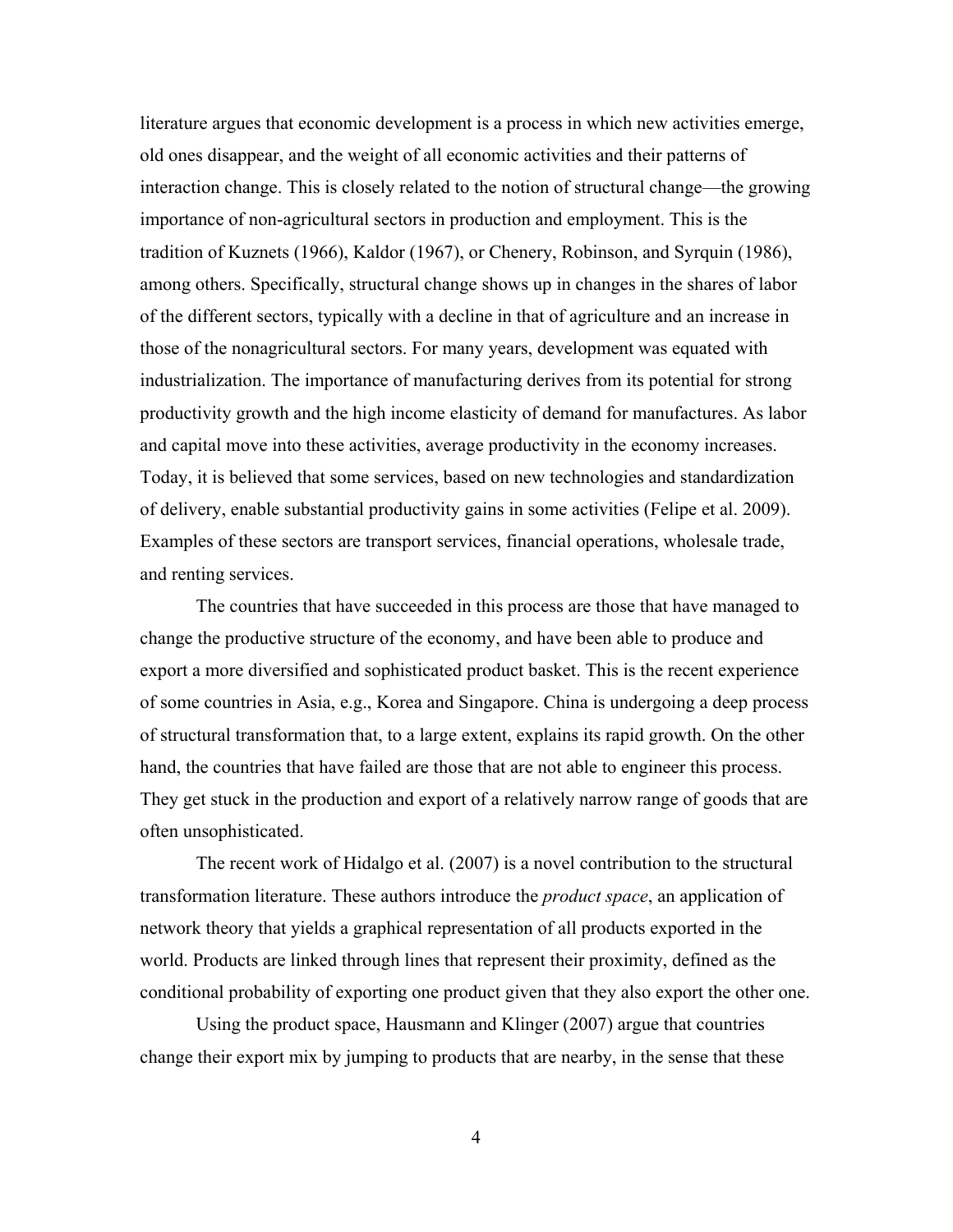other products use similar capabilities to those used by the products in which they excel (i.e., those products in which they have revealed comparative advantage [RCA]). According to this capabilities approach, comparative advantage depends more on the nation's ability (i.e., capability) to understand, master, and use technologies than on factor endowments (see also Lall 1992, 2000a, and 2000b).

Third is the literature on capabilities à la Sutton (2001, 2005). Becoming a rich country is about being able to earn higher real wages. In the same vein as Hidalgo et al. (2007), Sutton argues that some economic activities are more lucrative than others. Countries that specialize in such activities enjoy a higher level of real wages. But unlike the traditional neoclassical model, where higher real wages are the result of an increasing capital-labor ratio, Sutton argues that the primary driver of growth is the gradual build-up of firms' capabilities.

The rest of the paper is organized as follows. Section 2 discusses the concept of capabilities in the context of the product space and a country's growth prospects. Section 3 discusses the methodology and the various concepts used to classify products as well as countries. We define and identify "bad" products. These are products that have low sophistication and/or are not well-connected to other products. Based on this, we identify countries that are in the "low" and "middle" product traps. Our results indicate that many countries in the world (in fact, most of them) export bad products, i.e., the largest number of commodities exported with RCA fall into these groups. On the other hand, there are other countries that export some of all kinds of products, i.e., both "good" and "bad" products. Having capabilities to excel in products that are not bad gives these countries an opportunity to switch to other more sophisticated and better connected products. Specifically, we identify three groups of countries (comprising a total of 120 countries) that fall into the "low" or "middle product" trap, plus one group of 34 countries that produce "good" products, i.e., sophisticated and well-connected. Section 4 provides some policy recommendations for the various groups of countries identified. Section 5 concludes.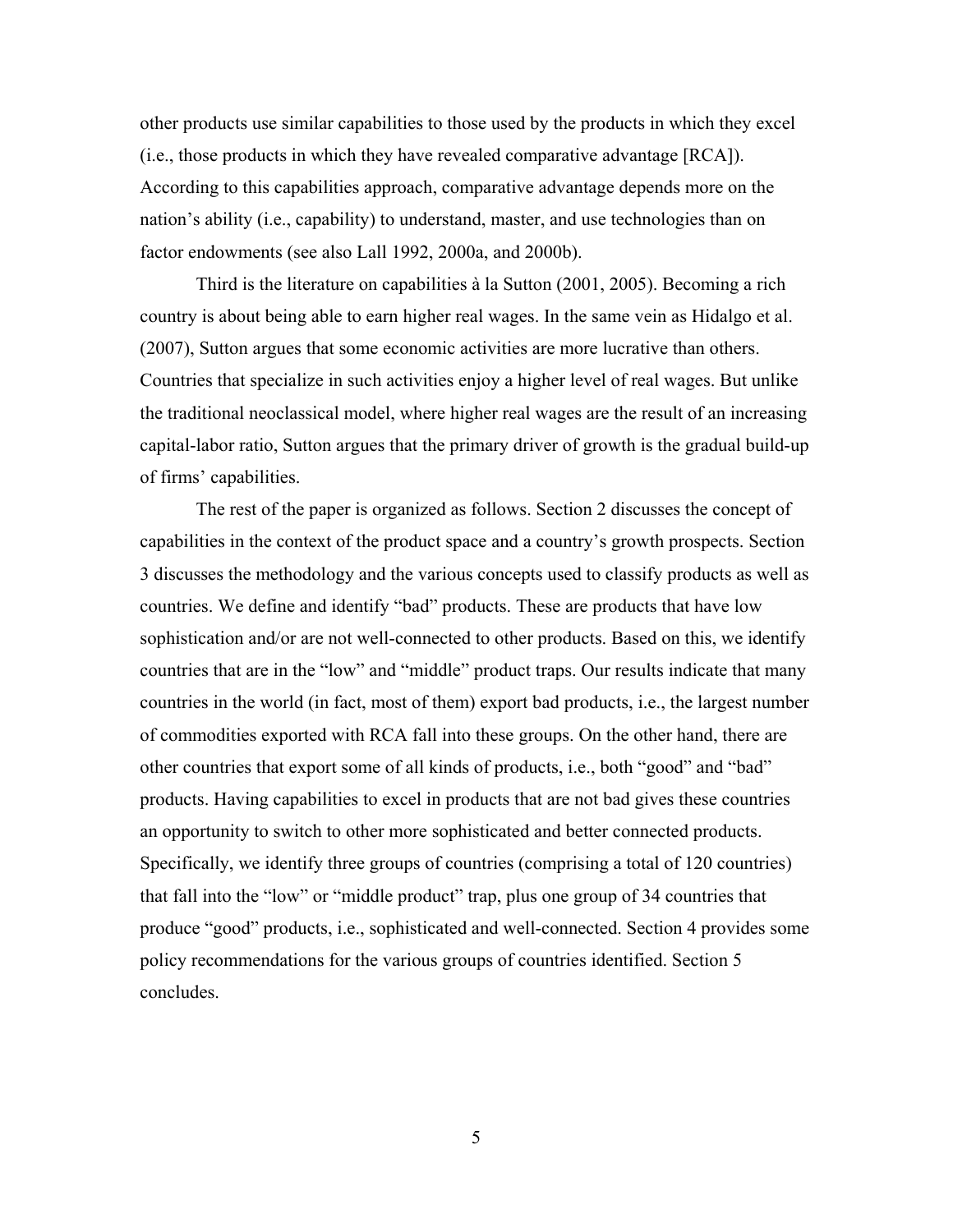## **2. PRODUCT TRAPS AND DEVELOPMENT**

A key challenge that most countries in the world face is how to upgrade and diversify their export basket. Many countries have been able to exploit their low-wage advantage to attract foreign direct investment into many industries. However, the challenges to deepen industrial capabilities, upgrade the skills of the local labor force, set up and build innovation, research, and development capacity in the domestic economy, and move to high-value added and more sophisticated products are significant.<sup>5</sup> Why upgrade and diversify? In recent research, Hidalgo et al. (2007) and Hausmann, Hwang, and Rodrik (2007) recognize the central role that structural transformation plays in development. Specifically, they argue that while growth and development are the result of structural transformation, not all activities have the same consequences for a country's growth prospects. The implication is that a sustainable growth trajectory must involve the introduction of new goods and not merely involve continual learning on a fixed set of goods. Hausmann, Hwang, and Rodrik (2007) show that, after controlling for other factors such as initial per capita income, countries with a more sophisticated export basket grow faster. In other words, what a country exports does matter for subsequent growth. De Ferranti et al. (2000) show that export diversification is associated with a higher GDP growth.

Standard trade theory postulates that the main determinant of a country's comparative advantage, and therefore its trade pattern, is the relative factor endowment. Changes in a country's export basket are a result of the changing comparative advantage based on factor accumulation. The idea is to get the prices right for the various factors of production so that firms select the appropriate techniques of production. Factor accumulation leads to factor price changes, which induce changes in the technique of production. Countries grow by way of accumulating physical or human capital or by improving the way various factors of production are mixed (total factor productivity).

 $\overline{a}$ 

<sup>&</sup>lt;sup>5</sup> See, for example, Malaysia's *New Economic Model* (National Economic Advisory Council: http://www.neac.gov.my/content/download-option-new-economic-model-malaysia-2010), which stresses the need to upgrade from assembly to product development. Most developing countries have similar plans.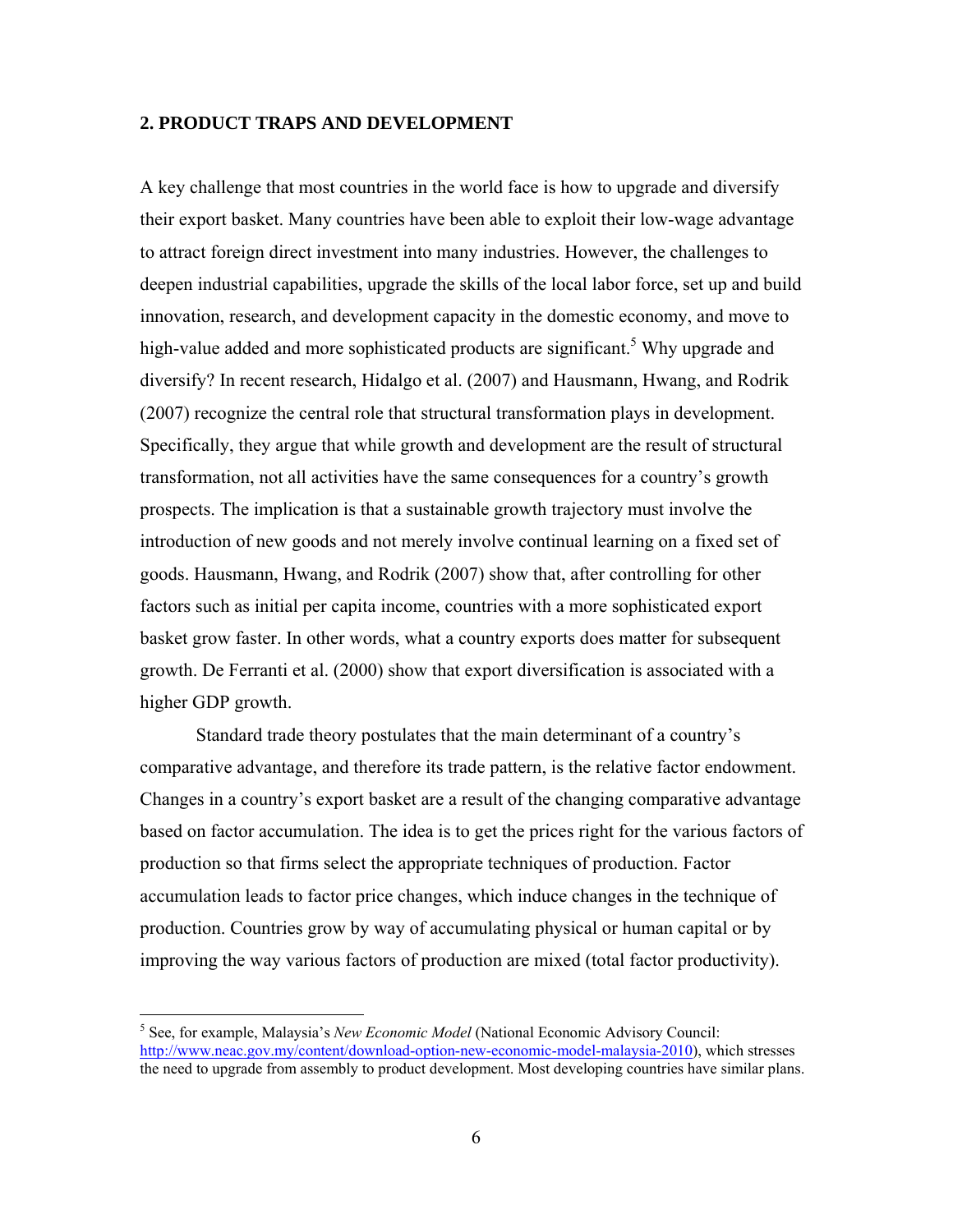This brings about a change in the composition of the export basket. Thus, structural transformation is the result of changes in underlying fundamentals such as education, financial resources, and overall productivity.

However, export diversification and upgrading are not easy. This is because venturing into a new activity entails a significant amount of uncertainty about the profitability of the new venture. The first entrant into this new activity has to engage in some sort of "cost discovery" (Hausmann and Rodrik 2003). The new activity may have high social returns but the costs are all private. This is because if the venture fails, all the costs are borne by the entrant. However, if the venture succeeds, others on the margin will be quick to enter the activity.

Another possible reason why export diversification is not easy is that many new activities may require other large-scale investments that are critical to the profitability of the new activity itself. For example, agroprocessing industries may require welldeveloped cold storage transportation systems, logistics and transport networks, wellestablished regulatory bodies to provide phytosanitary clearances and permits, and marketing of a country abroad as a reputable source of agro-based products. All these complementary activities involving high fixed costs are unlikely to be provided by the private sector, or are unlikely to be developed by the firms themselves, given the publicgood nature of many such services. As a result, the new activity may not find any takers. In other words, there is a coordination failure. As a result, the new activity may fail to develop.

Export diversification and upgrading involves venturing into new activities, which may involve information and coordination externalities. In some activities and in some countries there may be a long learning phase with a considerable amount of risk and uncertainty. In other activities and countries the learning phase might be shorter. The extent of policy response will therefore vary.

Hausmann and Klinger (2007) investigate the process by which countries are able to diversify their export mix. They argue that countries change their export mix by moving to products "nearby" to the products in which they already excel (i.e., those products that they export with RCA). This is based on the idea that each product requires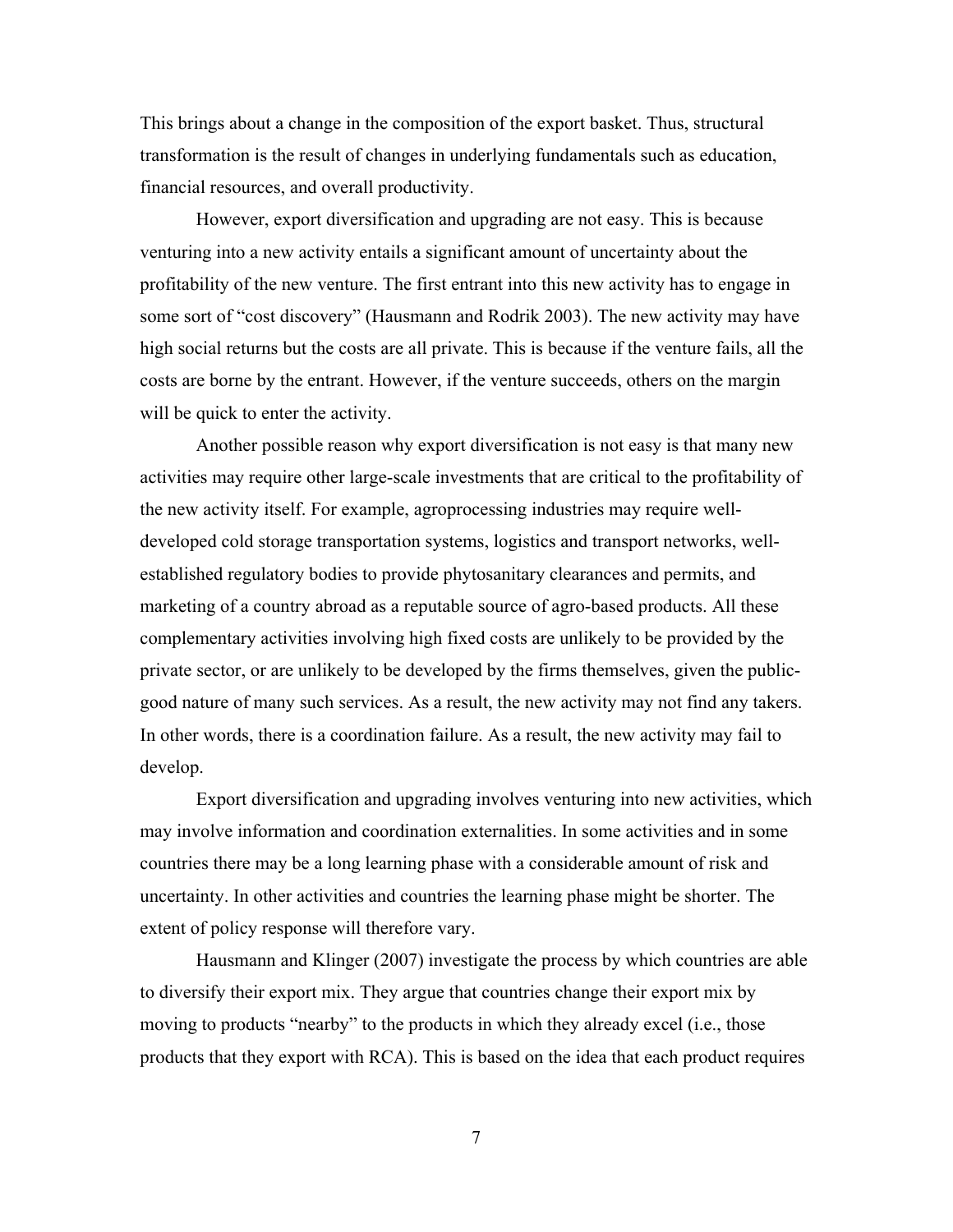a specific set of capabilities, and if a country has RCA in that product, then that country has accumulated the product-specific capabilities. What are these capabilities? They are: (i) human and physical capital, the legal system, institutions, etc. that are needed to produce a product (hence, they are product-specific, not just a set of amorphous factor inputs); (ii) at the firm level, they are the "know-how" and working practices held collectively by the group of individuals comprising the firm; and (iii) the organizational abilities that provide the capacity to form, manage, and operate activities that involve large numbers of people. According to Sutton (2001, 2005), capabilities manifest themselves as a quality-productivity combination. A given capability is embodied in the tacit knowledge of the individuals who comprise the firm's workforce. The qualityproductivity combinations are not a continuum from zero; rather, there is a window with a "minimum threshold" below which the firm would be excluded from the market. Therefore, capabilities are largely nontradable inputs.

A country's ability to foray into new products depends on whether the set of existing capabilities can be easily redeployed for the production and export of new products. This idea implies that it is probably easier for a country that exports T-shirts, for example, to add shorts rather than smart phones to its export basket. On the other hand, it is very likely that a country that exports basic cell phones has the capabilities to add smart phones to its export basket. The implication is that it is easier to start producing a "nearby" product (in terms of required capabilities to export it successfully) than a product that is "far away" and requires capabilities that the country probably does not possess.

Hidalgo et al. (2007) conceptualize these ideas in the newly developed product space. The rationale behind the product space is that if two goods need similar capabilities, a country should show a high probability of exporting both with comparative advantage. Thus, the barriers preventing entry into new products are less binding for products that use similar capabilities.

The product space is highly heterogeneous. Some products are close-by to others (because they require similar capabilities), while some others are in a sparse area of the product space. In the first case, it easy to jump from one product into another one (and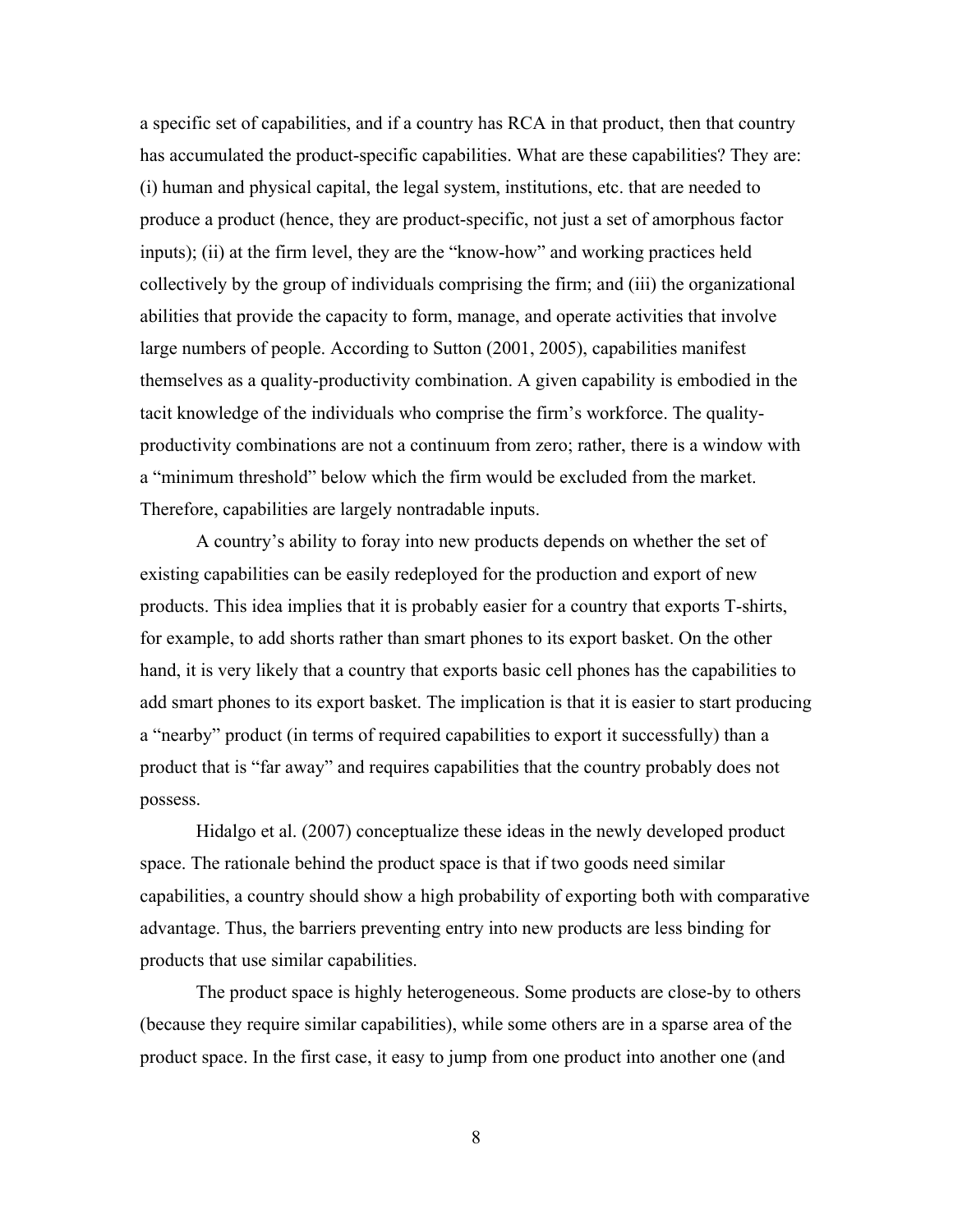therefore export the new one with comparative advantage), while in the second case, it is difficult. The core of the product space, the area with many products close by, comprises chemicals, machinery, and metal products. The periphery consists of petroleum, raw materials, tropical agriculture, animal products, cereals, labor-intensive goods, and capital-intensive goods (excluding metal products). Core products also tend to be more sophisticated than those in the periphery.

The heterogeneous structure of the product space has important implications for structural change. If a country exports goods located in a dense part of the product space, then expanding to other products is much easier because the set of already acquired capabilities can be easily redeployed for the production of other nearby products. This is likely to be the case of different types of machinery or of electronic goods. However, if a country specializes in the peripheral products, this redeployment is more challenging as no other set of products requires similar capabilities. This is the case of natural resources such as oil.

A country's position within the product space, therefore, signals its capacity to expand to more sophisticated products, thereby laying the groundwork for future growth. Countries that export products that have few linkages with other products (i.e., countries that have accumulated capabilities that are hard to redeploy) or countries that have not accumulated sufficient capabilities to jump to other products cannot generate sustained long-term growth.

We use a country's position in the product space to classify it according to two product characteristics, sophistication (PRODY) and connectivity to other products (PATH). This, in turn, informs us on the extent of policy interventions that might be required to get these countries out of "unsophisticated" and "unconnected" products so that they can undertake structural transformation.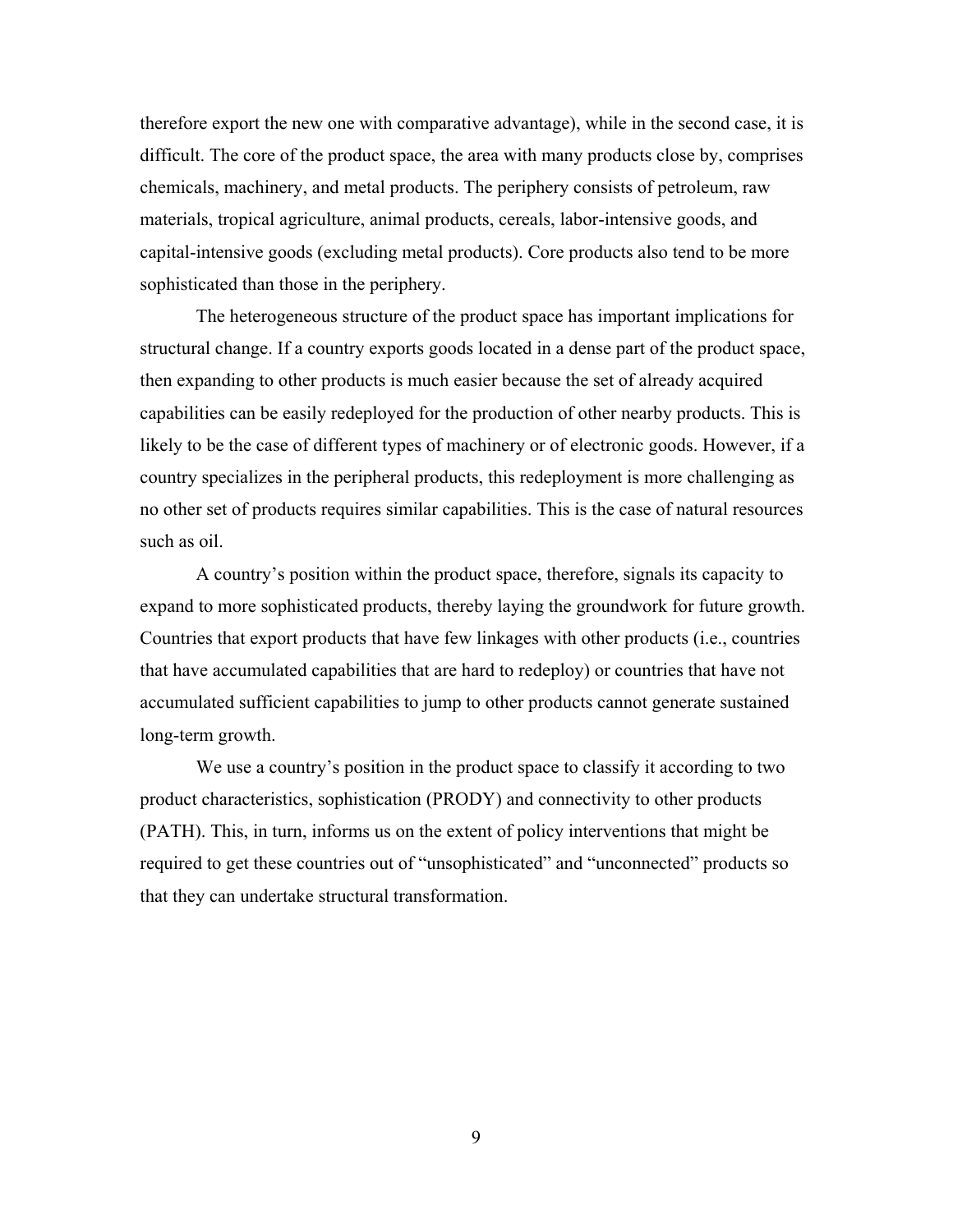## **3. METHODOLOGY**

As argued above, accumulated capabilities are critical for a country's development prospects. Under the capabilities approach, the shift of a country's output and employment structure away from low value-added activities into high value-added activities might not be an easy task because venturing into new activities is dependent on the capabilities already accumulated, i.e., the process is path dependent. This is not to say that output and employment structures are rigid and cannot be changed. What it means is that the accumulation of new capabilities, and therefore the ability to venture into new products, is the result of a long and a cumulative process, one that involves a mix of learning, building institutional capacity, and an appropriate business environment (Lall 2000a; Hausmann and Klinger 2006; Hausmann, Hwang, and Rodrik 2007; Hidalgo et al. 2007). Accumulating and developing capabilities may require specific and targeted government policy interventions.

Using a twofold criteria, we classify countries and examine the kind and the degree of policy interventions that they would need to implement in order to accumulate the capabilities that would allow them to bring about a significant change in their output and employment structure, i.e., induce faster structural process. Our discussion in the previous section has highlighted the role of the kind of products that a country exports with RCA. To this end, we classify products based on two characteristics: (i) product sophistication and (ii) path.

## **3.1 Product Classification**

 $\overline{a}$ 

Following Hausmann, Hwang, and Rodrik (2007), we calculate the sophistication level of a product as the weighted average of the GDP per capita of the countries exporting that product.<sup>6</sup> Algebraically:

<sup>&</sup>lt;sup>6</sup> Lall, Weiss, and Zhang (2006) also develop a similar measure of product sophistication. Their measure is a weighted average of the mean income of ten groups of countries (countries are divided into ten groups according to income) and the weights are the share of the ten groups in the world exports of a product. While not exactly the same as that of Hausmann, Hwang, and Rodrik (2007), the two measures rely on income of countries exporting a product to capture product sophistication.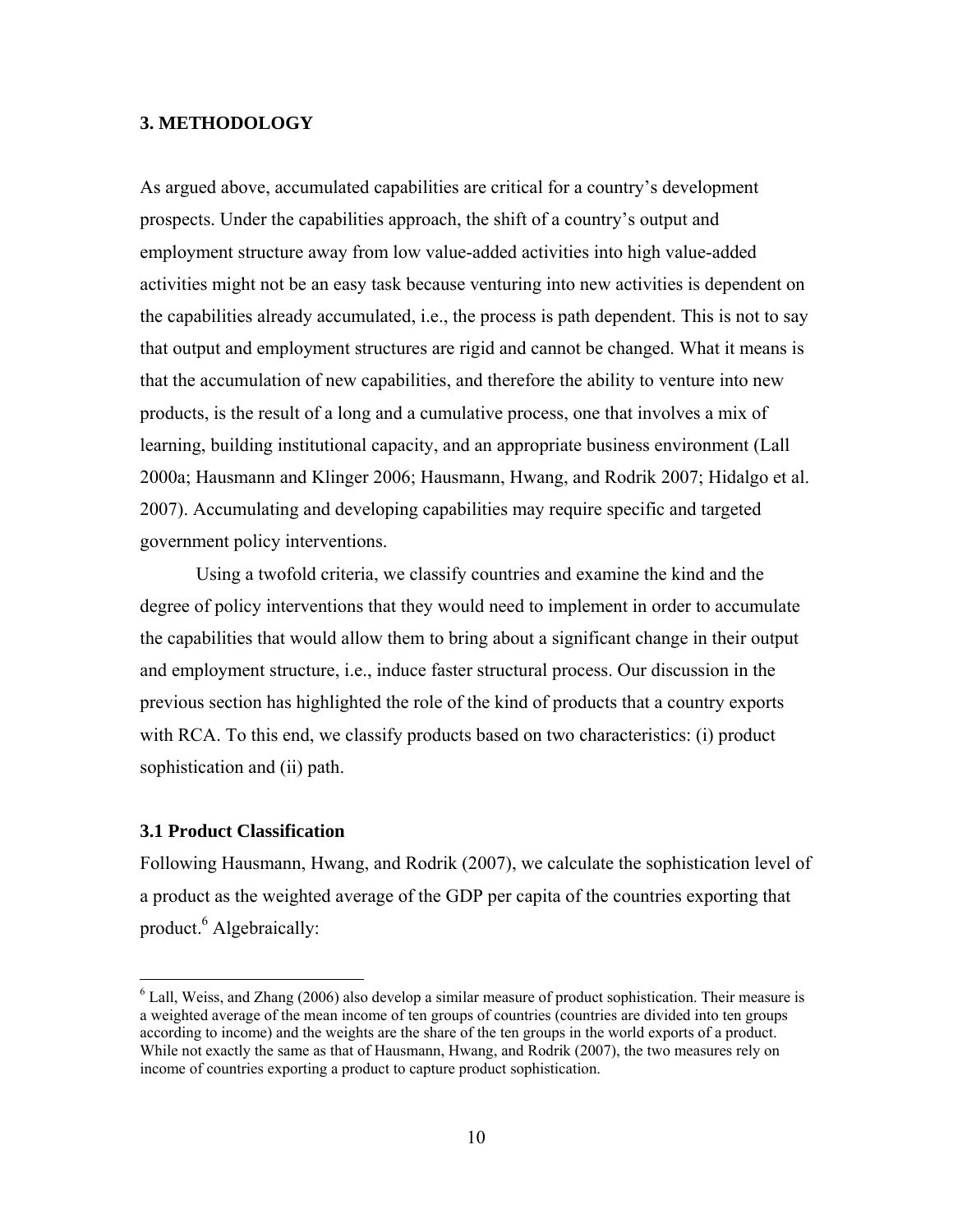$$
PRODY_i = \sum_{c} \left[ \frac{xval_{ci}}{\sum_{c} xval_{ci}} \right] \times GDPpc_c
$$
\n(1)

where  $xval_{ci}$  is the value of country *c*'s export of commodity *i* and  $GDPpc_c$  is country *c*'s per capita GDP. We calculate PRODY for 779 products using highly disaggregated trade data (SITC-Rev.2 4-digit level, UNCOMTRADE Database) for 2003–07, and use the average of the five years. GDP per capita (measured in 2005 PPP\$) is from the *World Development Indicators*. PRODY is measured in 2005 PPP\$. It varies from a low of \$1,182 for "fabrics, woven of jute or other textile bast fibers of heading 2640" to a high of \$35,885 for "halogenated derivatives of hydrocarbons."

 The rationale that underlies PRODY is that, absent any trade interventions, highincome countries are able to export despite higher wages because of the characteristics of the products. One such characteristic is the level of technology embedded in their products. However, this is not the only reason. Other reasons why activities are located in high per capita income countries include the availability of natural resources, the quality of infrastructure, intellectual property rights, the degree of divisibility of the production process, transportation costs, and possibilities of knowledge spillovers from agglomeration, especially in the case of research- and development-intensive activities.<sup>7</sup> Thus, PRODY, not only reflects technological sophistication, but also incorporates these other factors.

 $<sup>7</sup>$  The location of activities, especially in recent times with the advancements in supply-chain management,</sup> logistics, and information technology, could also be a reflection of the extent to which production processes can be fragmented and located in different places to take advantage of low labor costs. Lall, Albaladejo, and Zhang (2004) note that industries with discrete production processes see greater fragmentation compared to those with continuous production processes. They further note that within the former, products with high value-to-weight ratios and some processes with high labor intensity and relatively simple skill needs are easier to fragment. Thus, production processes in some industries such as electronics are highly divisible, less so in the case of automotive industry, and least in the case of aerospace industry.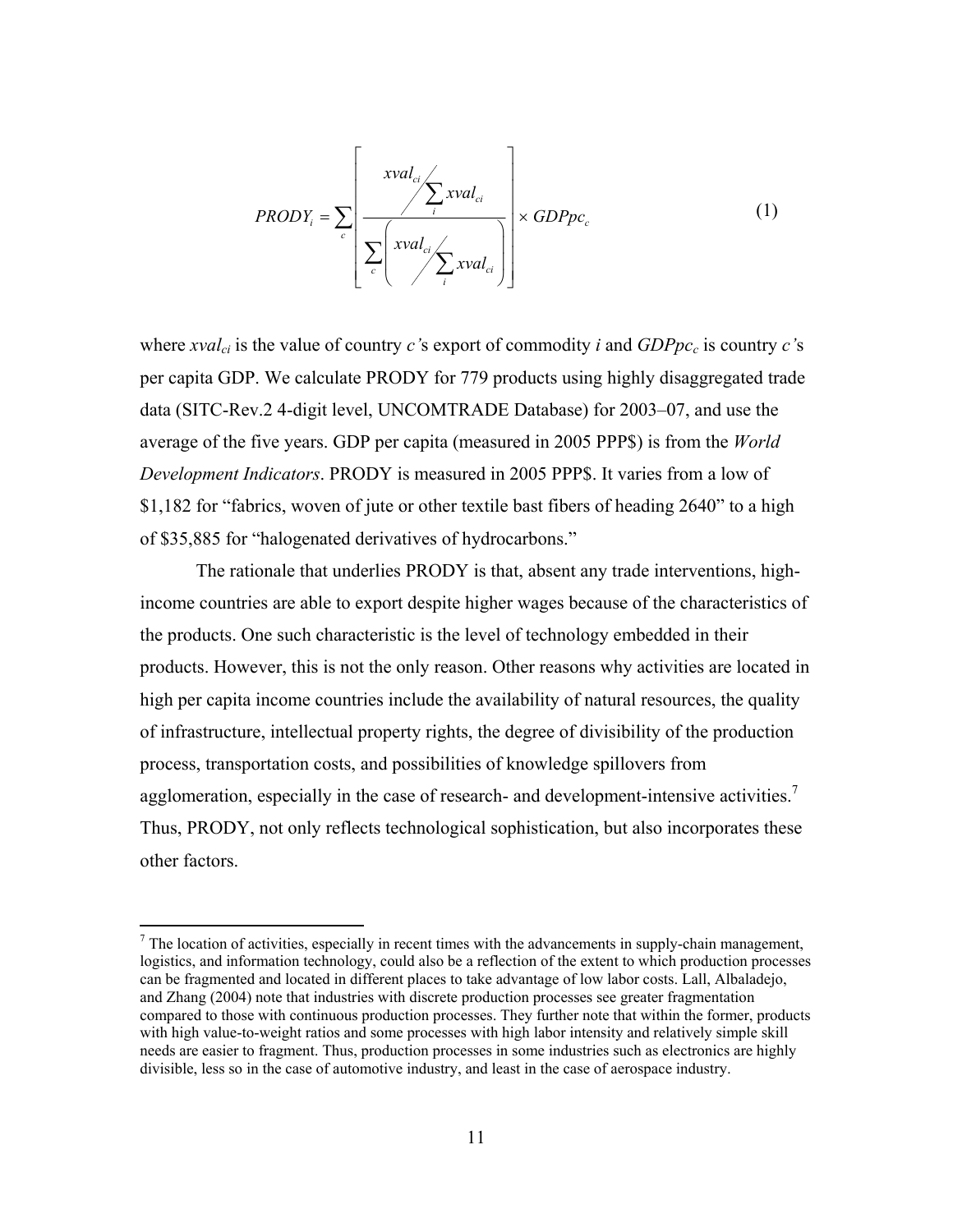The second criterion segregates products according to how easily the capabilities that they embody can be redeployed and used to export other products. Recall that we have argued that development is a path-dependent process, and whether or not a country is able to venture into new activities is determined by the existing set of capabilities. In simple terms, we want to know whether the capabilities that allow a country to export basic mobile phones, for example, can be redeployed to export another product, for example smart phones or luxury cars.

Hidalgo et al. (2007) introduce the notion of "proximity." It is a measure of whether a country that exports a product will be able to export another one. Proximity between two products *i* and *j*, denoted  $\varphi_{ii}$ , is the minimum of the pairwise conditional probabilities that a country exports a good given that it exports another one. Algebraically:

$$
\varphi_{ij} = \min \left\{ P\left(RCA_i \mid RCA_j\right), P\left(RCA_j \mid RCA_i\right) \right\}, \quad 0 \le \varphi_{ij} \le 1 \tag{2}
$$

where,  $P(RCA_i | RCA_j)$  is the conditional probability that a country exports good *i* with RCA ( $RCA_i$ ) given that it already exports good *j* also with RCA ( $RCA_j$ ).<sup>8</sup> Since the measure of proximity involves using the minimum of the pairwise conditional probabilities, the matrix of conditional probabilities is symmetric.

We use Balassa's (1965) measure of RCA. It is the ratio of the export share of a product in the country's export basket to the same share at a worldwide level. Algebraically:

 $\overline{a}$ 

<sup>8</sup> The conditional probability that a country exports good *i* with RCA given that it exports good *j* also with RCA is calculated as the ratio of the number of countries that export *both* goods *i* and *j* with RCA to the number of countries that export good *j* with RCA. Then we choose the smaller of the two conditional probabilities, which implies (given that they only differ in the denominator) that we choose the one whose denominator is larger, i.e., the more ubiquitous product. Given that we have 779 products, we calculate a total of (779×778)/2=303,031 proximities.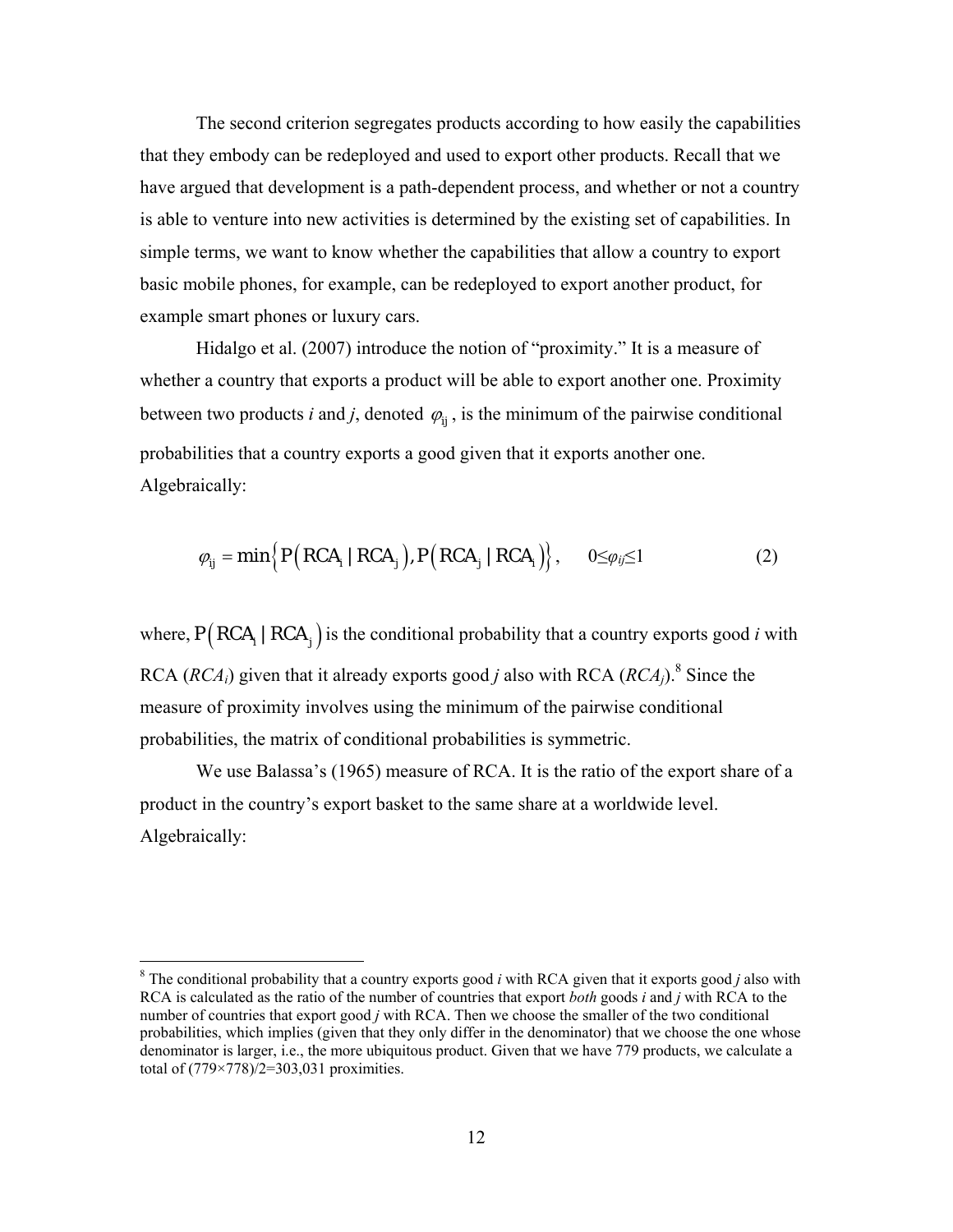$$
KCA_{ci} = \frac{\sum_{i} xval_{ci}}{\sum_{c} xval_{ci}}\n \tag{3}
$$

where  $xval_{ci}$  is the value of country *c*'s export of commodity *i*. <sup>9</sup> For purposes of our analysis, country *c* exports product *i* with RCA if  $RCA_{ci} > 1$ .

Figure 1 shows the distribution of proximities in the product space. The figure reveals that this distribution is highly skewed, as most linkages (proximities) are very weak, below 0.4. Table 1 shows the average proximity *within* and *among* 11 product groups classified according to Leamer's (1984) classification.<sup>10</sup> "Within" proximities measure the easiness of jumping across products in a given group. On the other hand, "among" proximities measure the easiness of jumping from one group to the other one.<sup>11</sup> The former are significantly higher, reflecting the fact that moving within a group is, in general, easier than moving out.

<sup>&</sup>lt;sup>9</sup> One word of caution: the index of RCA can be problematic, especially if used for comparison of different products. For example, a country very well endowed with a specific natural resource can have an RCA in the thousands. However, the highest RCA in automobiles is about 3.6.

 $10$  Appendix table 1 shows Leamer's (1984) classification. Note that the original Leamer classification divides products into ten groups and does not classify some of the SITC (Rev. 2) 2-digit categories. These are categorized as in Hidalgo et al. (2007). Also, the Leamer (1984) category "capital-intensive products" is split into two: capital-intensive products (excluding metals) and metal products.

<sup>11</sup> Both within and between proximities are unweighted averages and, as discussed above, they are the average of the minimum of the two possible conditional probabilities.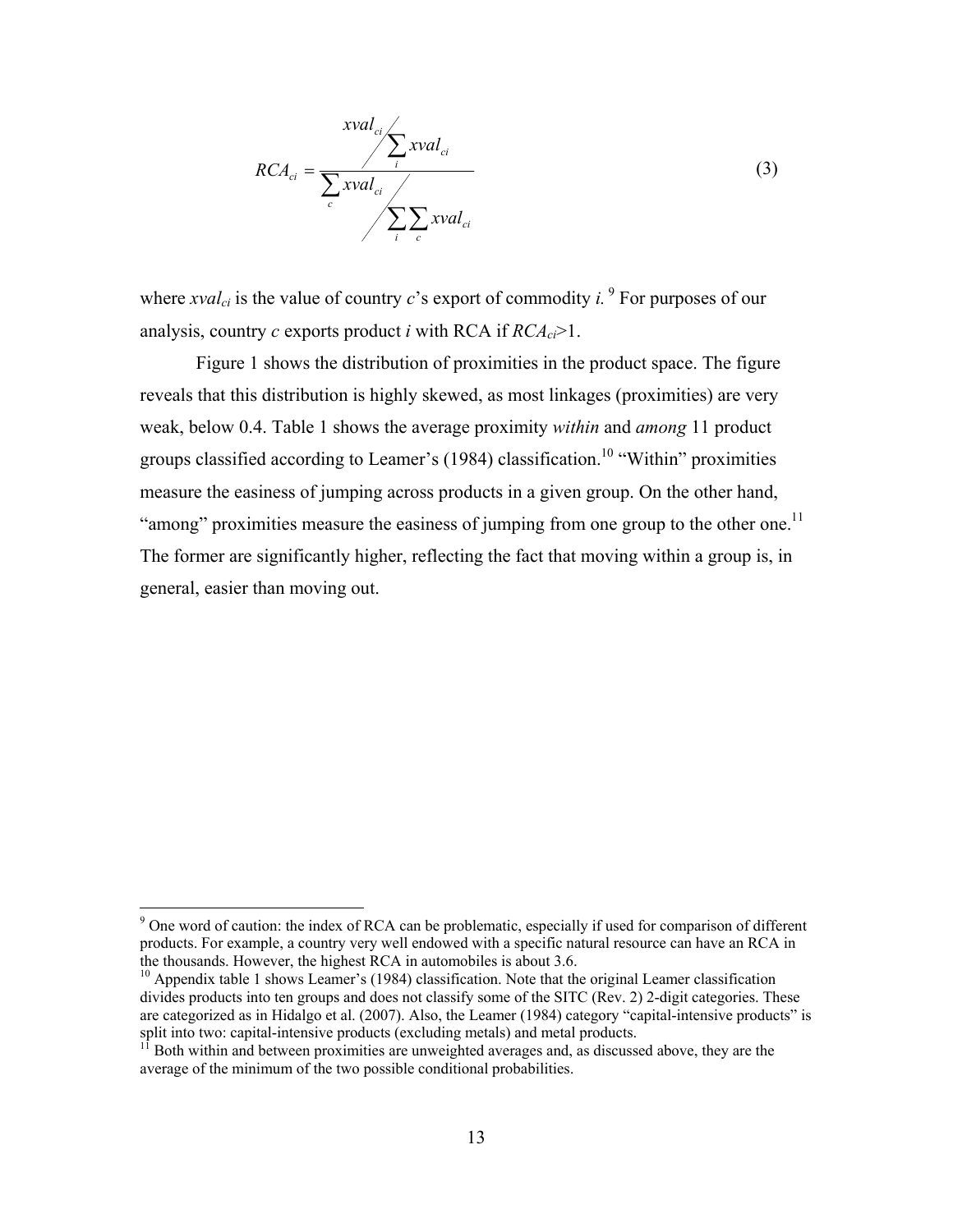

**Figure 1: Distribution of Proximities in the Product Space** 

We interpret a high value of the proximity measure ( $\varphi_{ij}$ ) as an indicator that the two goods require similar capabilities. The concept of proximity is based on trade outcomes and not physical characteristics of the products. The underlying assumption behind the notion of proximity is that if the capabilities needed to produce two different products are similar, then this would be revealed in the fact that countries that export one good also export the other one. For example, if all countries that export product *x* with RCA also export product *y* with RCA, then these two products, *x* and *y*, require similar capabilities. This is reflected in a high value of proximity (a high  $\varphi_{ii}$ ), i.e., the two products are "nearby." If the two products are "nearby" (i.e., a high  $\varphi_{ij}$ ), but a country currently exports only one of the two products with RCA, then this country has the required capabilities to potentially export the other product also with RCA. Conversely, if for a product *w* exported with RCA there is another product *z* that is not exported with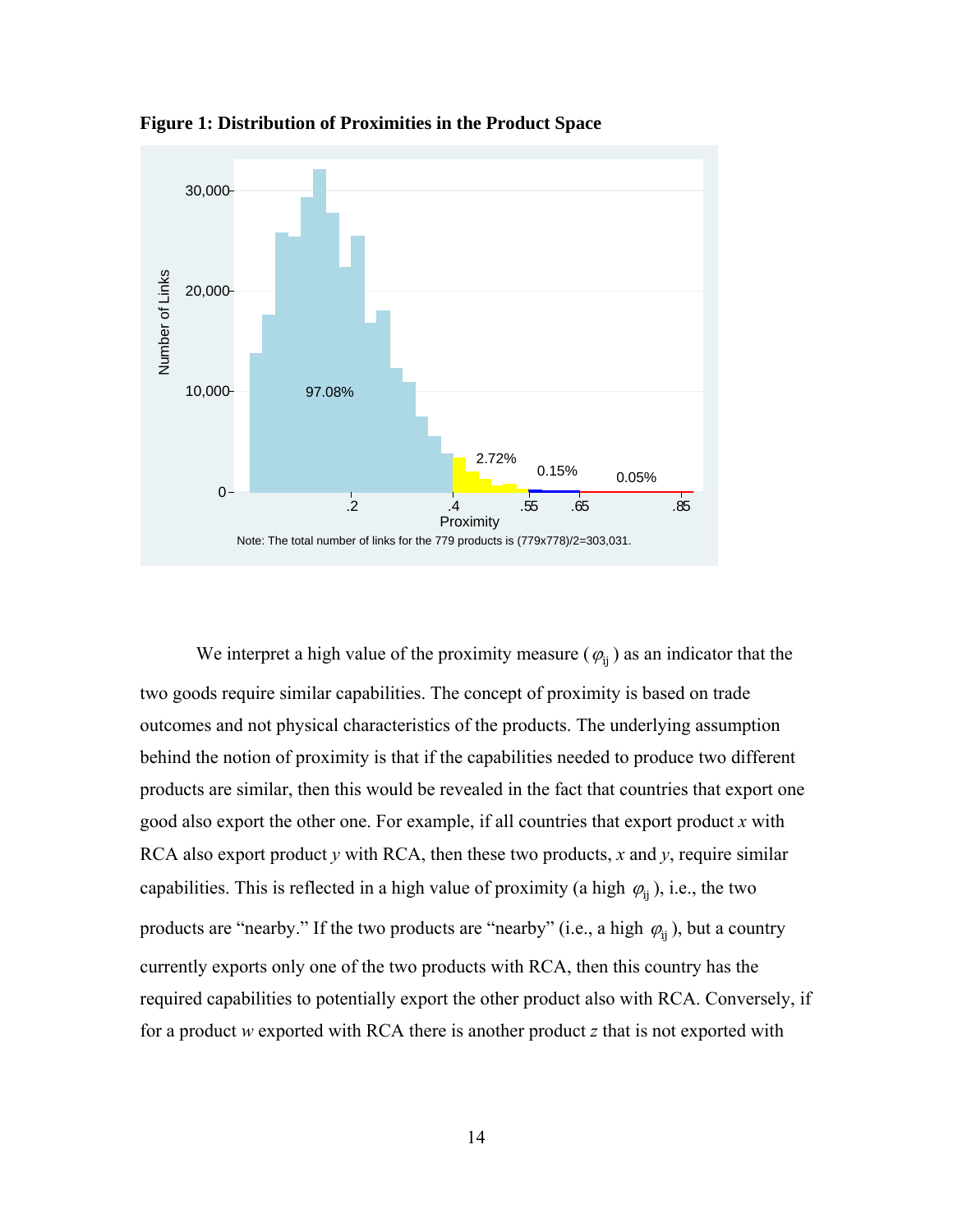RCA by any country, then exporting these two products must involve different capabilities; this will be represented by a low proximity  $(\varphi_{ii})$ .

|                        | PET   |                                                                                                                                      |  |  |  | RAW FOR TRO ANI CER LAB CAP MET MAC CHE |  |
|------------------------|-------|--------------------------------------------------------------------------------------------------------------------------------------|--|--|--|-----------------------------------------|--|
| PET                    | 0.356 |                                                                                                                                      |  |  |  |                                         |  |
| <b>RAW 0.111 0.335</b> |       |                                                                                                                                      |  |  |  |                                         |  |
|                        |       | <b>FOR</b> $\begin{bmatrix} 0.106 & 0.157 & 0.513 \end{bmatrix}$                                                                     |  |  |  |                                         |  |
|                        |       | <b>TRO</b> 0.126 0.147 0.174 0.454                                                                                                   |  |  |  |                                         |  |
|                        |       | <b>ANI</b> 0.119 0.146 0.183 0.198 0.435                                                                                             |  |  |  |                                         |  |
|                        |       | CER $\vert 0.105 \vert 0.127 \vert 0.141 \vert 0.163 \vert 0.160 \vert 0.286$                                                        |  |  |  |                                         |  |
|                        |       | <b>LAB</b> $\begin{bmatrix} 0.105 & 0.131 & 0.178 & 0.167 & 0.158 & 0.131 & 0.434 \end{bmatrix}$                                     |  |  |  |                                         |  |
|                        |       | <b>CAP</b> $[0.116 \t0.133 \t0.171 \t0.169 \t0.160 \t0.144 \t0.212 \t0.480$                                                          |  |  |  |                                         |  |
|                        |       | <b>MET</b> 0.135 0.170 0.221 0.175 0.169 0.149 0.204 0.223 0.568                                                                     |  |  |  |                                         |  |
|                        |       | MAC 0.109 0.113 0.158 0.110 0.121 0.108 0.168 0.169 0.205 0.447                                                                      |  |  |  |                                         |  |
|                        |       | <b>CHE</b> $\begin{array}{cccccc} 0.145 & 0.140 & 0.162 & 0.147 & 0.160 & 0.141 & 0.157 & 0.166 & 0.204 & 0.198 & 0.485 \end{array}$ |  |  |  |                                         |  |

**Table 1: Average Proximity** *within* **and** *between* **Leamer Groups** 

**Note:** PET-Petroleum; RAW-Raw materials; FOR-Forest products;

TRO-Troical agriculture; ANI-Animal products; CER-Cereals; LAB-Labor-intensive; CAP-Capital-intensive (exc. Metals); MET-Metals; MAC-Machiner; CHE-Chemicals.

For each product, we measure the proximity of that product to all other products. This measure is called PATH (Hausmann and Klinger 2006) and is simply the sum of all proximities of product *i* to each of the other products. Algebraically:

$$
PATH_i = \sum_j \varphi_{ij}, \qquad 0 \leq PATH_i \leq 778 \text{ (No. of products -1)} \tag{4}
$$

Products with a high PATH are those that use capabilities that are similar to those used by many other products.

To calculate the proximities, we first calculate the RCA index for a country's exports of commodity *i* using equation (3) for each of the five years from 2003 to 2007. We then average the five values. If the averaged RCA is greater than one, then the country has RCA in commodity *i*. We then obtain the proximities (as in equation (2)) of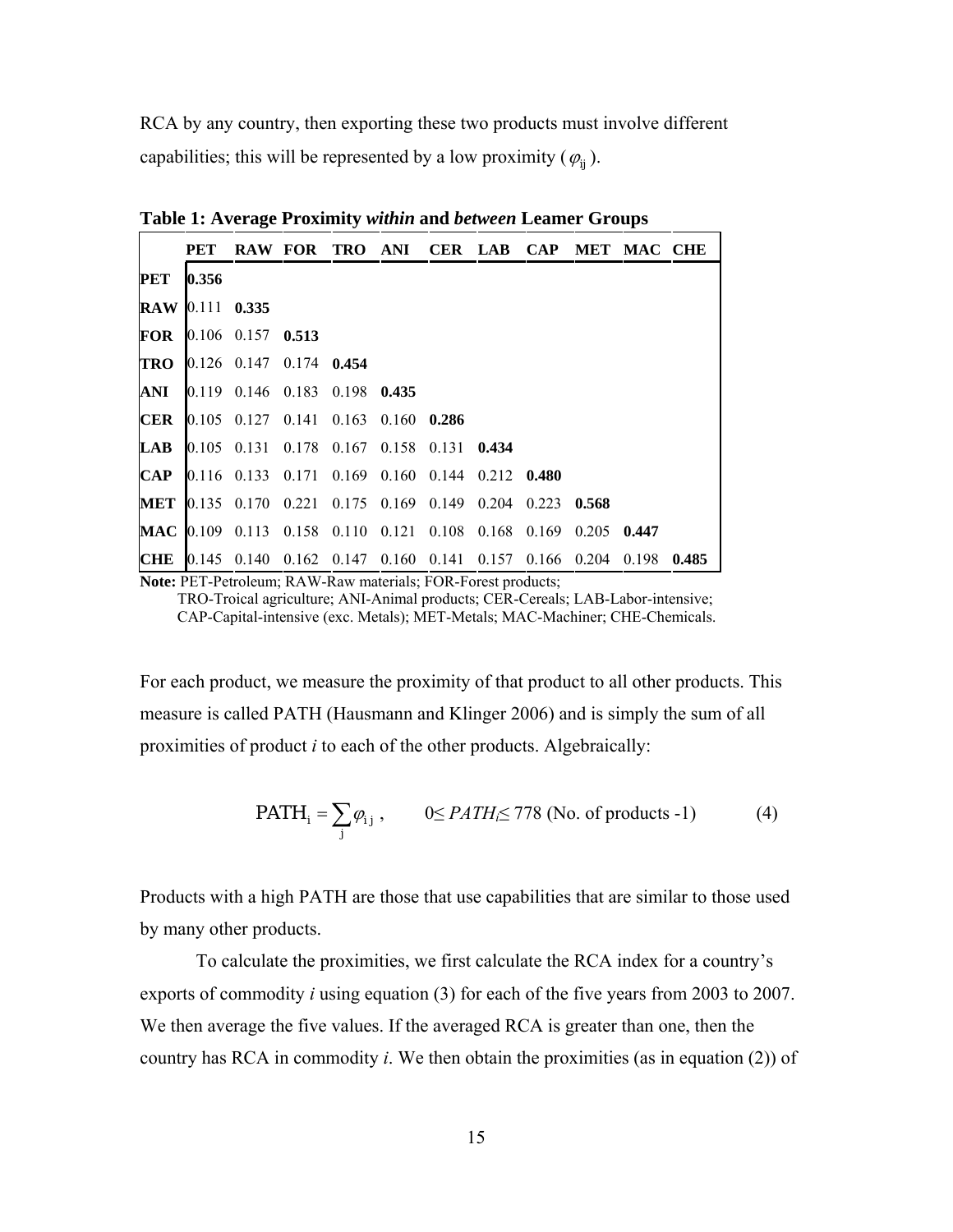each product with respect to all the other 778 products. Finally, proximities are used to obtain the PATH of each product (equation (4)).

Based on the distribution of the products according to their sophistication (PRODY), we classify all products into high-PRODY, mid-PRODY, or low-PRODY, depending on whether they belong to the first, second, or third tercile of the PRODY scale. Similarly, we classify each product as being high-PATH, mid-PATH, or low-PATH. We then assign each product to one of the nine cells of the PRODY-PATH matrix. Table 2 shows this matrix, which provides a summary of the information of the products in each of the nine cells: the number of products in each cell, the average PRODY, and average PATH of the products in each cell. It can be seen that PATH increases as we move down across rows (but does not vary across columns for a given row), while PRODY increases as one moves to the right across columns (but does not vary across rows for a given column). Out of the 779 products that we work with, 352 (45 percent of the total) are in the four cells MPR\_MPA, HPR\_MPA, MPR\_HPA, HPR HPA ("good" products), and 427 (55 percent of the total) in the other five cells ("bad" products). It is worth noting that the LPR\_LPA cell contains 93 products, most of them cereals and raw materials. On the other hand, the cell HPR\_HPA at the other extreme contains 88 products, most of them machinery and chemicals.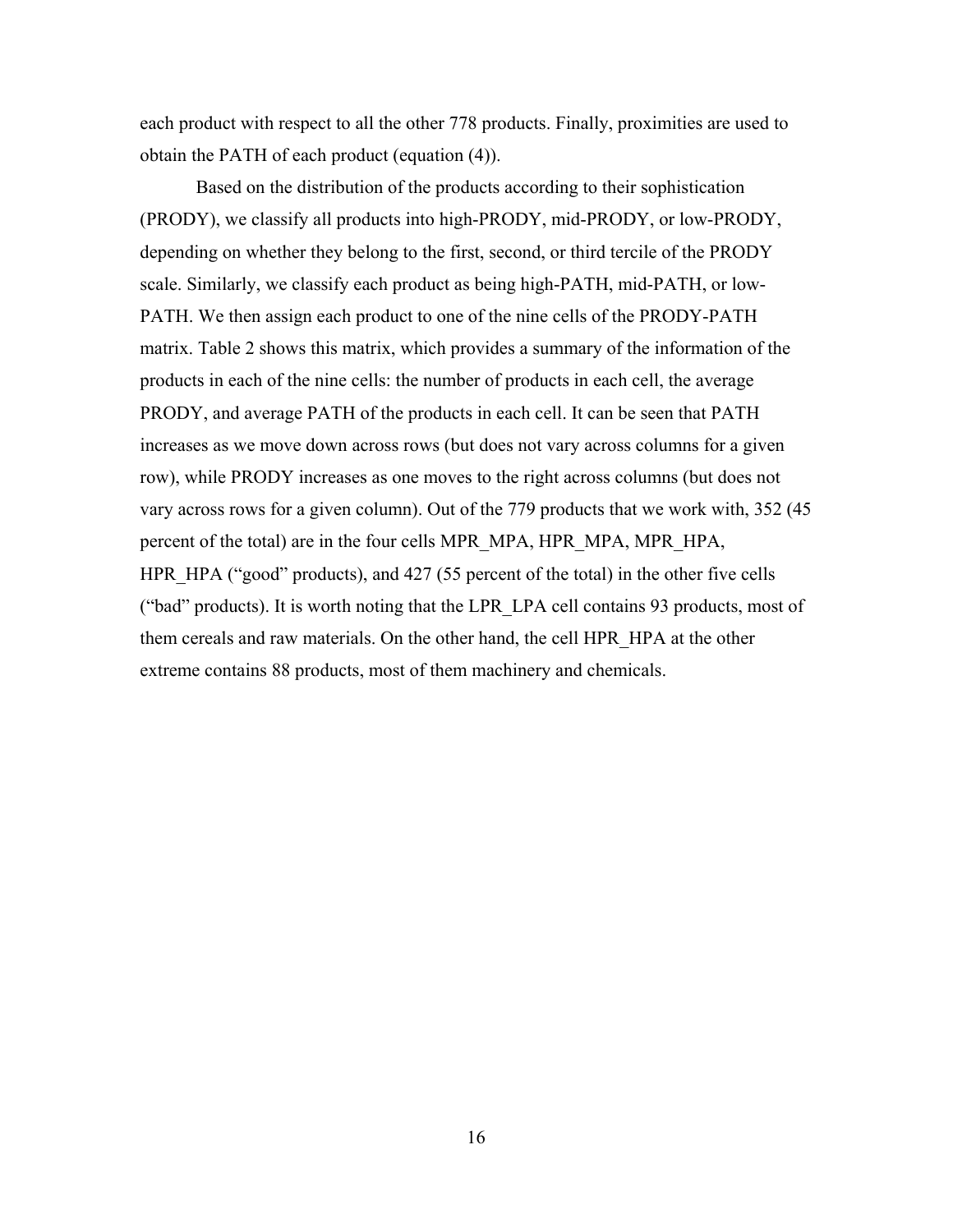|                       |                                                                                         | <b>PRODY</b>                                                                             |                                                                                         |
|-----------------------|-----------------------------------------------------------------------------------------|------------------------------------------------------------------------------------------|-----------------------------------------------------------------------------------------|
|                       | <b>LOW PRODY (LPR)</b>                                                                  | <b>MID PRODY (MPR)</b>                                                                   | <b>HIGH PRODY (HPR)</b>                                                                 |
| LOW<br>PATH<br>(LPA)  | (LPR_LPA)<br>No. of Products: 93<br>Average PRODY: \$5,480<br><b>Average PATH: 94</b>   | (MPR_LPA)<br>No. of Products: 64<br>Average PRODY: \$15,552<br><b>Average PATH: 98</b>   | (HPR_LPA)<br>No. of Products: 103<br>Average PRODY: \$23,434<br><b>Average PATH: 99</b> |
| MID<br>PATH<br>(MPA)  | (LPR_MPA)<br>No. of Products: 101<br>Average PRODY: \$7,196<br><b>Average PATH: 138</b> | (MPR_MPA)<br>No. of Products: 91<br>Average PRODY: \$15,027<br><b>Average PATH: 137</b>  | (HPR_MPA)<br>No. of Products: 68<br>Average PRODY: \$22,697<br><b>Average PATH: 137</b> |
| HIGH<br>PATH<br>(HPA) | (LPR_HPA)<br>No. of Products: 66<br>Average PRODY: \$9,132<br><b>Average PATH: 159</b>  | (MPR_HPA)<br>No. of Products: 105<br>Average PRODY: \$15,360<br><b>Average PATH: 167</b> | (HPR_HPA)<br>No. of Products: 88<br>Average PRODY: \$21,227<br><b>Average PATH: 164</b> |

**Table 2: PRODY-PATH Distribution of the 779 Products** 

**Note:** Total number of products at the SITC (Rev. 2) 4-digit level is 779. PRODY is measured in 2005 PPP\$.

Figure 2 shows the distribution of the 779 commodities, split into the nine cells. We present the distribution according to the 11 Leamer groups. Appendix table 1 shows the number of products, average PRODY, and average proximity, as well as the share of products in each of the nine cells in table 2 for the 11 Leamer groups and the SITC (Rev. 2) 2-digit code. The most sophisticated Leamer groups are machinery and chemicals, with an average PRODY close to \$20,000. These products, together with metals, are also the best connected and they tend to be *man-made*. On the other hand, tropical agriculture and cereals are the least sophisticated groups and petroleum the worst connected. These products tend to be *nature made*.

Figure 2 indicates, for example, that raw materials and cereals account for the largest shares within the LPR\_LPA cell as well as within the two respective Leamer groups. Tropical agriculture is largely a low-PRODY category, though it is equally distributed across the three PATH categories. Eighty percent of petroleum products are distributed across three cells: MPR\_LPA (30 percent), HPR\_LPA (20 percent), and MPR MPA (30 percent). Metals are concentrated in the MPR HPA (39 percent) and HPR HPA (20 percent) cells. Machinery and chemicals are mostly in the mid- and high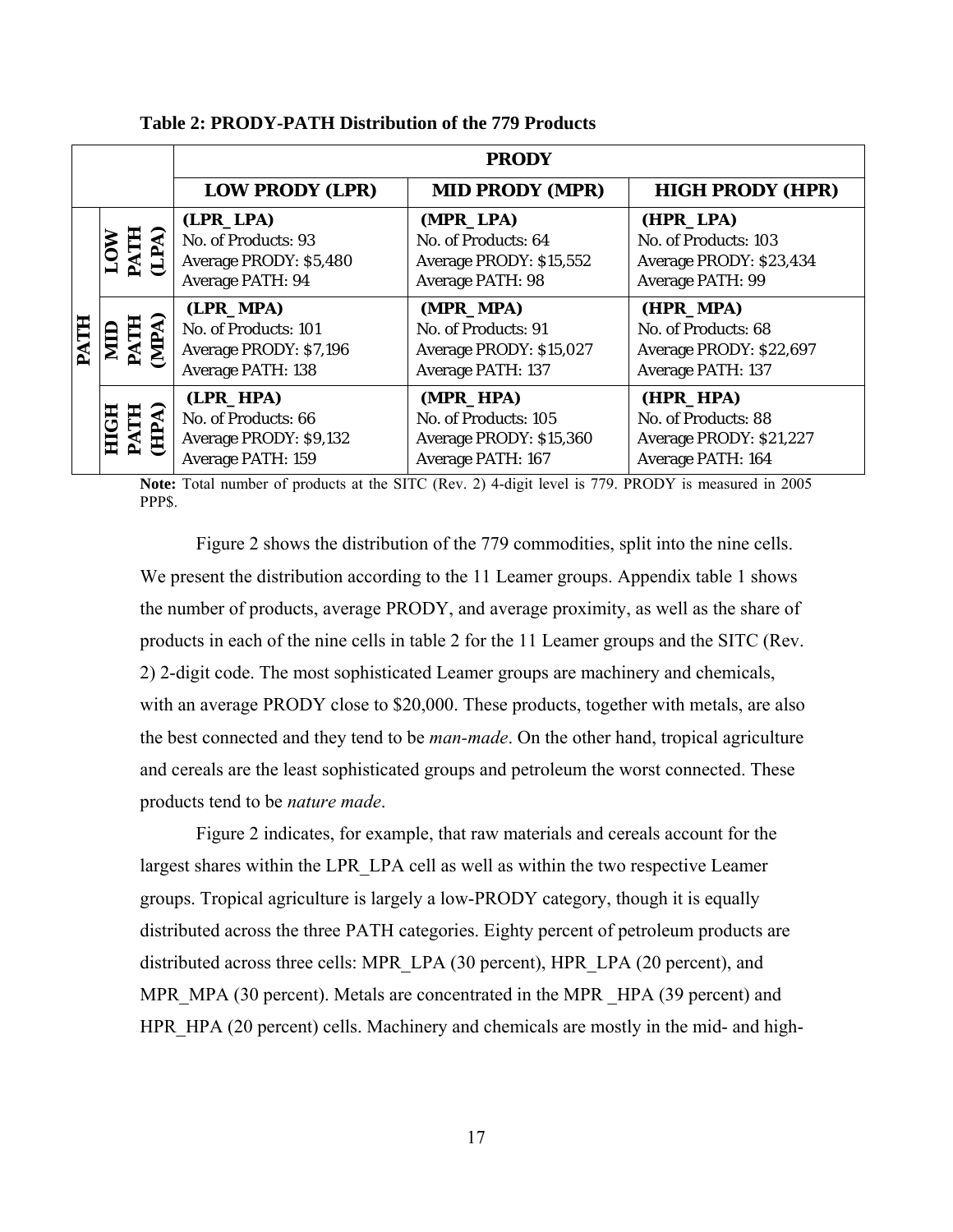PRODY columns, but not exclusively in the high-PATH row, e.g., machinery represents 54 percent of the HPR\_LPA cell and 31 percent of all machinery.

Although machinery products are present in all three PATH groups—low, mid, and high—the products in each of the cells mid- and high-PRODY crossed with each of the three PATH categories (six cells) are different. Power generating, metal working, and specialized and general industrial machinery dominate HPR\_HPA and HPR\_MPH cells. Electronic products, such as office and data processing, telecommunications, and electrical products, dominate the HPR\_LPA and MPR\_LPA cells.<sup>12</sup>

Metal products, machinery, and chemicals form the core of the product space (see Hidalgo et al. 2007) and will be collectively referred to as "core" products in the rest of the paper. Figure 2 shows that, on average, core products are the most sophisticated (high PRODY) and also provide the highest capabilities to be redeployed to export a large number of other products (high PATH).

 $\overline{a}$ 

 $12$  This is not to say that there aren't any electronic products in the other cells. The two cells HPR LPA and MPR\_LPA contain 35 out of the 48 electronic products.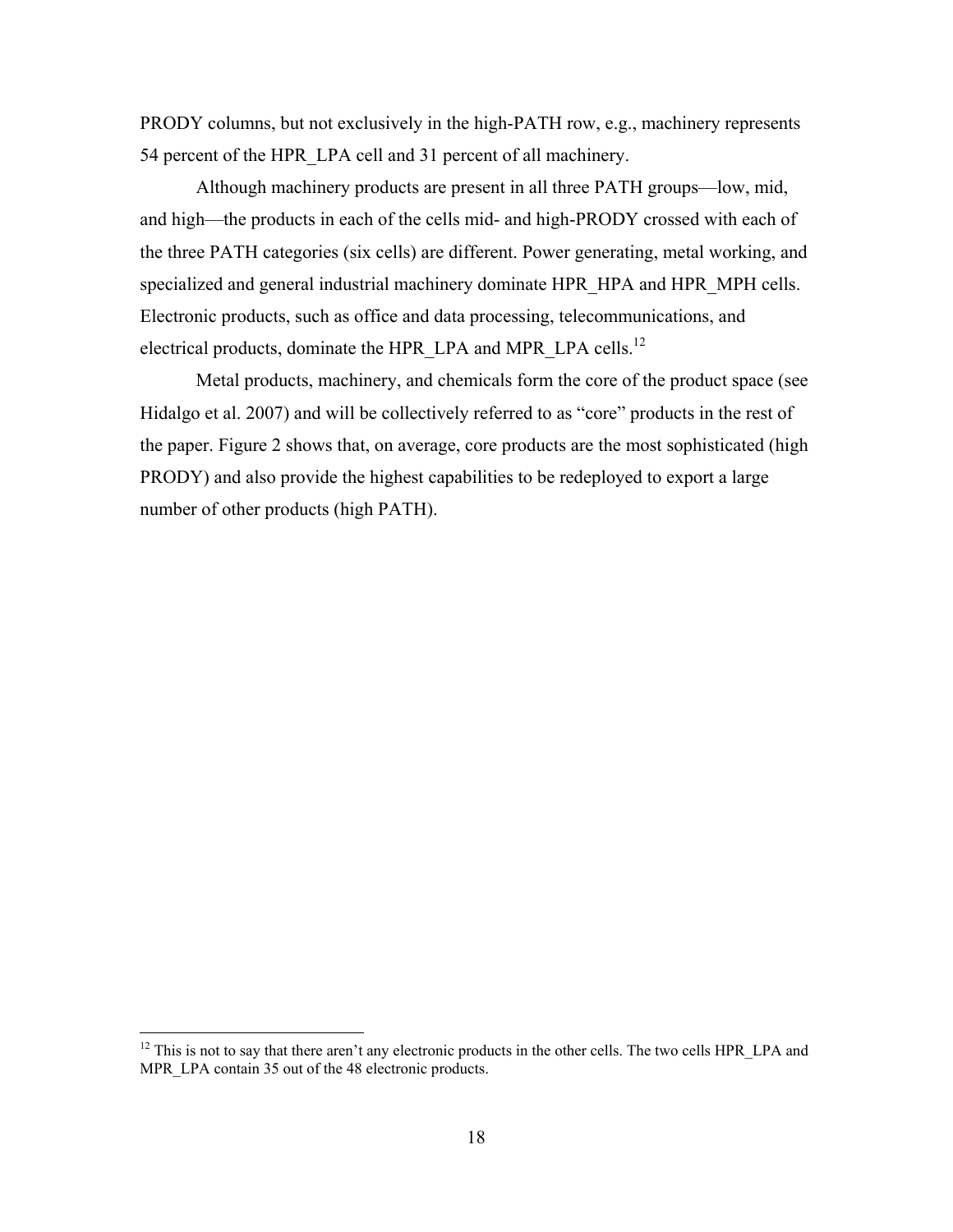

**Figure 2: Distribution of Products According to PRODY and PATH**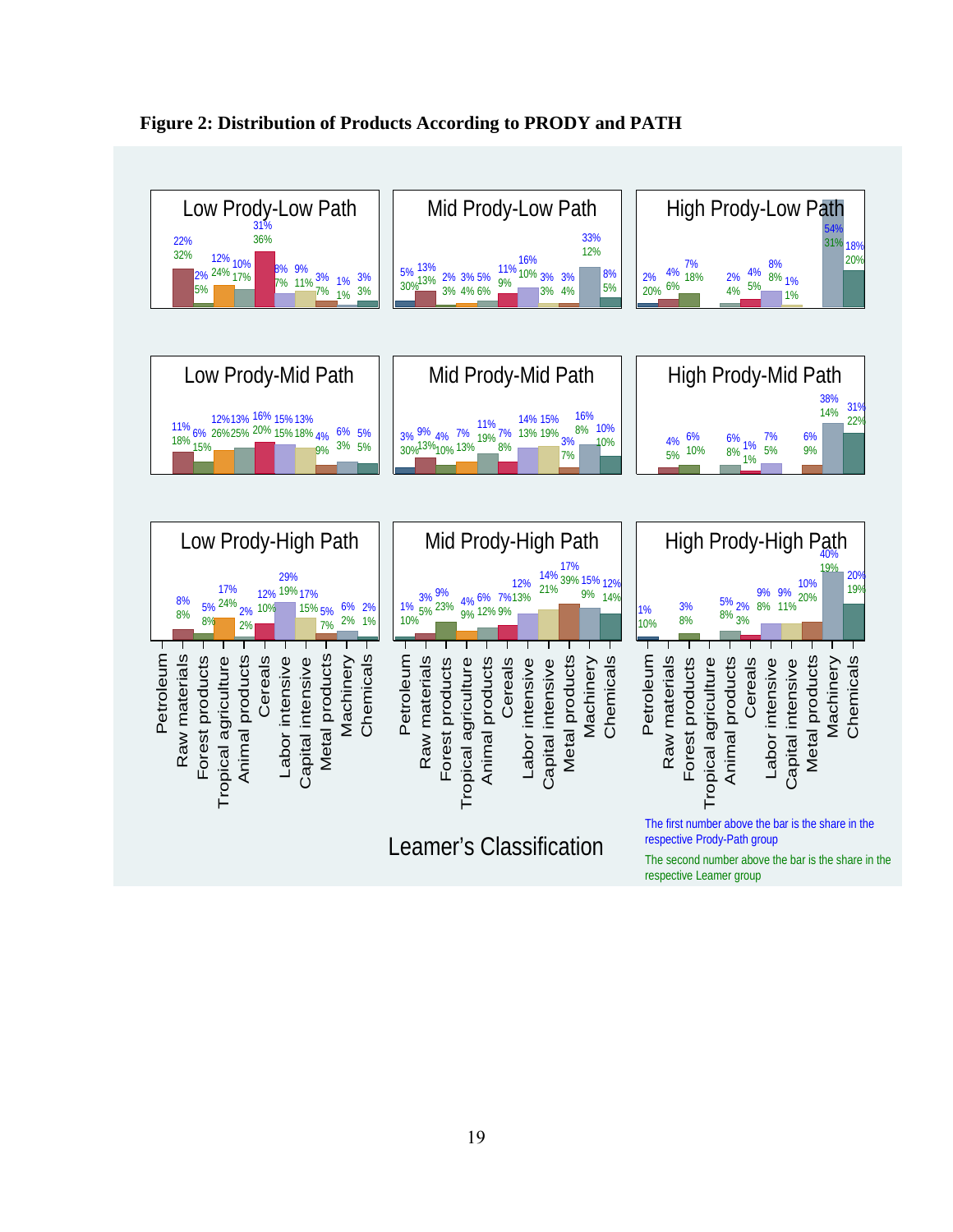Forest products are equally distributed across the nine cells. Given that PRODY is calculated using GDP per capita, and since some high-income countries such as Canada export forest products, the sophistication level of some these products can come out to be high.

Labor-intensive products are predominantly in four cells—low- and mid-PRODY products crossed with mid- and high-PATH categories. Labor-intensive products in the low-PRODY categories are mainly apparel, footwear, travel goods, and handbag products. Labor-intensive products in the mid-PRODY category are mainly nonmetallic mineral products and miscellaneous manufactures. Some of the nonmetallic minerals are also in the high-PATH cells crossed with high- and mid-PRODY. Lastly, textiles account for the presence of capital-intensive products in the four cells obtained from the cross of mid- and low-PRODY with mid- and high-PATH categories.

### **3.2 Country Classification**

 $\overline{a}$ 

Next, we classify countries according to the kind of the products they export with RCA (an indicator of the kind of capabilities that a country has accumulated). To do so, we calculate for each country the share of products exported with RCA (as percentage of the country's total number of products exported with RCA) that belong to each of the nine cells in table 2. We assign each country to the cell with the largest share.

The LPR\_MPH and MPR\_HPA cells contain the largest number of countries, 86 and 25, respectively.<sup>13</sup> Closer inspection shows that there is considerable heterogeneity among countries within these two cells. For this reason, we split all countries into two groups according to the share of core commodities exported with RCA in the total number of commodities exported with RCA. "High-core" countries are those where the share of core commodities exported with RCA in the total number of commodities exported with RCA is above 30 percent.<sup>14</sup> "Low-core" countries are those where the share is less than 30 percent. As argued above, "core commodities" are, on average, the

<sup>&</sup>lt;sup>13</sup> The number of countries in the other cells is as follows: HPR\_HPA, 9; HPR-MPA, 3; HPR\_LPA, 2; MPR\_MPA, 11; MPR\_LPA, 0; LPR\_HPA, 5; and LPR\_LPA,  $\overline{13}$ .<br><sup>14</sup> Of the 779 commodities at the 4-digit SITC (Rev. 2) level of disaggregation, 41.1 percent (i.e., 320) are

core commodities.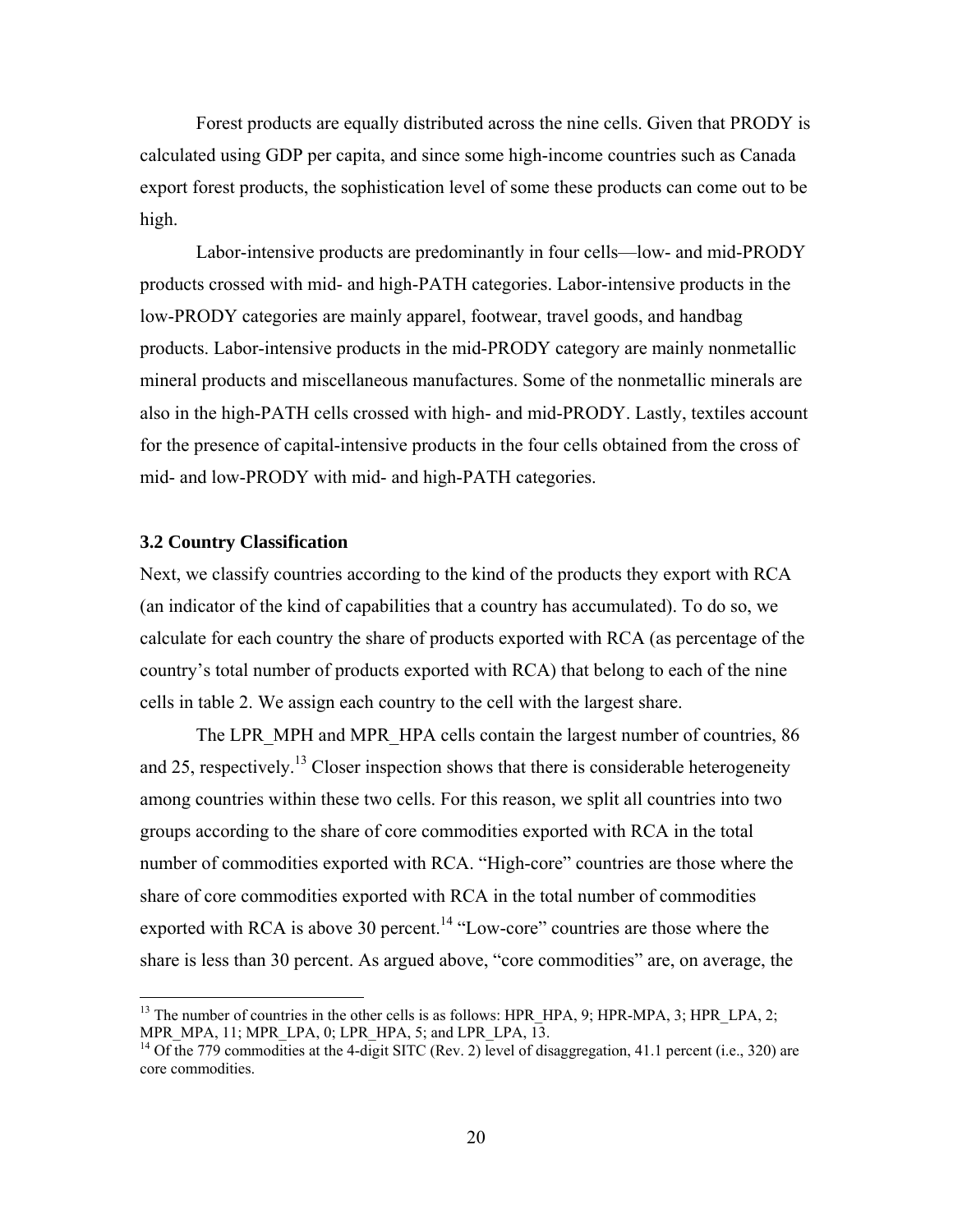most sophisticated and the ones with the highest PATH. Countries that export a significant share of core commodities face very different prospect from those of countries with a low presence in the core. Tables 3 and 4 show the results. Appendix tables 2 and 3 show, for each of the 154 countries, the percentage of products exported with RCA in each of the nine cells (of table 2), the total number of products exported with RCA, and the share of core products in the total number of products exported with RCA . This allows us to classify all 154 countries into four groups.

Table 3 (high-core countries, a total of 62) shows that there are no countries in the LPR\_LPA and MPR\_LPA cells. This is an expected result because these are high-core countries, i.e., countries where at least 30 percent of the commodities exported with RCA are core commodities. The 34 countries in the HPR\_HPA, HPR\_MPA, MPR\_MPA, and MPR HPA cells are mostly high-income countries. These countries are well-positioned. The 28 countries in the HPR\_LPA (2 countries), LPR\_MPA (24 countries), and LPR HPA (2 countries) cells belong to what we refer to as the "middle product" trap. Countries like China, India, Brazil, Mexico, Russia, Thailand, and Malaysia fall into this group.

Table 4 (low-core countries, a total of 92) shows that there is no single country in the high PRODY column as well as in the MPR\_LPA cell. This is to be expected as countries in this table are low core. Many of the oil-rich countries are in this table in the MPR MPA cell (9 countries). These countries, together with those in the MPR HPA (5 countries) and in the LPR\_HPA (3 countries), also suffer from a "middle-low product" trap.<sup>15</sup> Finally, a large number of low-core countries are in the LPR LPA and in the LPR MPA cells (a total of 75 countries), i.e., their exports are concentrated in products with low sophistication and little or average linkages with the other products. These countries are in what we refer to as the "low product" trap. <sup>16</sup>

 $\overline{a}$ 

<sup>&</sup>lt;sup>15</sup> By "worse position" we mean from the point of view of structural transformation. The cell MPR\_MPA in table 4 for the low-core countries contains relatively rich oil exporters.<br><sup>16</sup> This simple criterion is not exempt of problems. While the classification of countries is easy, and in most

cases the results were what one would expect *a priori*, it produced several cases difficult to explain. For example, high-income countries, like Australia and Iceland, are classified as LPR\_MPA countries (table 4) alongside low-income countries. In contrast, Sierra Leone is classified as a MPR\_HPA country along with high-income countries, such as France, the Netherlands, and Spain (table 3).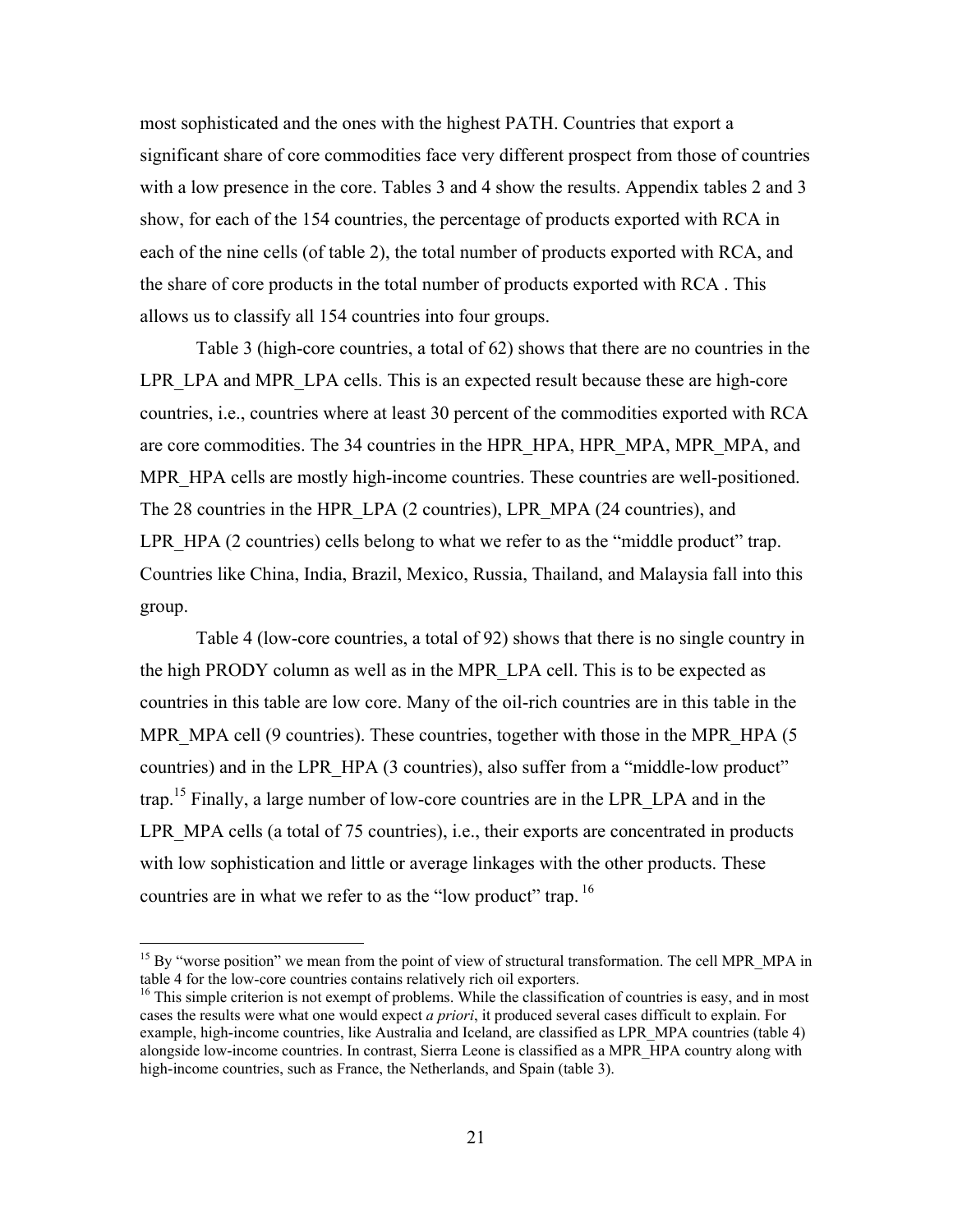Collectively, we refer to the countries in the three traps as being in a "bad product" trap, as they mostly export unsophisticated and unconnected products.<sup>17</sup> Escaping the "bad product" trap is not straightforward or automatic. This will require policy interventions to address market failures, many of which are prevalent in developing countries.

Finally, appendix table 3 provides detailed information on 16 countries that we have selected to shed light on why countries are classified in a specific cell, and why they are in the trap. It shows the distribution of the total number of commodities exported with RCA across the nine cells (of table 2) for the 11 Leamer categories. These countries are:

## **(i) High-core countries in the middle-product trap: Brazil, China, India, Malaysia, and Thailand**

All these are relatively advanced countries with a significant presence in core products, although they also export a significant share of not too sophisticated and not too wellconnected commodities with comparative advantage.18 China's presence in machinery is mostly in electrical, office, and data-processing products, as well as telecommunication products. India has significant presence in heavy machinery, and Brazil in heavy machinery and vehicles. Malaysia and Thailand also have a significant presence in core products largely due to the sophisticated goods they export in the machinery sector. However, as shown in appendix table 3, most of these products are low- or mid-PATH products.

 $\overline{a}$ 

<sup>&</sup>lt;sup>17</sup> We also tried an alternative classification of countries. In this alternative, we first classify countries according to sophistication (PRODY) and PATH, as above. However, PATH is now defined to include only linkages outside the product's SITC 2-digit code, instead of including linkages to all products (i.e., including those within the same SITC 2-digit code). We find that the distribution of commodities in the nine cells is very similar to the one shown in table 2 (figure 2): 709 out of the 779 products belong to the same cell as in table 2 (figure 2). Also, the classification of countries in tables 3 and 4 does not change. <sup>18</sup> For detailed studies of China and India, see Felipe et al. (2010) and Felipe, Kumar, and Abdon (2010), respectively.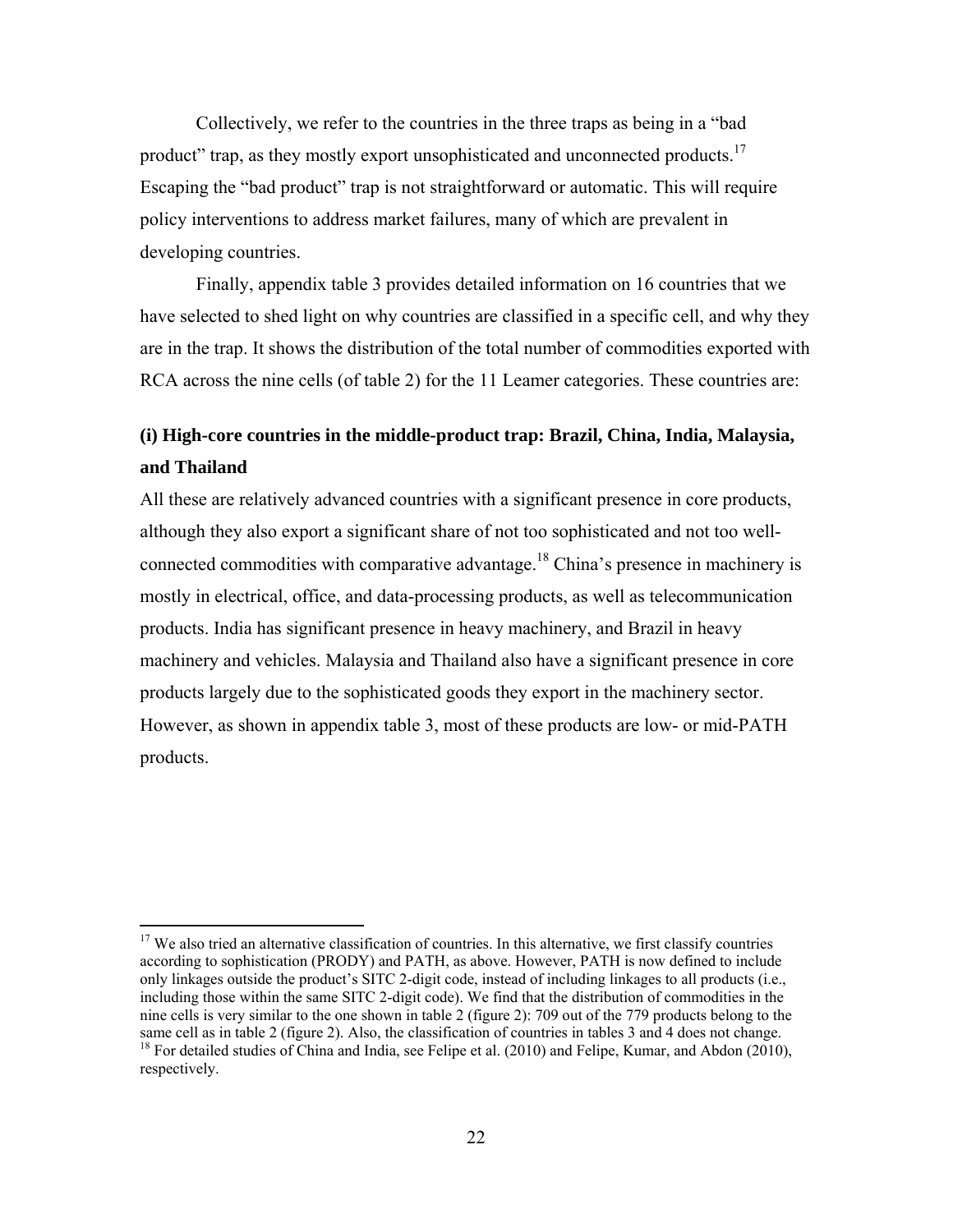# **(ii) Low-core countries in the "low product" trap: Algeria, Australia, Bangladesh, Chile, Nigeria, and Rwanda**

Algeria and Nigeria export very few products with RCA, 20 and 28, respectively, and they have very little presence in core products (6 and 4 commodities, respectively). Limited capabilities, as well as a limited presence in core products, indicate that the current economic structure of these two countries presents them with limited opportunities to escape the low-product trap.

Bangladesh and Rwanda are better off, as they export a significantly higher number of products, 81 and 69 products, respectively, with RCA, but only 6 and 12, respectively, are core products; moreover, they do not have a presence in the high-PRODY and high- and mid-PATH categories. Bangladesh's exports are mainly laborintensive products (in Leamer's classification), 50 percent of which are in the low-PRODY–high-PATH cell. A closer inspection reveals that the high linkage of laborintensive products (specifically, apparels) is with machinery (specifically, electronics).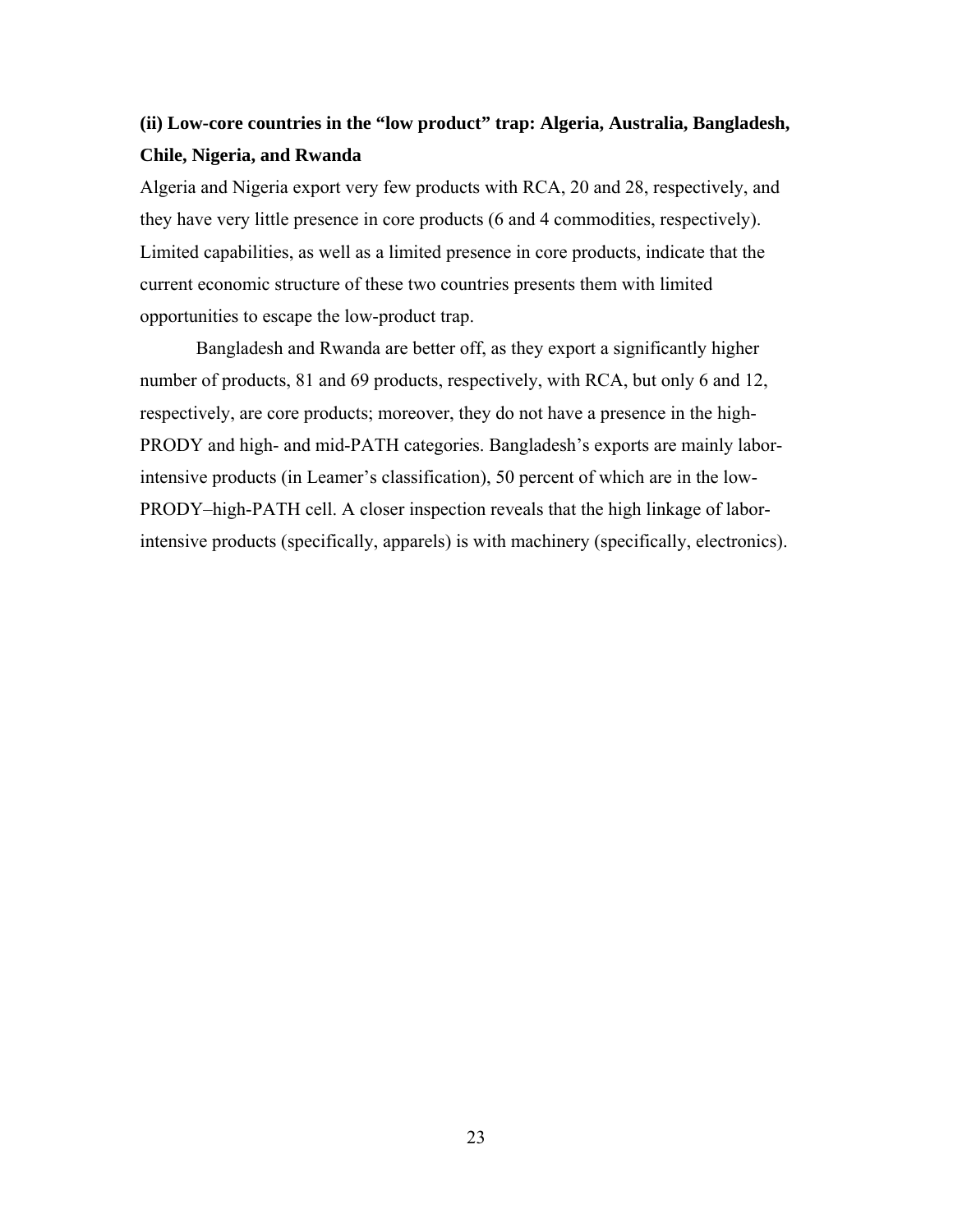| <b>Table 3: High-core Countries</b> |  |
|-------------------------------------|--|
|-------------------------------------|--|

| <b>HIGH CORE</b> |                                     |                                                                                                                                                                        |                                                                                                                                                                          | <b>PRODY</b>                                                                                                                                             |                                                                                                                                  |                                                                                                                           |
|------------------|-------------------------------------|------------------------------------------------------------------------------------------------------------------------------------------------------------------------|--------------------------------------------------------------------------------------------------------------------------------------------------------------------------|----------------------------------------------------------------------------------------------------------------------------------------------------------|----------------------------------------------------------------------------------------------------------------------------------|---------------------------------------------------------------------------------------------------------------------------|
|                  |                                     |                                                                                                                                                                        | <b>Low PRODY (LPR)</b>                                                                                                                                                   | Mid PRODY(MPR)                                                                                                                                           |                                                                                                                                  | <b>High PRODY (HPR)</b>                                                                                                   |
|                  | Low<br><b>PATH</b><br>(LPA)         |                                                                                                                                                                        |                                                                                                                                                                          |                                                                                                                                                          |                                                                                                                                  | Guinea-Bissau<br>Malaysia                                                                                                 |
| <b>PATH</b>      | Mid<br><b>PATH</b><br>(MPA)         | Armenia<br><b>Belize</b><br><b>Brazil</b><br><b>Burundi</b><br>China<br>Cyprus<br>Gambia<br>Georgia<br><b>Hong Kong</b><br>India<br><b>Israel</b><br>Jordan<br>Lebanon | Liberia<br>Mexico<br><b>Niger</b><br>Panama<br>Philippines<br>Russia<br>Saint Kitts, Nevis<br>and Anguilla<br><b>Samoa</b><br>Senegal<br><b>South Africa</b><br>Thailand | Malta<br><b>Republic of Korea</b>                                                                                                                        |                                                                                                                                  | <b>Ireland</b><br>Japan<br>Singapore                                                                                      |
|                  | <b>High</b><br><b>PATH</b><br>(HPA) | <b>Bulgaria</b><br>Ukraine                                                                                                                                             |                                                                                                                                                                          | <b>Barbados</b><br><b>Belarus</b><br>Belgium<br>Bosnia Herzegovina<br>Canada<br><b>Costa Rica</b><br>Croatia<br>Czech Rep.<br>France<br>Hungary<br>Italy | <b>Netherlands</b><br>Poland<br>Portugal<br>Romania<br><b>Seychelles</b><br><b>Sierra Leone</b><br>Slovakia<br>Slovenia<br>Spain | Austria<br><b>Denmark</b><br>Finland<br>Germany<br>Norway<br>Sweden<br>Switzerland<br><b>USA</b><br><b>United Kingdom</b> |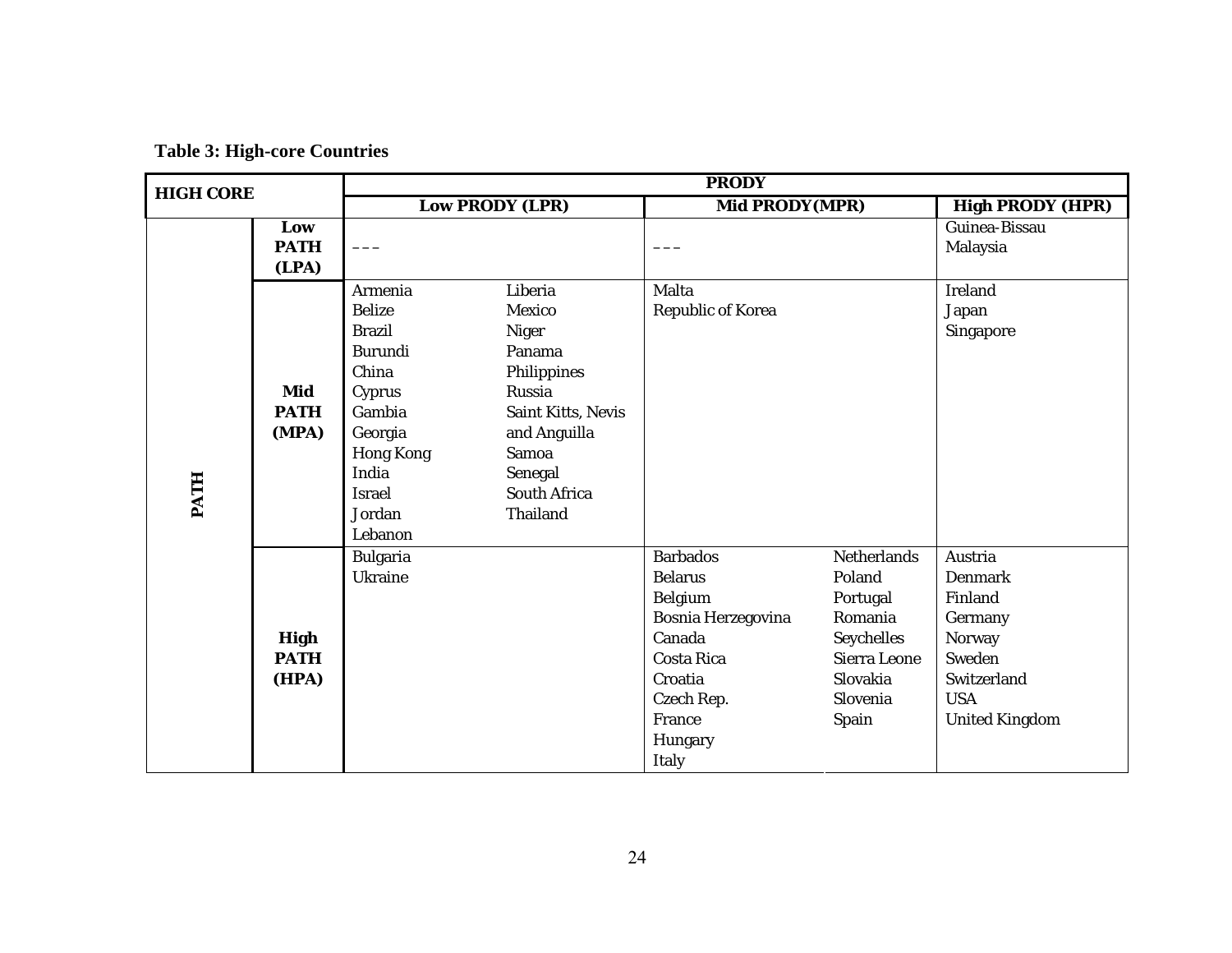| <b>Table 4: Low-core Countries</b> |
|------------------------------------|
|------------------------------------|

|                 |                                     |                                                                                                                                                                                                                                                                                                                                                                                                                                        |                                                       |                                                                                                                                                                                                                | <b>PRODY</b>                                                                                                                                                                        |                                                                                                                             |  |
|-----------------|-------------------------------------|----------------------------------------------------------------------------------------------------------------------------------------------------------------------------------------------------------------------------------------------------------------------------------------------------------------------------------------------------------------------------------------------------------------------------------------|-------------------------------------------------------|----------------------------------------------------------------------------------------------------------------------------------------------------------------------------------------------------------------|-------------------------------------------------------------------------------------------------------------------------------------------------------------------------------------|-----------------------------------------------------------------------------------------------------------------------------|--|
| <b>LOW CORE</b> |                                     |                                                                                                                                                                                                                                                                                                                                                                                                                                        | <b>Low PRODY (LPR)</b>                                | Mid PRODY (MPR)                                                                                                                                                                                                | <b>High</b><br><b>PRODY</b><br>(HPR)                                                                                                                                                |                                                                                                                             |  |
|                 | Low<br><b>PATH</b><br>(LPA)         | Angola<br><b>Central African</b><br>Rep.<br>Chad<br>Congo                                                                                                                                                                                                                                                                                                                                                                              | Côte d'Ivoire<br>Dem. Rep. of the<br>Congo<br>Ecuador | Equatorial<br>Guinea<br>Guinea<br>Mauritania                                                                                                                                                                   | Nigeria<br>Papua New<br>Guinea<br><b>Suriname</b>                                                                                                                                   |                                                                                                                             |  |
| <b>PATH</b>     | Mid<br><b>PATH</b><br>(MPA)         | Albania<br>Fiji<br>Algeria<br>Gabon<br>Ghana<br><b>Argentina</b><br><b>Australia</b><br>Guyana<br>Azerbaijan<br>Haiti<br><b>Bangladesh</b><br>Honduras<br><b>Benin</b><br>Iceland<br><b>Bolivia</b><br>Indonesia<br><b>Burkina Faso</b><br>Iran<br>Cambodia<br>Jamaica<br>Kazakhstan<br>Cameroon<br>Chile<br>Kenya<br>Djibouti<br>Kiribati<br>Dominican Rep.<br>Kyrgyzstan<br>Egypt<br>Lao People's<br><b>El Salvador</b><br>Dem. Rep. |                                                       | Madagascar<br>Malawi<br>Mali<br><b>Mauritius</b><br>Mongolia<br>Morocco<br>Mozambique<br><b>Nepal</b><br>Nicaragua<br>Pakistan<br>Paraguay<br>Peru<br>Rep. of Moldova<br>Rwanda<br>Sri Lanka<br>Sudan<br>Syria | TFYR of<br>Macedonia<br>Tajikistan<br><b>Togo</b><br>Tunisia<br>Turkmenistan<br>Uganda<br>United Rep. of<br>Tanzania<br>Uruguay<br><b>Uzbekistan</b><br>Viet Nam<br>Yemen<br>Zambia | <b>Bahrain</b><br>Kuwait<br>Libya<br>Oman<br>Qatar<br>Saudi Arabia<br><b>Trinidad and Tobago</b><br><b>UAE</b><br>Venezuela |  |
|                 | <b>High</b><br><b>PATH</b><br>(HPA) | China, Macao SAR<br>Guatemala<br>Latvia                                                                                                                                                                                                                                                                                                                                                                                                |                                                       |                                                                                                                                                                                                                |                                                                                                                                                                                     | Colombia<br><b>New</b><br><b>Zealand</b><br>Estonia<br><b>Turkey</b><br>Greece                                              |  |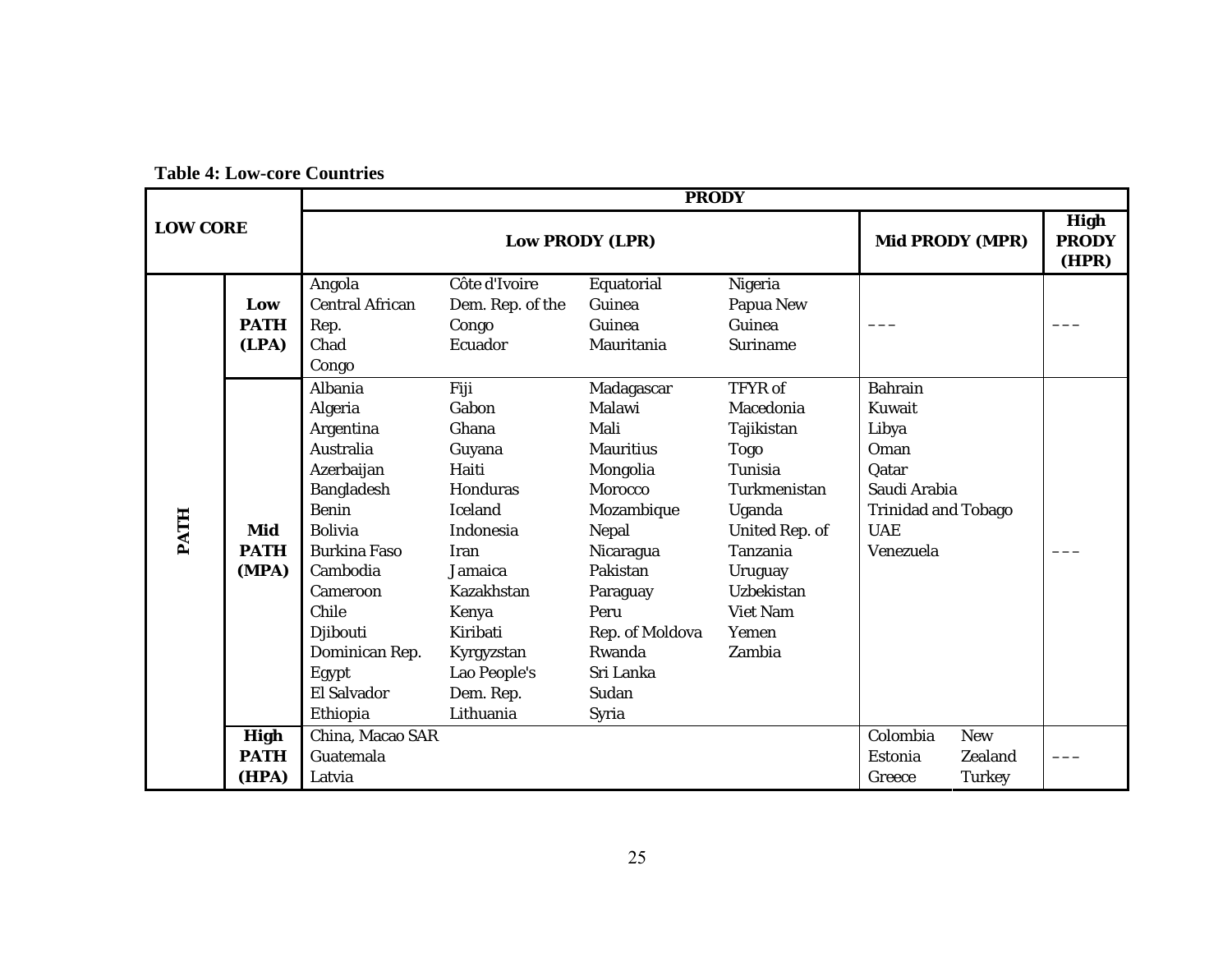Chile has been a regional powerhouse since the end of the nineteenth century and for decades it has had a history of industrial policy. Agosin, Larrain, and Grau (2009) note that the major thrust of the industrial policy framework in Chile is largely "horizontal," designed to resolve economy-wide market failures, improve productivity, and raise the technological content of the existing sector. Although Chile does not have a clear comparative advantage in manufactured goods, the industrial sector helped establish an alternative sector, and the success of the Chilean salmon industry is an example of how industrial policy can be used to resolve various market failures.

Australia is a rich country with a high income per capita. One key reason why Australia, despite its strong tilt towards the primary sector, is a rich country (like some other exporters of primary products) is that, aware of the dangers of specializing in the production of raw materials, long ago it developed a national manufacturing sector, even though it would never be able to compete with the industry of the advanced countries. It was argued that an industrial sector would provide an alternative source of employment and an alternative wage level that would signal that moving production to marginal lands was not profitable. In addition, the industrial sector would help mechanize the production of wool. This, of course, would not have happened without an active government support.

## **(iii) Low-core countries in the "middle-low product" trap: Saudi Arabia and the United Arab Emirates**

Saudi Arabia and the United Arab Emirates (UAE) are, like Algeria and Nigeria, oil exporters. However, the former two countries have a much higher per capita income. One reason is that they have a certain presence in core products (chemicals), although not as significant as that of the middle-product countries. Also, in addition to natural resources, what makes Saudi Arabia and the UAE (and some other oil-rich countries) rich is that they have been able to develop the service sector.

## **(iv) High-core countries in the HPR\_MPA cell: Ireland and Singapore**

Both Singapore and Ireland export a significant number of core products with RCA, 37 (43 percent of the total) and 70 (62.5 percent of the total), respectively. Yet, a significant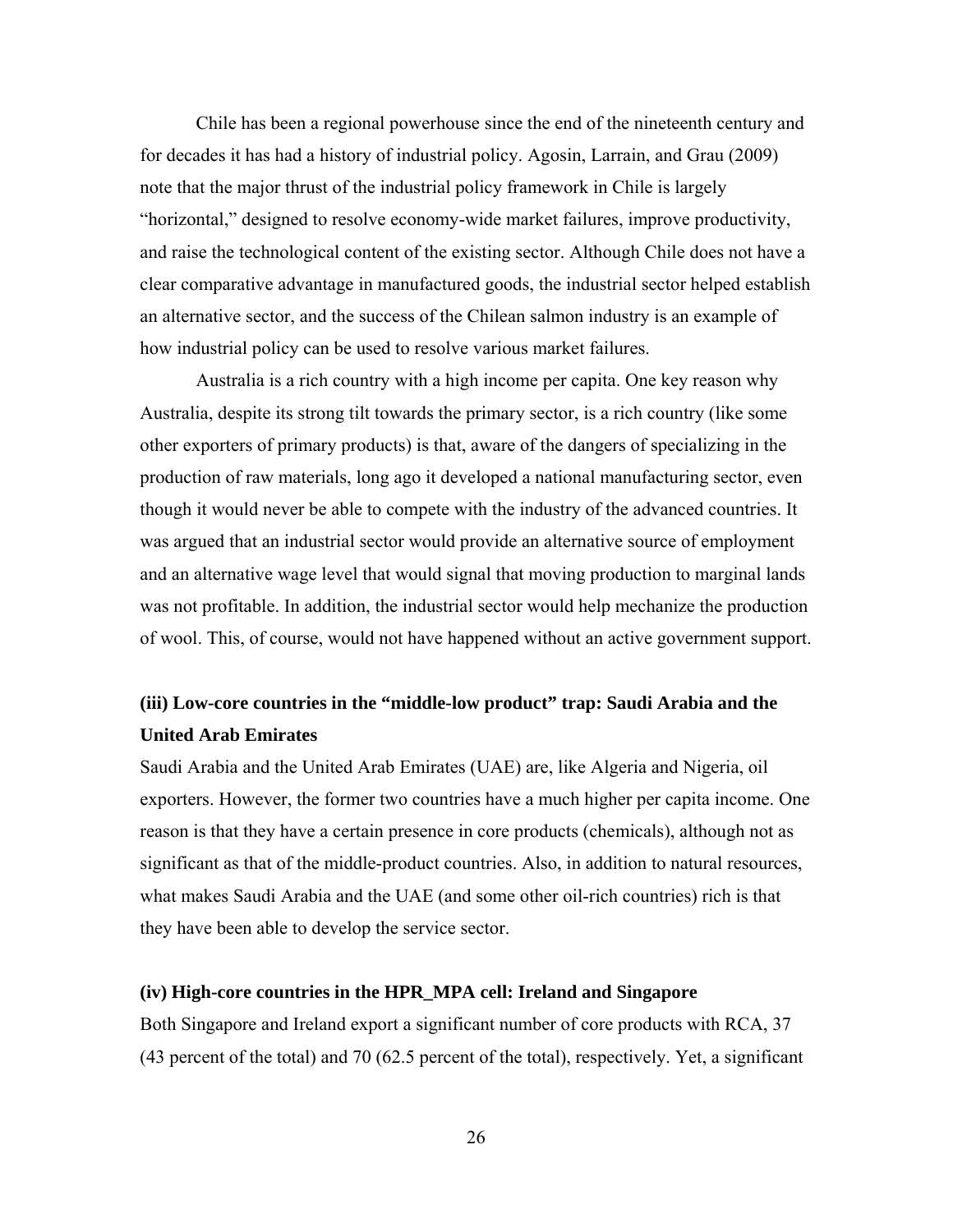share of their exports is not in the high-PATH cells. This makes it difficult for them to jump to other, better-connected, and more sophisticated products. The success of Singapore and Ireland must be understood in the context of the role played by industrial policy. For example, Ireland's take off in the 1980s had much to do with the governmentled strategy to succeed in the IT sector, adopted under Prime Minister Charles Haughey. In the case of Singapore, industrial development has played a key role in the development of the island state during the last 50 years, and the wide range of capabilities acquired as a result of being a port has allowed it to venture into complex services.

### **(v) High-core countries in the HPR\_HPA cell: Finland**

In the 1950s, as much as 40 percent of Finland's employment and output were in the primary sector. The growth strategy adopted in the postwar period relied on government intervention alongside the private sector to set up a strong manufacturing sector. Today, Finland has a significant presence in core products. In the early 1990s, Nokia was a small company getting out of the production of rubber boots and cement for tiles into electronics. Nokia benefited enormously from Finland's industrial policy programs.

## **4. POLICIES TO ESCAPE THE "BAD PRODUCT" TRAP**

The analysis in previous sections has allowed us to classify all 154 countries into four groups, depending on which export category (based on the PATH-PRODY analysis) is the most important one. Accordingly, we propose policies for each of them. Necessarily, the policies discussed are generic and, when made operational, they will have to become country-specific.

#### **A. High-core Countries That Are Exporters of "Good" Products (34 countries)**

These are countries (table 3) with a high share of exports of core products, and, moreover, these products are medium-high PRODY and medium-high PATH. Many of these products: (i) are subject increasing returns to scale; (ii) have a high income elasticity of export demand; and (iii) are produced under conditions of imperfect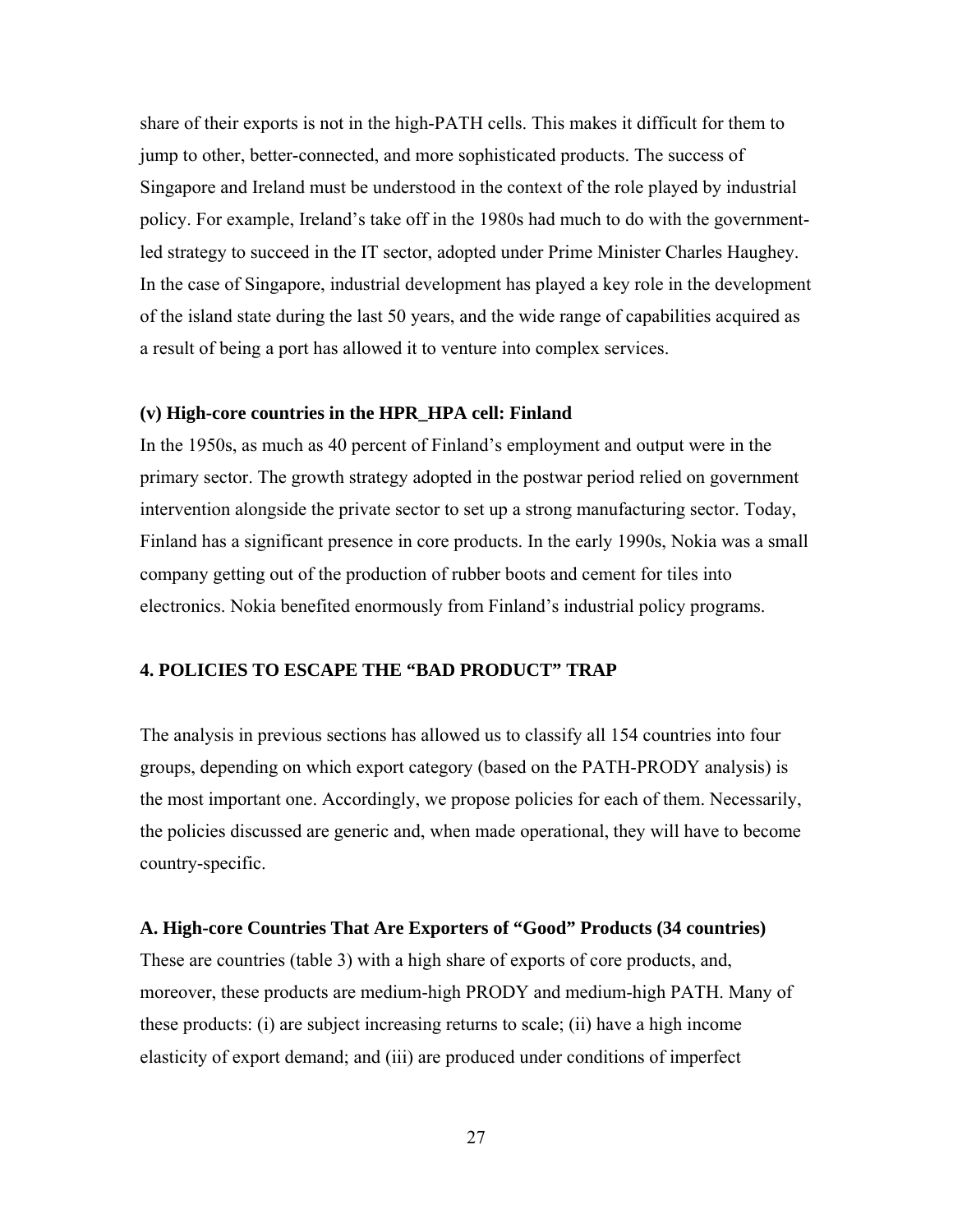competition. Our argument is that these countries became rich *because* they learned how to export these types of products. To do this, they had to accumulate more and more of the capabilities that are necessary to master these commodities. This was a pathdependent process that started in the Middle Ages in some cases (e.g., United Kingdom) and supported by a myriad of industrial policy actions, many of which would be illegal today (Chang 2002).<sup>19</sup> These countries need to continue upgrading through R&D and improvements in the quality of their tertiary education.

The next three groups, comprising 120 of the 154 countries that we have analyzed, are in need of different types of policies to move forward. These are the ones that suffer from the "middle" or "low product" traps.

#### **B. High-core Countries in the "Middle Product" Trap (28 countries)**

These countries (table 3) are well-positioned to continue doing well. At least 30 percent of the products that they export with RCA are core products. Many of the countries in the so-called middle-income trap are in this group. The policies these countries require are of two types, depending on the cell they lie in:

- Competitiveness policy for the two countries in the LPR HPA cell: Focus on quality upgrading of the existing products instead of jumps to new products.
- Soft parsimonious industrial policy for the twenty-four countries in the LPR MPA cell and for the two countries in the HPR LPA cell:
	- o Facilitate horizontal jumps to nearby products.

 $\overline{a}$ 

- o Develop a process whereby government, industry, and cluster-level private organizations can collaborate on interventions that can directly increase productivity.
- o Focus on interventions that deal directly with the coordination problems that keep productivity low in existing or raising sectors (e.g., programs

<sup>&</sup>lt;sup>19</sup> See Chang's (2002) analysis of the United Kingdom, the United States, Germany, France, Sweden, Belgium, The Netherlands, Switzerland, Japan, and the NIEs.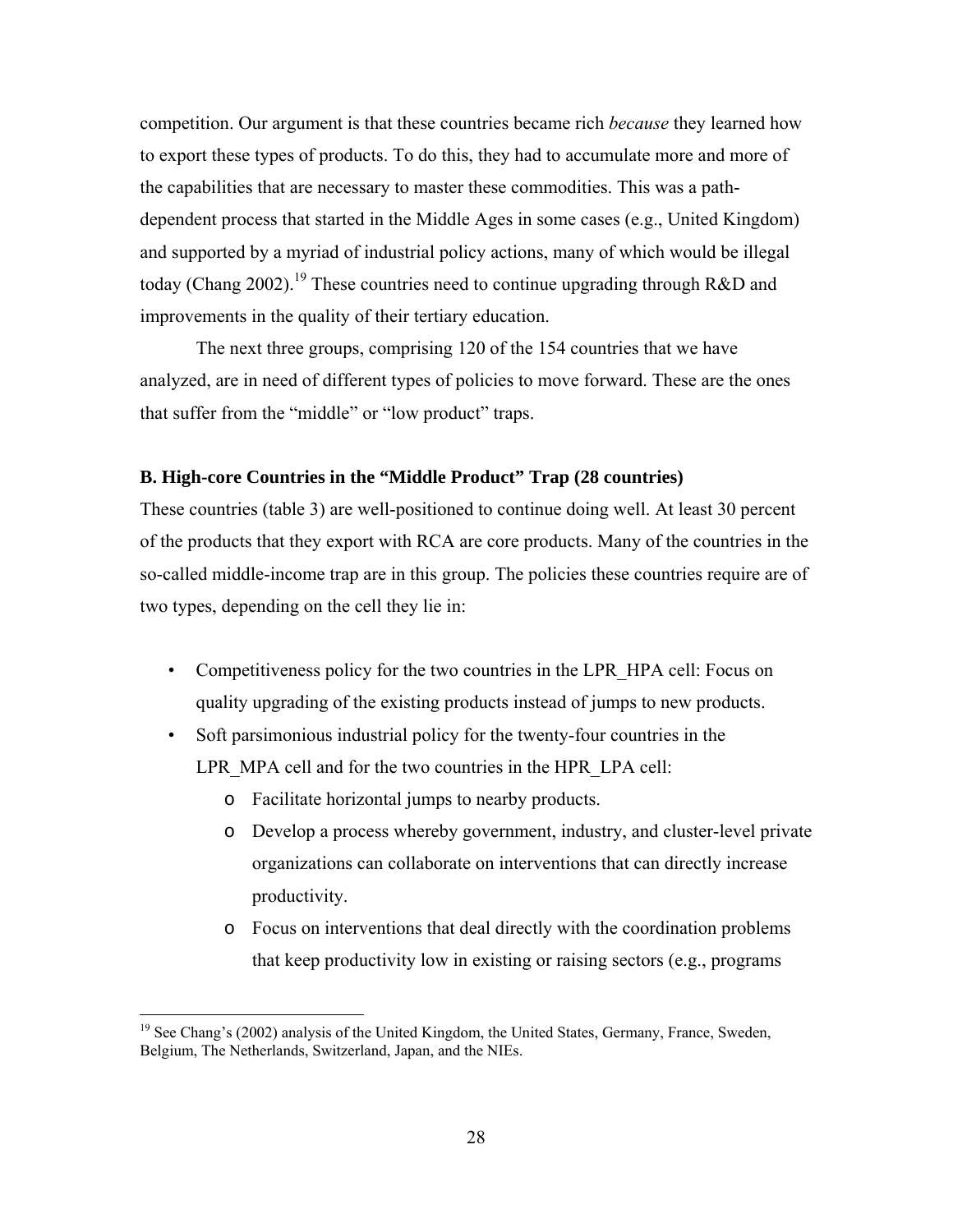and grants to help particular clusters by increasing the supply of skilled workers; encourage technology adoption; improve regulation and infrastructure).

## **C. Low-core Countries in the "Middle-low Product" Trap (17 countries)**

The difference between these countries (table 4) and those in the previous group is a matter of degree. Emphasis in these countries has to be toward increasing the number of core products exported with RCA:

- Hard parsimonious industrial policy: $^{20}$ 
	- o Facilitate horizontal jumps to far away products.
	- o Tariff exemptions, subsidies for infrastructure, etc. to develop an industry. Back up all its public input needs plus some subsidies to get the private sector going.

### **D. Low-core Countries in the "Low-product" Trap (75 countries)**

Sadly, most countries in the world lie in this group (table 4).

- Many of the products exported by these countries are nature-made and subject to decreasing returns. Only industrialization can create an effective agricultural sector. None of these countries will ever get rich without an industrial and an advanced service sector.
- In the traditional trap literature (à la Nelson and Myrdal) there were two ways to escape from the low-level equilibrium trap. First, per capita income must be raised, in one go, to the point where the trap would not force income per capita

 $20$  These policies have to be consistent with World Trade Organization (WTO) rules. Amsden (2000) and Amsden and Hikino (2000) argue that the new rules of the WTO allow countries to promote their industries, including the manufacturing sector, in particular under the umbrella of advancing science and technology (e.g., by setting up technology parks). Subsidies in exchange for monitorable, results-oriented performance standards are acceptable. Countries can, for example, target national champions. The hurdles that developing countries face are the following: (i) informal political pressures by the developed countries in favor of market opening; (ii) the subjection of countries that make use of WTO rules to promote their industries to "reciprocal control mechanisms"; and (iii) their lack of "vision."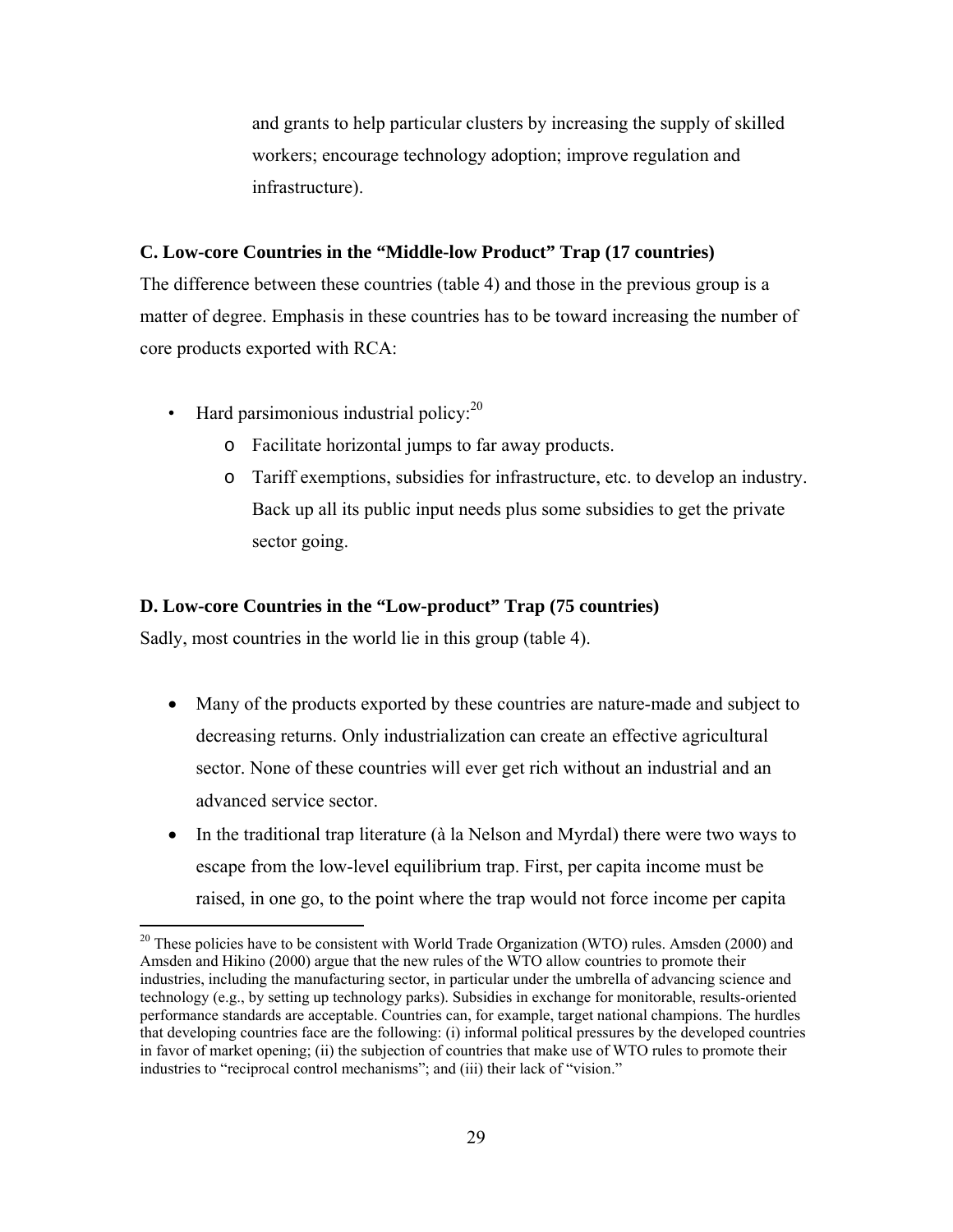down again to the subsistence level. Second, the growth rate of population must decline (e.g., reduction in the birth rate or emigration), and/or that of national income increase (e.g., through technical progress or capital from abroad). Industrialization greatly increases a country's ability to sustain a large population.

- To a certain extent and under this view, some of these countries may need a "big" push," that is, a planned large-scale expansion of a wide range of economic activities and achieve a "critical minimum effort" (investment requirements to raise per capita income to the level beyond which the further growth of per capita income will not be associated with income-depressing forces exceeding incomeraising forces).
- The above will not be enough: simply "pumping money" will not help unless a critical mass in an increasing returns sector is created. These countries will need their governments to take "strategic bets" by getting directly involved in the development of new sectors (big leaps). This, however, will be difficult for many countries in this group, as, by definition, they lack the required capabilities, as defined in section 2.
- For this reason, it is imperative that these countries focus their efforts on accumulating new capabilities. This will require: (i) human capital to acquire skills, technology, and knowledge (in many cases, basic management, accounting, and record keeping); (ii) a higher drive to diversify and to increase sophistication by embracing a realistic industrial vision; and (iii) improvement in organizational abilities (e.g., firm-level organization).

Many of the problems that affect countries in groups B, C, and D (in particular those in the last group) above have been studied in the literature from different angles and provide complementary insights to the work on structural transformation developed by Hidalgo et al (2007). For example, Kremer's (1993) O-Ring theory of development is an attempt at explaining the large differences in income between developed and developing countries. Kremer argued that production is often the result of a series of tasks, for example, on an assembly line. These tasks can be performed at different levels of "skills," which refer to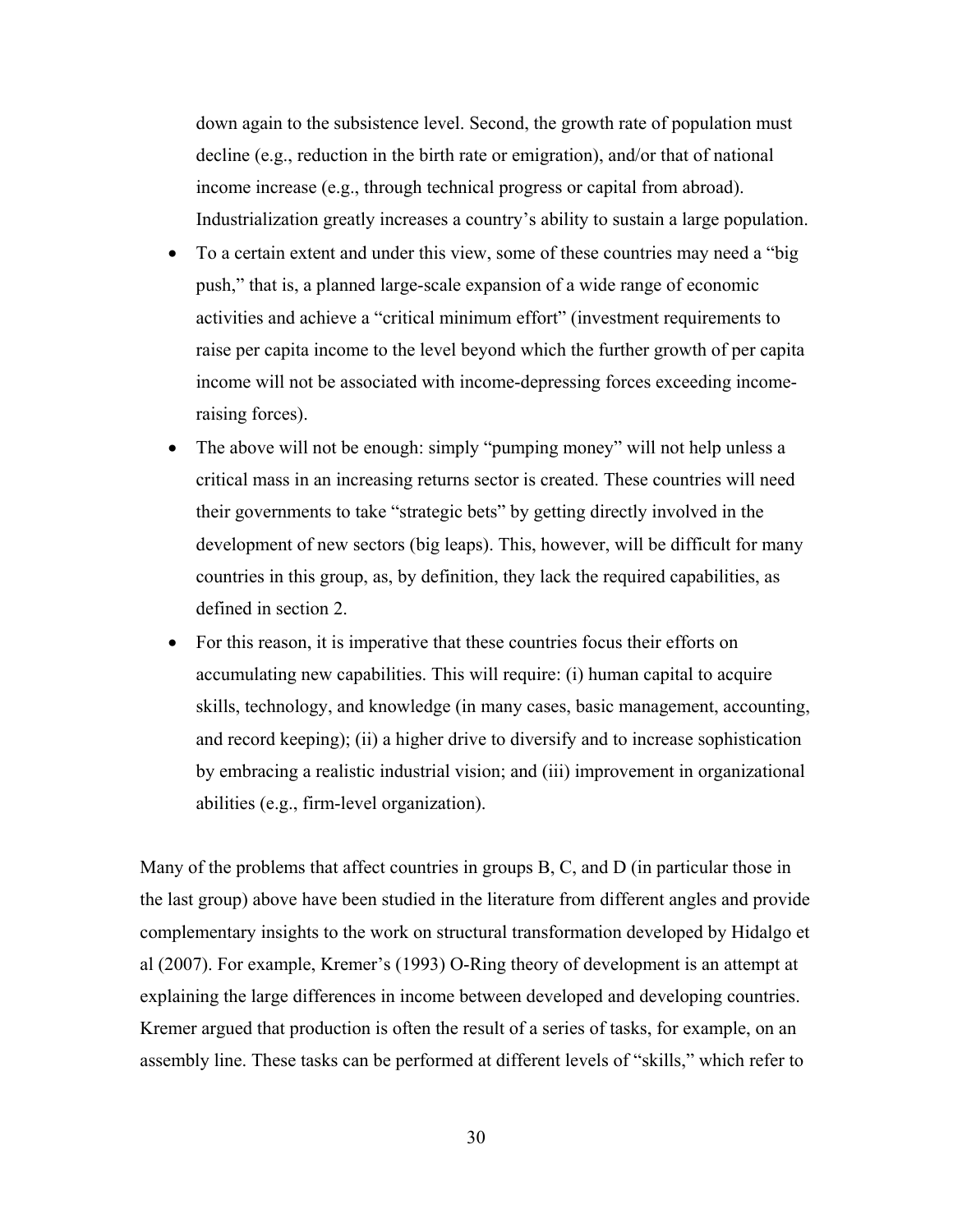the probability of successfully completing the task. For the final product or service to be successfully made or delivered, every single task must be completed correctly.<sup>21</sup> This implies that the value of each worker's efforts depends on the quality of all other workers' efforts. Kremer's theory explains why workers of similar skills have strong incentives to *match* together, i.e., highly skilled workers will attempt to work with other highly skilled workers, and low-skilled workers with other low-skilled workers. Highly skilled workers complement each other, giving rise to increasing returns to skills and even higher productivity; unskilled workers, when they match together, lower each others' productivity even more. $22$ 

O-ring effects also exist across firms. Suppose one firm builds roads and another one automobiles. The additional value to drivers of an improvement in the quality of cars most likely will be smaller if the roads happen to be of a poor quality, and vice versa. When tasks are performed sequentially (as in global value chains), highly skilled workers will perform the tasks at the later, more complex stages of production—which explains why poor countries have higher shares of primary output in GDP—and workers will be paid more in industries with high-value inputs. Also, under sequential production, countries with highly skilled workers specialize in products that require expensive intermediate goods, and countries with low-skill workers specialize in primary production. In other words, nothing is natural about the international pattern of specialization: comparative advantage in primary goods, manufactures, and services is itself endogenously determined, or, in the words of Easterly: "Comparative advantage in agriculture and manufactures is itself manufactured" (Easterly 2002: 161). The

 $\overline{a}$ 

 $21$  An "o-ring" is a donut-shaped rubber seal. The malfunctioning of one such seal caused the explosion of the Challenger space shuttle in 1986. The shuttle had cost billions of dollars, required the cooperation of hundreds of teams, and combined a considerable number of components. All this joint effort was lost because one seal failed to function properly.

<sup>&</sup>lt;sup>22</sup> Kremer's (1993) model explains why highly skilled workers, such as surgeons from India or the Philippines, want to migrate to the advanced countries, giving rise to brain drain. They will be much more productive after they have migrated, even though their individual skills remain the same. Migration allows them to match up with the skilled labor force of the developed country.<sup>22</sup> The matching story also offers an explanation of income differences among countries. A small difference in workers' skills leads to a proportionally larger difference in wages and output, so wages and productivity differentials between countries with different skill levels are enormous.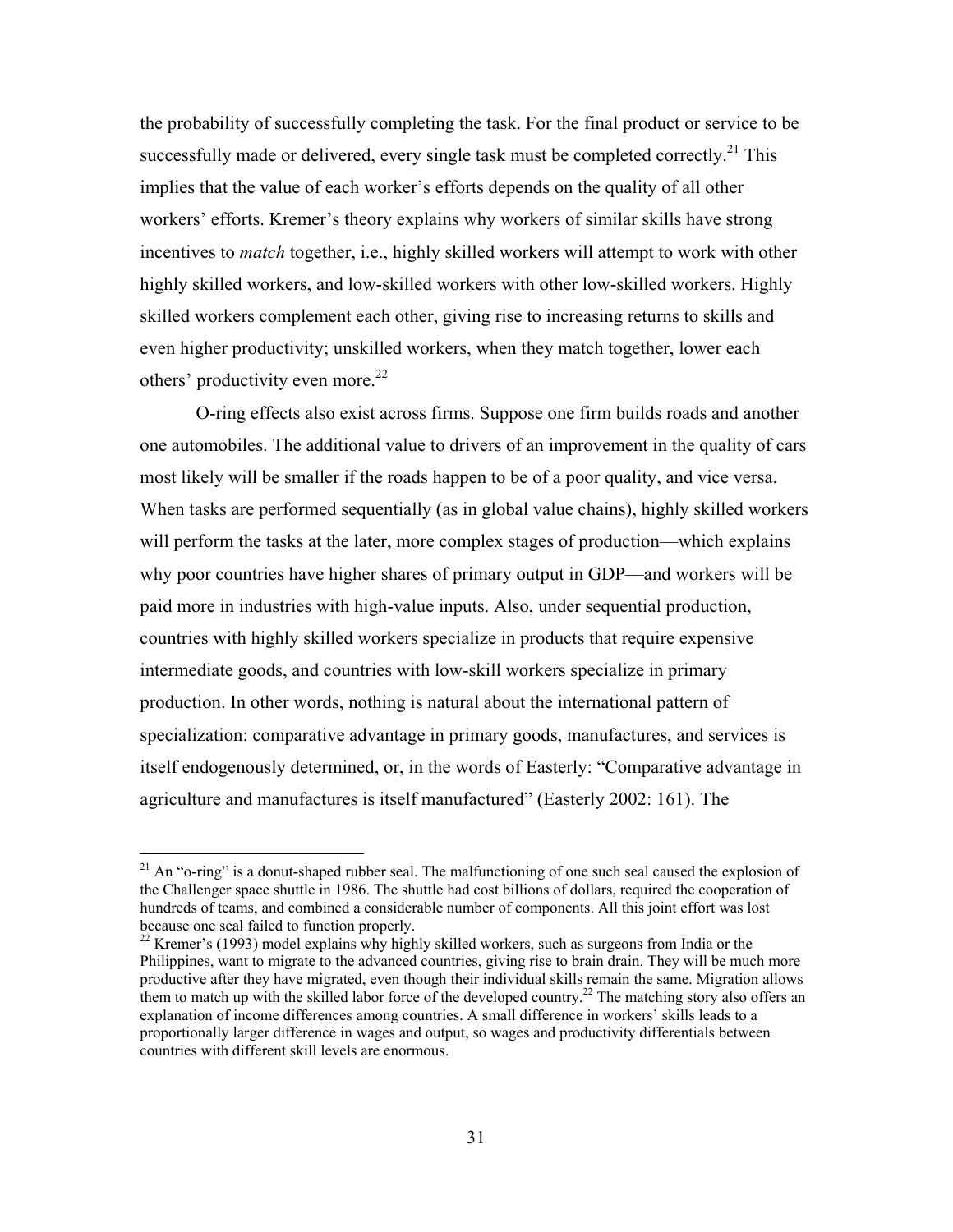conclusion is that rich and skilled nations will produce "advanced" and "high-value" goods" (or the final stages of a process in a global value chain), while the poor nations will produce raw materials (primary production in general) and "low-value" goods.

Under these circumstances, the rich and skilled nations will produce "advanced" and "high-value" goods" (or the final stages of a process in a global value chain), while the poor nations will produce raw materials (primary production in general) and "lowvalue" goods. This is also consistent with Lall's (2000a) claim that export structures tend to be *path-dependent* and difficult to change, which has important implications for growth and development. Indeed, trade patterns are much less responsive to changing factor prices than is commonly assumed. Export structures and trade patterns in general are the outcome of a long, cumulative process of learning, agglomeration, increasing returns, institution building, and business culture. This means that the world's pattern of specialization and trade is, fundamentally, *arbitrary*—what each country produces is the result of history, accidents, and past government policies, and it is not dictated by comparative advantage given by tastes, resources, and technology (also, Thirlwall and Pacheco-López 2008).

In related work, Snower (1996) has argued that countries that try to progress by exploiting low labor costs (e.g., by restricting wages or through devaluations) may end up stuck in a vicious circle of low productivity, deficient training, and a lack of skilled jobs, therefore preventing key sectors from competing effectively in the markets for skillintensive products. This situation is referred to as a "low-skill, bad-job trap." "Bad jobs" are associated with low wages and few opportunities to accumulate human capital. "Good jobs" demand higher skills and command higher wages. Innovating is crucial for developing technological capabilities, but it requires well-trained workers. Economies can get caught in a vicious circle in which firms do not innovate because the labor force is insufficiently skilled, and workers do not have incentives to invest in knowledge because there is no demand for these skills. Snower (1996) argues that the relatively low demand for and supply of skills in a country derives from rational decisions made by both firms and individuals within the particular legal and institutional framework in which they operate. Countries with a less-skilled workforce have greater incentives to produce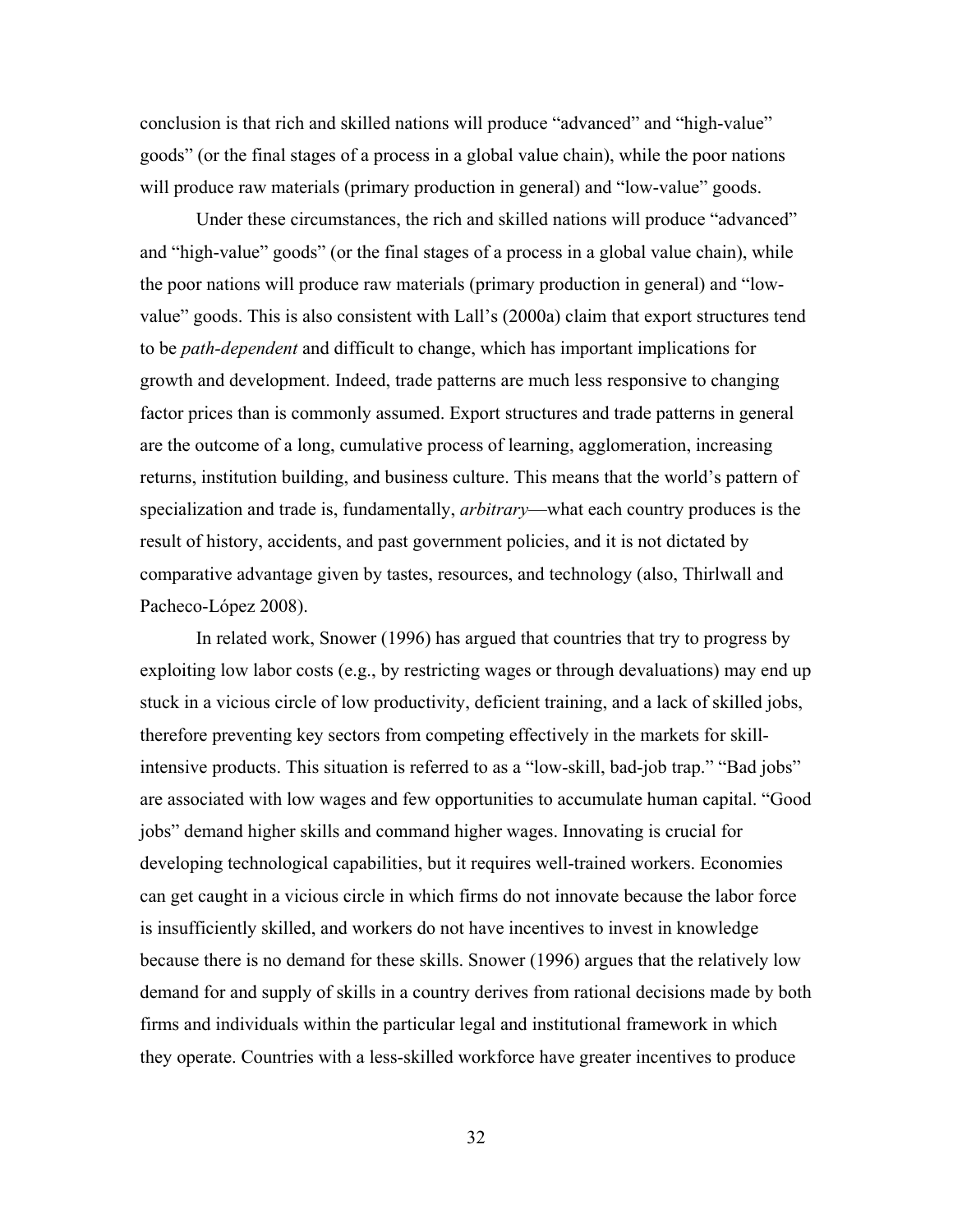nontraded services rather than tradables such as manufactured goods because the former are relatively protected from foreign competition. This pattern of specialization creates and perpetuates the demand for less-skilled labor.

One of the most important consequences of the deficiency in training is that a lack of skilled workers leads to the manufacture and export of relatively poor-quality and lowvalue products. The manufacture of high-quality products requires highly trained workers. But if the country does not generate enough of these workers, firms will be forced to produce low-quality goods; likewise, workers will acquire little training because few high-quality goods are produced, leading to a vicious circle. The choices made by employers reflect the availability of a skilled workforce. Different outputs require different types of training. Businesspeople aware that their workers are not highly skilled (and thus are more likely to make mistakes) will tend to specialize in the production of low-value products. Thus, the labor force will be more suited to the production of lowvalue than high-value products. Why can this happen? The reason is that the market does not lead to the best possible outcome because, as explained above, private and social returns to knowledge are different. Individuals are not fully rewarded for the social contribution they make when they invest in knowledge by increasing the stock of knowledge available to everyone. They get no reward for this spillover, and so contributions to social knowledge will be underprovided. In the end, firms' decisions about what type of products to manufacture depend on the availability of skilled labor. The result is that "in countries that offer little support for education and training and that contain a large proportion of unskilled workers, the market mechanism may reinforce the existing lack of skills by providing little incentive to acquire more; whereas in countries with well-functioning educational and training institutions and large bodies of skilled labor, the free market may do much more to induce people to become skilled" (Snower 1996: 112).

Finally, Sutton (2001, 2005) has argued that if two countries differ in their levels of capability, this will be reflected as a difference in their real wage levels. Low wages do not compensate for low quality, with the consequence that the low-quality firms will be excluded from the market. Indeed, one of the most important effects of globalization is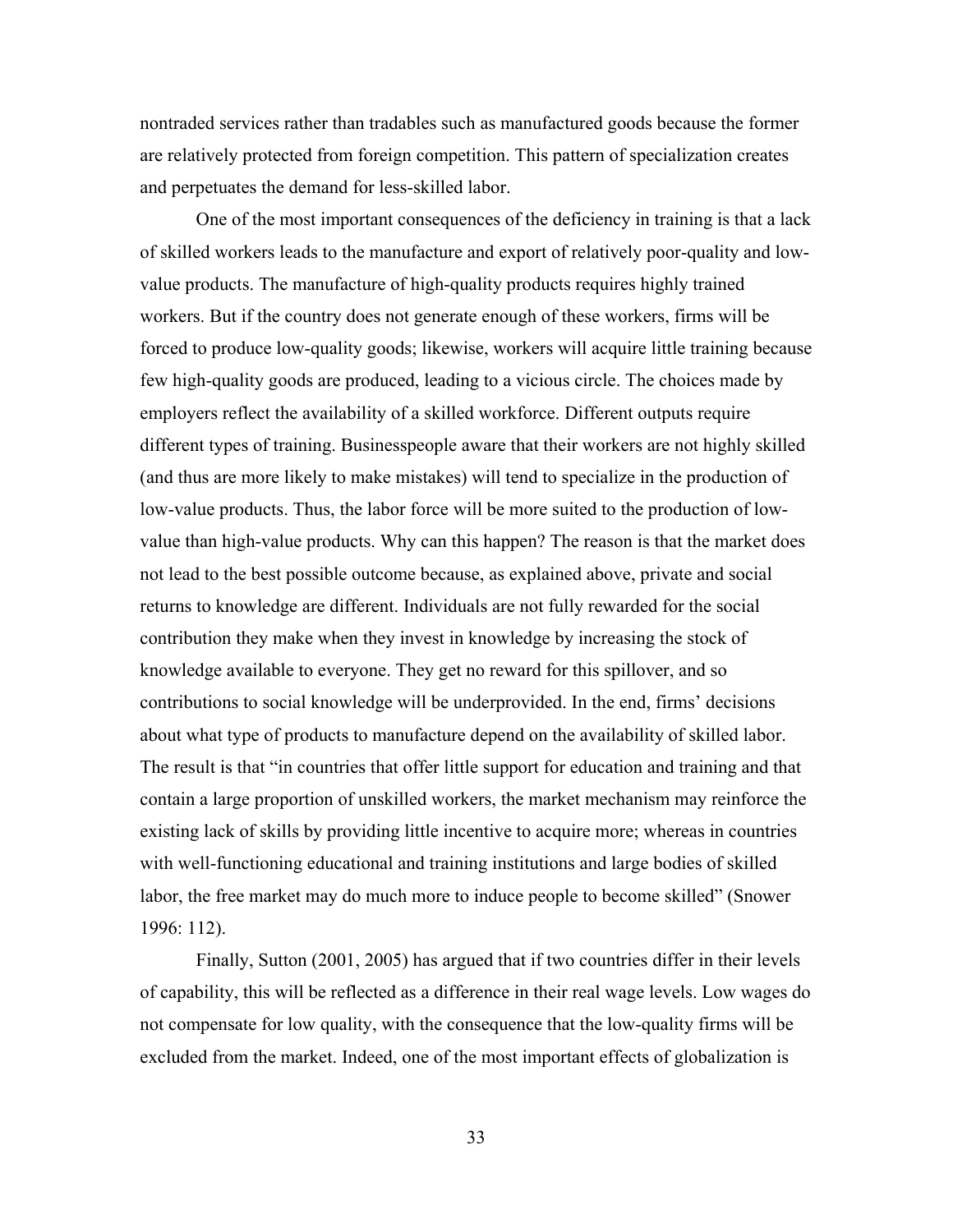competition in "capability building." This will lead to a shakeout of firms in lowcapability countries. Can capabilities be transferred? Maybe yes, but this is a slow, expensive, and painstaking process,  $^{23}$  and from the point of view of a high-quality producer moving to a low-wage country need not be optimal; first because it operates in an environment where she relies on suppliers of intermediate inputs that probably are not present in the low-wage country and, second, because the firm's capabilities are embodied in the tact knowledge possessed jointly by those individuals who comprise the firm's workforce.

## **5. CONCLUSIONS: IT'S THE ECONOMIC STRUCTURE…***DUH!*

In this paper we have argued that what sets apart countries is their productive structure and the specific characteristics of the products that they export. These, in turn, depend on the capabilities that the firms possess. Development in this paradigm is a process of generating new activities and letting others disappear. The primary driver of growth is the gradual build-up in firms' capabilities, which raises the economy-wide real wage. Capital accumulation is a complementary effect: the higher real wage makes it profitable for each firm to shift to more capital-intensive techniques. As the firm makes that shift, the rise in its capital-labor ratio further raises the marginal revenue product of labor at the firm level, and so underpins the rising real wage.

Using measures of product sophistication and connectivity, we have shown that not all products are the same. Using the SITC 4-digit level containing 779 products, we have determined that 427 (about 55 percent) are not very sophisticated and/or not wellconnected to the other products. This has allowed us to split the 154 countries in our analysis into four groups: (i) a group of 34 countries that export mostly "good" products. These are sophisticated and well-connected products, and in general, are man-made; (ii) a

 $\overline{a}$ 

 $^{23}$  Sutton (2005) argues that a good proxy for the cost of transferring a capability is given by counting the number of individuals that are needed to assemble in order to form a sufficient subset of employees who can carry the capability. The important things that must be transferred relate not so much to items that can be successfully reduced to a statement in a manual, but rather to complex and interrelated patterns of working practices that are extremely difficult and time-consuming to unravel and redesign.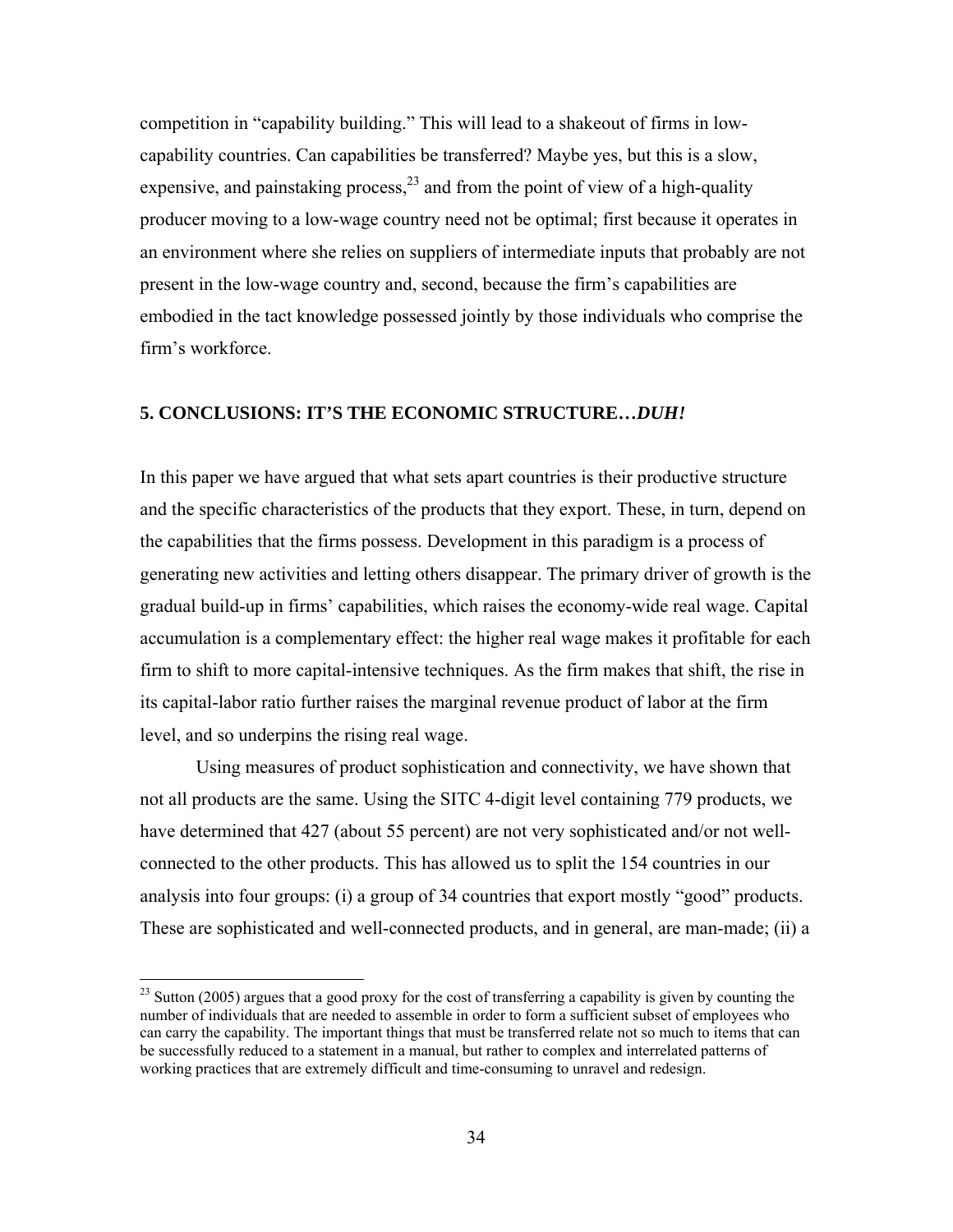group of 28 countries that export a significant share of core products, although not as sophisticated and well-connected as those exported by the countries in the previous group. These countries are in a "middle product" trap; (iii) a group of 17 countries that export few core products. They export products of that are in the middle of the sophistication and connectedness scale. They are in a "middle-low product trap"; and (iv) a large group of 75 countries that mostly export unsophisticated and poorly-connected products. They are in a "low-product" trap. Countries in these two groups specialize in nature-made products, subject to decreasing returns to scale.

The policies that the countries in the last three groups require range from competitiveness and soft parsimonious industrial policy to aggressive policies that lead to the rapid accumulation of relevant capabilities, as well as strategic bets with significant government intervention. Historically, it has been impossible to become a rich country without creating an industrial sector and an advanced service sector. Likewise, historically, no country has become rich without explicit government interventions that amount to industrial policy in different shapes and forms.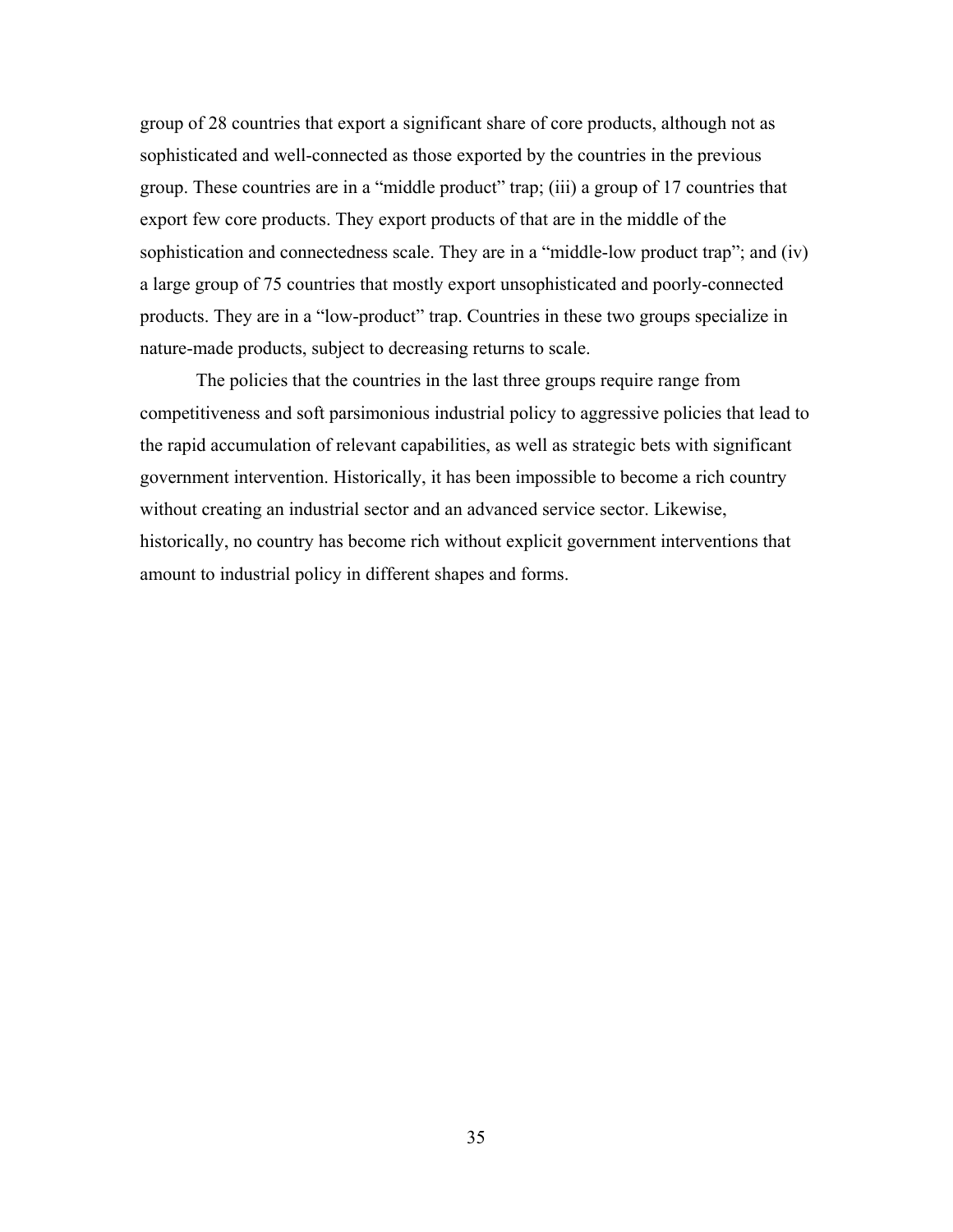### **BIBLIOGRAPHY**

- Aghion, P. and P. Howitt. 1998. *Endogenous Growth Theory*. Cambridge, MA: MIT Press.
- Agosin, M., C. Larrain, and N. Grau. 2009. "Industrial Policy in Chile." Working Paper 294. Santiago: Department of Economics, University of Chile.
- Amsden, A. 2000. "Industrialization under WTO Law." Available at: www.unctad-10.org/pdfs/ux\_tdxrt1d7.en.pdf
- Amsden, A. and T. Hikino. 2000. "The Bark Is Worse Than the Bite: New WTO Law and Late Industrialization." *American Academy of Political and Social Science*. 570 (July): 104–14.
- Balassa, B. 1965. "Trade Liberalization and Revealed Comparative Advantage." *Manchester School of Economics and Social Studies* 33: 99–123.
- Barro, R., and X. Sala-i-Martin. 1995. *Economic Growth*. New York: McGraw-Hill.
- Blomstrom, M., R. Lipsey, and M. Zejan. 1996. "Is Fixed Investment the Key to Economic Growth?" *The Quarterly Journal of Economics* 111(1): 269–76.
- Chang, Ha-Joon. 2002. *Kicking Away the Ladder*. London: Anthem Press.
- Chenery, H., S. Robinson, and M. Syrquin (eds.). 1986*. Industrialization and growth: A comparative study.* New York: Oxford University Press.
- De Ferranti, D., G.E. Perry, I.S. Gill., and L. Severn. 2000. *Securing our future in a global economy*. Washington, DC: The World Bank.
- Domar, E. 1946. "Capital Expansion, Rate of Growth and Employment." *Econometrica* 14: 137–47.
- Easterly, W. 2002. *The Elusive Quest for Growth: Economists' Adventures and Misadventures in the Tropics*. Cambridge, MA: MIT Press.
- Felipe, J., U. Kumar, N. Usui, and A. Abdon. 2010. "Why has China succeeded? And Why it Will Continue to Do So." Working Paper 611. Annandale-on-Hudson, NY: Levy Economics Institute of Bard College.
- Felipe, J., U. Kumar, and A. Abdon. 2010. "Exports, Capabilities, and Industrial Policy in India." Mimeograph. Manila: Asian Development Bank.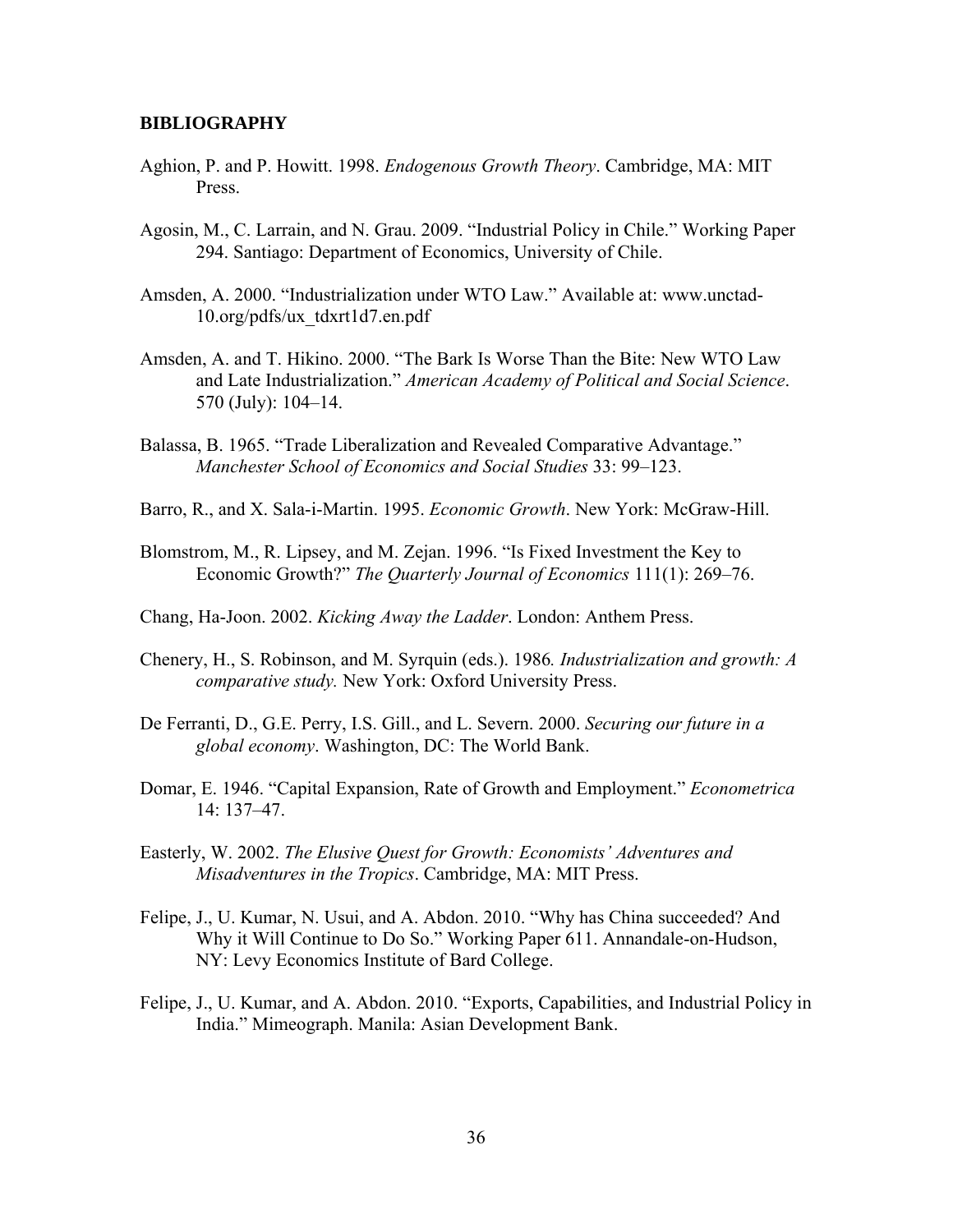Felipe, J., M. León-Ledesma, M. Lanzafame, and G. Estrada. 2009. "Sectoral Engines of Growth in Developing Asia: Stylized Facts and Implications." *Malaysian Journal of Economic Studies* 46(2): 107–33.

Harrod, R. 1939. "An Essay in Dynamic Theory." *The Economic Journal* 49: 14–33.

- Hausmann, R., and B. Klinger. 2007. "The Structure of the Product Space and the Evolution of Comparative Advantage." Working Paper 146. Cambridge, MA: Center for International Development, Harvard University.
- ————. 2006. "The Structure of the Product Space and the Evolution of Comparative Advantage." Working Paper 128. Cambridge, MA: Center for International Development, Harvard University.
- Hausmann, R., and D. Rodrik. 2003. "Economic Development as Self-discovery." *Journal of Development Economics* 72(2): 603–33.
- Hausmann, R., J. Hwang, and D. Rodrik. 2007. "What you export matters." *Journal of Economic Growth* 12(1): 1–15.
- Hidalgo, C., B. Klinger, A.L. Barabasi, and R. Hausmann. 2007. "The Product Space Conditions the Development of Nations." *Science* 317: 482–7.
- Kaldor, N. 1967. *Strategic Factors in Economic Development*. Ithaca, NY: New York State School of Industrial and Labor Relations, Cornell University.

————. 1970. "The Case for Regional Policies." *Scottish Journal of Political Economy* 17(3): 337–48.

- Kremer, M. 1993. "The O-Ring Theory of Economic Development." *The Quarterly Journal of Economics* 108: 551–75.
- Kuznet, S. 1966. *Modern Economic Growth.* New Haven, CT: Yale University Press.
- Lall, S. 1992. "Technological Capabilities and Industrialization." *World Development* 20(2): 165–86.

————. 2000a. "The Technological Structure and Performance of Developing Country Manufactured Exports, 1985–98." *Oxford Development Studies* 28(3): 337–69.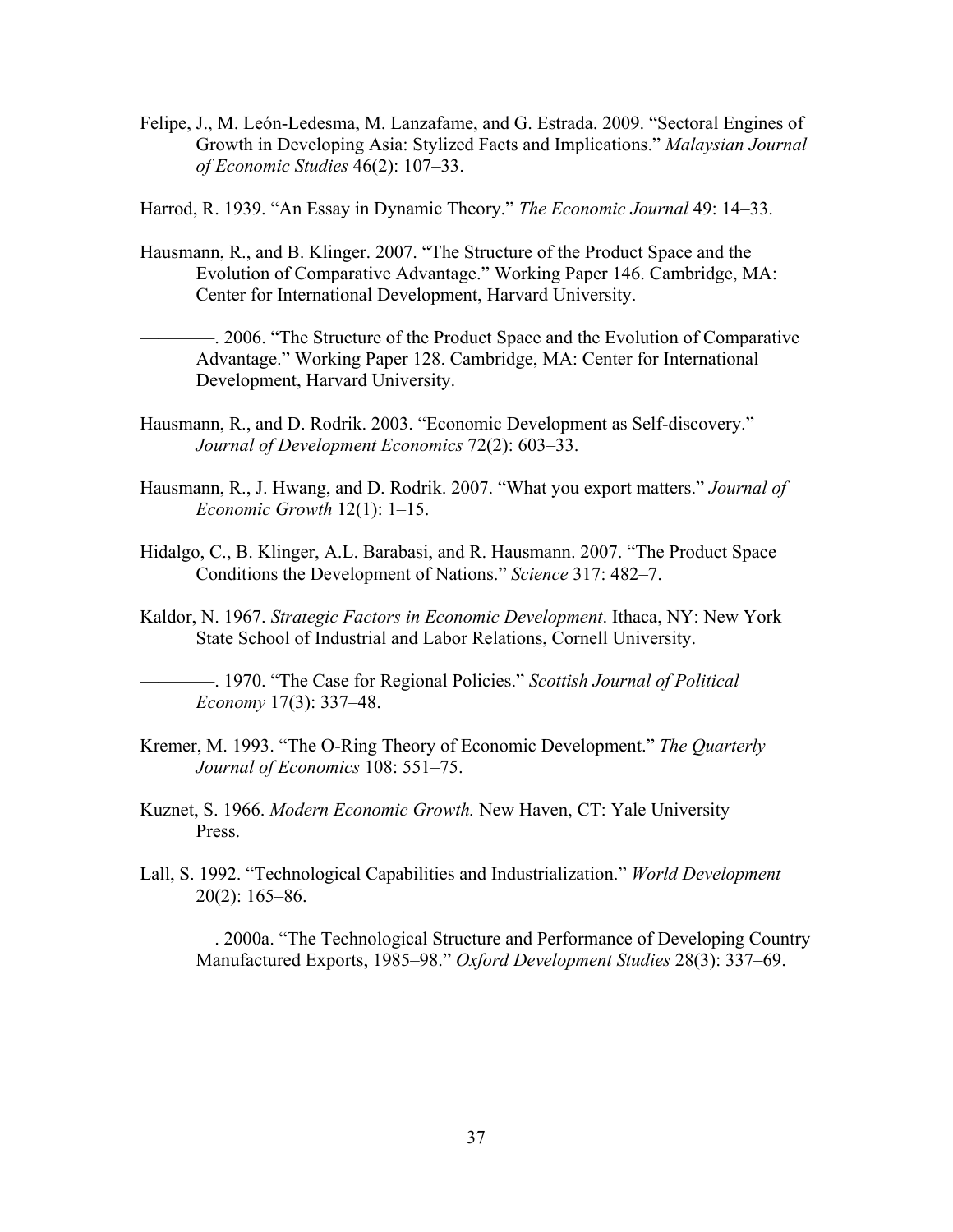-, 2000b. "Technological Change and Industrialization in the Asian Newly Industrializing Economies: Achievements and Challenges." in L. Lim and R. Nelson (eds.), *Technology, Learning and Innovation: Experiences of Newly Industrializing Economies*. Cambridge, UK: Cambridge University Press.

- Lall, S., M. Albaladejo, and J. Zhang. 2004. "Mapping Fragmentation: Electronics and Automobiles in East Asia and Latin America." *Oxford Development Studies* 32(3): 407–32.
- Lall, S., J. Weiss, and J. Zhang. 2006. "The 'sophistication' of exports: A new trade measure." *World Development* 34(2): 222–37.
- Leamer, E. 1984. *Sources of International Comparative Advantage: Theory and Evidence.* Cambridge, MA: MIT Press.
- Lewis, A. 1955*. The Theory of Economic Growth*. Homewood, IL: Irwin.
- Lucas, R. 1988. "On the Mechanics of Economic Development." *Journal of Monetary Economics* 22: 3–42.
- Myrdal, G. 1957. *Economic Theory and Under-Developed Regions.* London: Duckworth.
- Nelson, R. 1956. "A Theory of the Low-Level Equilibrium Trap in Underdeveloped Economies." *American Economic Review* 46(5): 894–908.
- Oulton, N., and M. O'Mahony. 1994. *Productivity and Growth: A Disaggregated Study of British Industry, 1954–86*. Cambridge, UK: Cambridge University Press.
- Prichett, L. 2003. "A Conclusion to Cross-National Growth Research: A Foreword 'To the Countries Themselves'." in Gary McMahon and Lyn Squire (eds.), *Explaining Growth*. London: Palgrave Macmillan.
- Rodrik, D. 2004. "Industrial Policy for the 21st Century." Discussion Paper 4767. Washington, DC: Center for Economic and Policy Research (CEPR).
- Snower, D. 1996. "The low-skill, bad-job trap." in A. Booth and D. Snower (eds.), *Acquiring Skills: Market Failures, their Symptoms and Policy Responses.* Cambridge, UK: Cambridge University Press.
- Solow, R. 1956. "A Contribution to the Theory of Economic Growth." *Quarterly Journal of Economics* 70: 65–94.
- Sutton, J. 2005. 2001. "Rich Trades, Scarce Capabilities: Industrial Development Revisited." Keynes Lecture, British Academy 2000.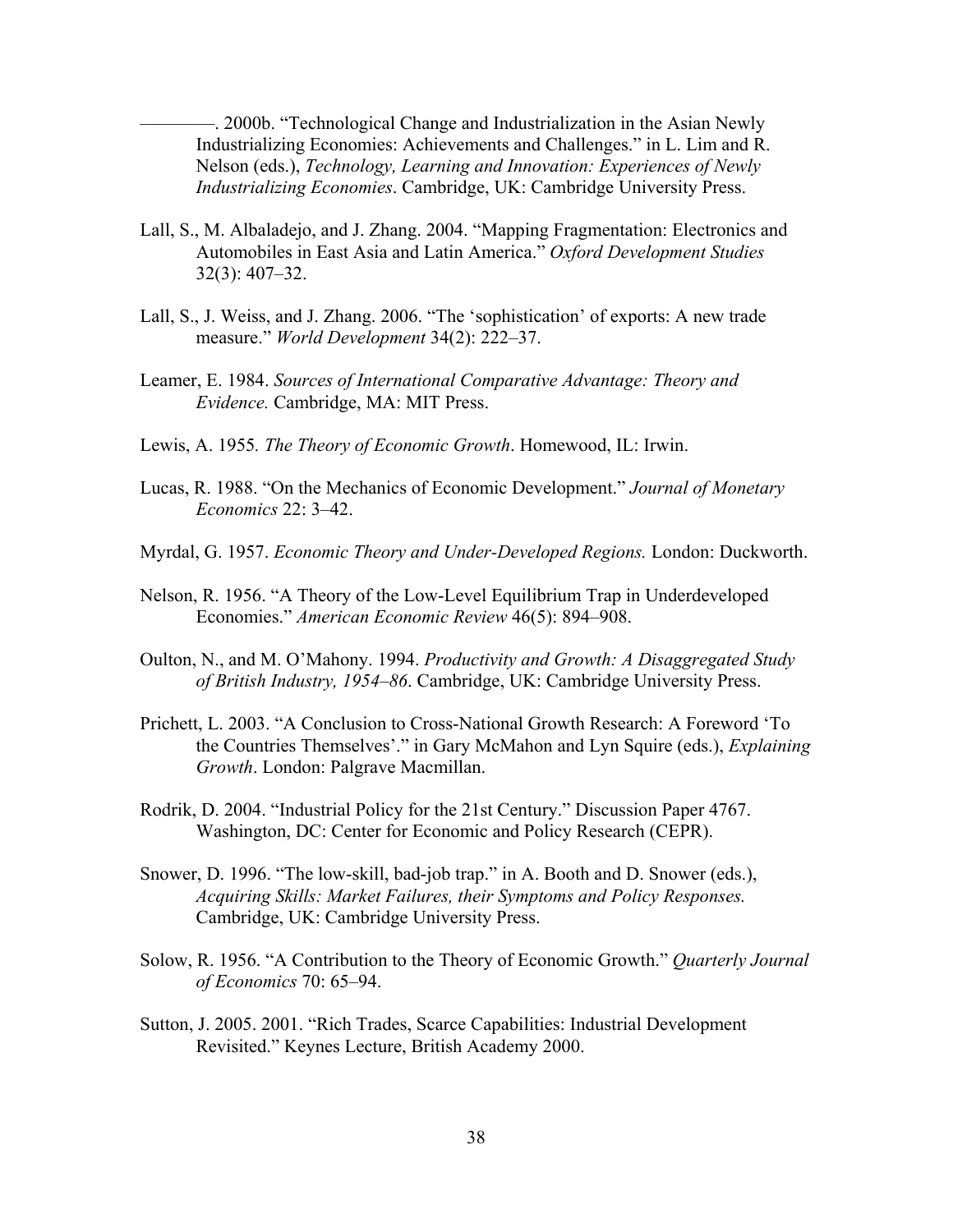————. "Competing in Capabilities: An Informal Overview." Manuscript, April 25. London: London School of Economics.

Thirlwall, A., and P. Pacheco-Lopez. 2008. *Trade Liberalisation and the Poverty of Nations*. Cheltenham: Edward Elgar.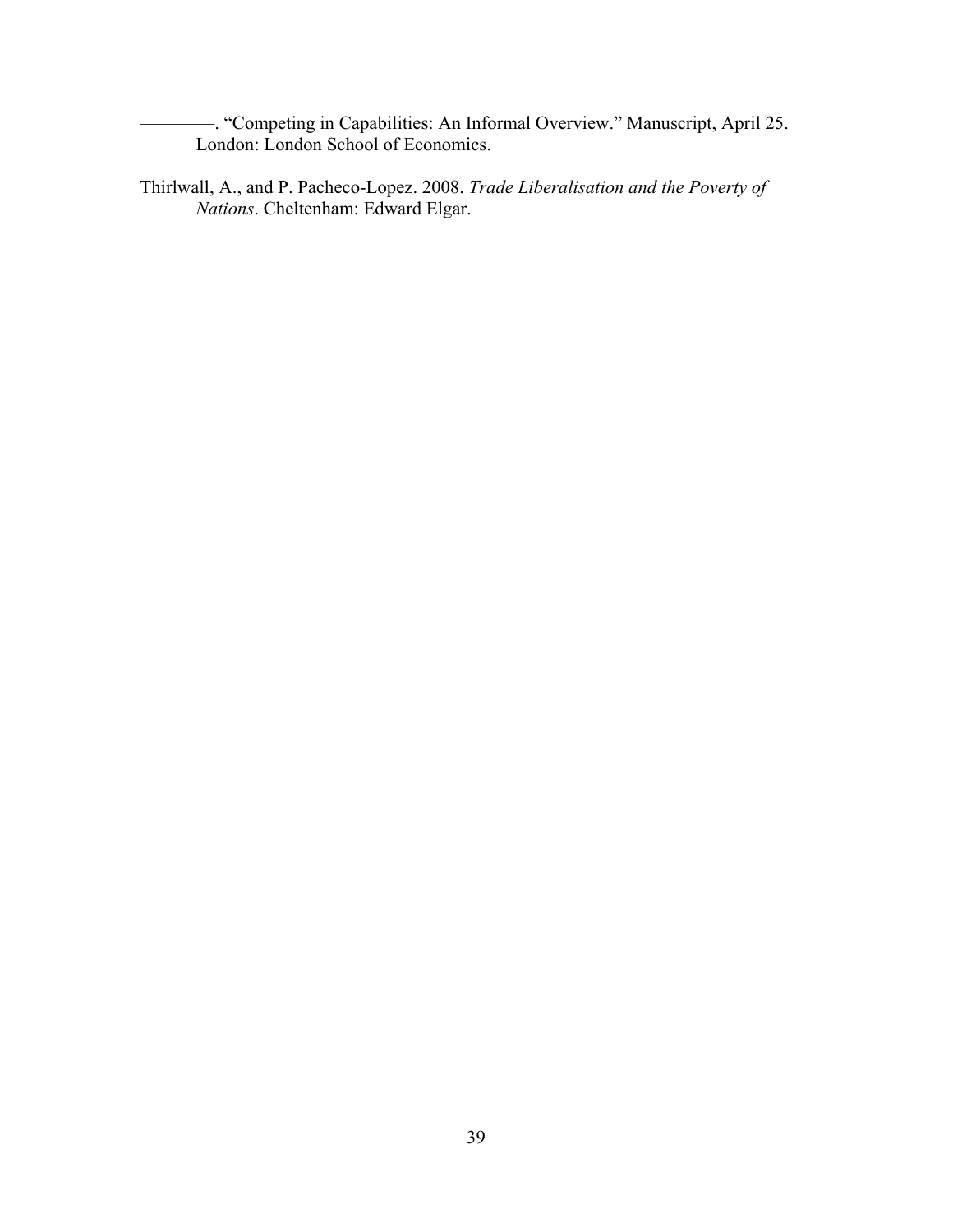| SITC <sub>2</sub> -  | <b>SITC Description</b>             | No. of       | Ave.   | Ave.                   |      | HPR_HPR_HPR_MPR_MPR_MPR_LPR_LPR_LPR_ |      |      |      |      |       |      |       |
|----------------------|-------------------------------------|--------------|--------|------------------------|------|--------------------------------------|------|------|------|------|-------|------|-------|
| digit                |                                     | products     |        | <b>PRODY Proximity</b> |      | HPA MPA LPA HPA MPA LPA HPA MPA LPA  |      |      |      |      |       |      |       |
| <b>PETROLEUM</b>     |                                     | 10           | 16,352 | 0.118                  | 10.0 |                                      | 20.0 | 10.0 | 30.0 | 30.0 |       |      |       |
| 33                   | Petroleum and petroleum products    | 10           | 16,352 | 0.118                  | 10.0 |                                      | 20.0 | 10.0 | 30.0 | 30.0 |       |      |       |
| <b>RAW MATERIALS</b> |                                     | 62           | 11,228 | 0.142                  | 0.0  | 4.8                                  | 6.5  | 4.8  | 12.9 | 12.9 | 8.1   | 17.7 | 32.3  |
| 27                   | Crude fertilizer and crude minerals | 18           | 11,650 | 0.146                  |      | 11.1                                 | 5.6  | 11.1 | 16.7 | 5.6  | 5.6   | 22.2 | 22.2  |
| 28                   | Metalliferous ores                  | 16           | 7,784  | 0.118                  |      |                                      |      |      | 6.3  | 18.8 | 6.3   | 25.0 | 43.8  |
| 32                   | Coal                                | 6            | 11,497 | 0.128                  |      |                                      |      |      | 16.7 | 33.3 |       |      | 50.0  |
| 34                   | Gas                                 | 3            | 16,362 | 0.085                  |      |                                      | 33.3 |      |      | 33.3 |       |      | 33.3  |
| 35                   | Electric current                    |              | 9,793  | 0.202                  |      |                                      |      |      |      |      | 100.0 |      |       |
| 68                   | Non-ferrous metals                  | 17           | 13,487 | 0.155                  |      | 5.9                                  | 11.8 | 5.9  | 17.6 | 5.9  | 11.8  | 17.6 | 23.5  |
| 97                   | Gold, non-monetary                  | $\mathbf{1}$ | 4,769  | 0.122                  |      |                                      |      |      |      |      |       |      | 100.0 |
|                      | <b>FOREST PRODUCTS</b>              | 39           | 15,593 | 0.175                  | 7.7  | 10.3                                 | 17.9 | 23.1 | 10.3 | 2.6  | 7.7   | 15.4 | 5.1   |
| 24                   | Cork and wood                       | 9            | 10,155 | 0.145                  |      |                                      |      |      | 33.3 | 11.1 |       | 44.4 | 11.1  |
| 25                   | Pulp and waste paper                | 6            | 21,073 | 0.146                  |      | 33.3                                 | 66.7 |      |      |      |       |      |       |
| 63                   | Cork and wood, cork manufactures    | 11           | 13,186 | 0.171                  |      |                                      | 18.2 | 36.4 |      |      | 18.2  | 18.2 | 9.1   |
| 64                   | Paper                               | 13           | 18,867 | 0.204                  | 23.1 | 15.4                                 | 7.7  | 38.5 | 7.7  |      | 7.7   |      |       |
|                      | <b>TROPICAL AGRICULTURE</b>         | 46           | 8,755  | 0.16                   |      |                                      |      | 8.7  | 13.0 | 4.3  | 23.9  | 26.1 | 23.9  |
| 5                    | Vegetables and fruit                | 22           | 9,042  | 0.162                  |      |                                      |      | 4.5  | 13.6 | 4.5  | 27.3  | 40.9 | 9.1   |
| 6                    | Sugar                               | 6            | 8,898  | 0.169                  |      |                                      |      | 16.7 |      |      | 50.0  | 16.7 | 16.7  |
| 7                    | Coffee                              | 10           | 5,941  | 0.134                  |      |                                      |      | 10.0 |      |      | 10.0  | 20.0 | 60.0  |
| 11                   | Beverages                           | 5            | 11,462 | 0.169                  |      |                                      |      |      | 40.0 | 20.0 | 20.0  |      | 20.0  |
| 23                   | Crude rubber                        | 3            | 11,226 | 0.152                  |      |                                      |      | 33.3 | 33.3 |      |       |      | 33.3  |
|                      | <b>ANIMAL PRODUCTS</b>              | 52           | 12,701 | 0.162                  | 7.7  | 7.7                                  | 3.8  | 11.5 | 19.2 | 5.8  | 1.9   | 25.0 | 17.3  |
| $\mathbf{0}$         | Live animals                        | 5            | 14,448 | 0.152                  |      | 20.0                                 | 20.0 | 20.0 |      |      |       | 20.0 | 20.0  |
|                      | Meat                                | 12           | 17,872 | 0.172                  | 16.7 | 8.3                                  | 8.3  | 16.7 | 33.3 | 8.3  |       | 8.3  |       |

**Appendix Table 1: Average PRODY, Average Proximity, and Distribution (percentage of the total number of products) across the Nine Cells in Table 2 for Leamer Categories and for the 2-digit SITC (Rev. 2) Categories**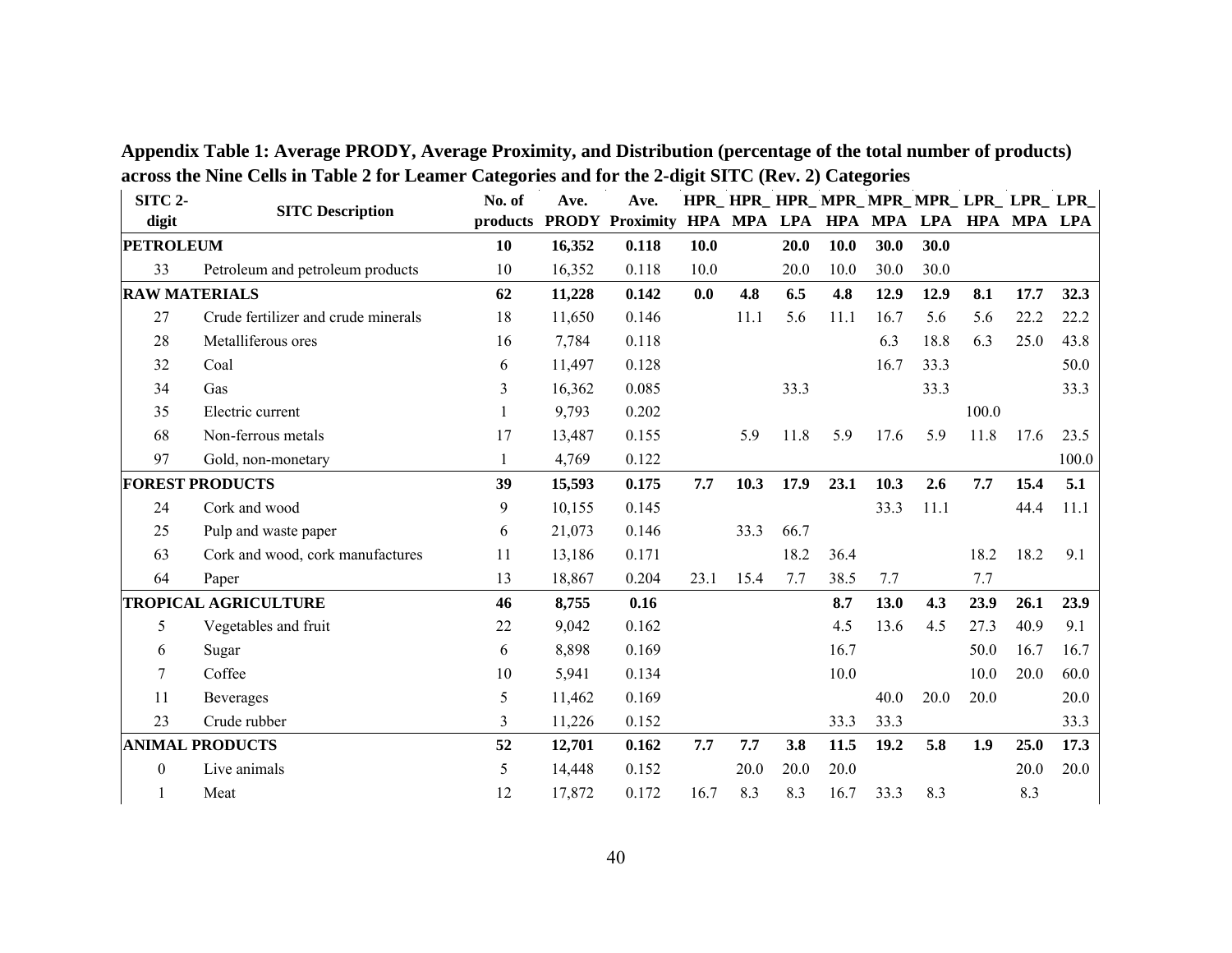| SITC <sub>2</sub> -    | <b>SITC Description</b>              | No. of         | Ave.   | Ave.                   |      |      |       |       |       |      |      |                                     | HPR_HPR_HPR_MPR_MPR_MPR_LPR_LPR_LPR_ |
|------------------------|--------------------------------------|----------------|--------|------------------------|------|------|-------|-------|-------|------|------|-------------------------------------|--------------------------------------|
| digit                  |                                      | products       |        | <b>PRODY Proximity</b> |      |      |       |       |       |      |      | HPA MPA LPA HPA MPA LPA HPA MPA LPA |                                      |
| $\overline{2}$         | Dairy products                       | 6              | 17,661 | 0.195                  | 33.3 | 16.7 |       | 33.3  | 16.7  |      |      |                                     |                                      |
| 3                      | Fish                                 | 8              | 12,230 | 0.135                  |      |      |       |       | 25.0  | 25.0 |      | 12.5                                | 37.5                                 |
| 21                     | Hides, skins                         | 7              | 8,905  | 0.145                  |      | 14.3 |       |       |       |      | 14.3 | 42.9                                | 28.6                                 |
| 29                     | Crude animal and vegetable materials | 9              | 7,171  | 0.148                  |      |      |       |       | 22.2  |      |      | 55.6                                | 22.2                                 |
| 43                     | Animal and vegetable oils and fats   | $\overline{4}$ | 9,642  | 0.161                  |      |      |       | 25.0  | 25.0  |      |      | 25.0                                | 25.0                                 |
| 94                     | Animals, live (nes)                  | $\mathbf{1}$   | 4,526  | 0.140                  |      |      |       |       |       |      |      | 100.0                               |                                      |
| <b>CEREALS</b>         |                                      | 80             | 9,089  | 0.141                  | 2.5  | 1.3  | 5.0   | 8.8   | 7.5   | 8.8  | 10.0 | 20.0                                | 36.3                                 |
| $\overline{4}$         | Cereals                              | 16             | 11,446 | 0.160                  |      |      | 6.3   | 25.0  | 18.8  |      | 6.3  | 25.0                                | 18.8                                 |
| $\,8\,$                | Feeds                                | 5              | 11,413 | 0.140                  |      |      |       | 20.0  |       | 40.0 |      | 40.0                                |                                      |
| 9                      | Miscellaneous edible products        | 3              | 16,452 | 0.194                  | 33.3 |      |       | 33.3  |       |      | 33.3 |                                     |                                      |
| 12                     | Tobacco                              | 6              | 6,302  | 0.147                  |      |      |       |       |       |      | 16.7 | 66.7                                | 16.7                                 |
| 22                     | Oil seeds                            | 12             | 6,048  | 0.112                  |      |      |       |       | 8.3   | 8.3  | 16.7 | 8.3                                 | 58.3                                 |
| 26                     | Textile fibres                       | 24             | 8,101  | 0.126                  |      | 4.2  | 4.2   | 4.2   | 8.3   | 8.3  | 12.5 | 12.5                                | 45.8                                 |
| 41                     | Animal oils and fats                 | $\overline{2}$ | 19,495 | 0.152                  |      |      | 100.0 |       |       |      |      |                                     |                                      |
| 42                     | Fixed vegetable oils and fats        | 12             | 7,814  | 0.119                  | 8.3  |      |       |       |       | 16.7 |      | 16.7                                | 58.3                                 |
| <b>LABOR INTENSIVE</b> |                                      | 98             | 13,691 | 0.183                  | 8.2  | 5.1  | 8.2   | 13.3  | 13.3  | 10.2 | 19.4 | 15.3                                | 7.1                                  |
| 66                     | Non-metallic mineral                 | 32             | 16,037 | 0.183                  | 18.8 | 12.5 | 12.5  | 12.5  | 15.6  | 6.3  | 9.4  | 9.4                                 | 3.1                                  |
| 82                     | Furniture                            | 3              | 14,019 | 0.215                  |      |      |       | 100.0 |       |      |      |                                     |                                      |
| 83                     | Travel goods, handbags               | $\mathbf{1}$   | 11,549 | 0.139                  |      |      |       |       |       |      |      |                                     | 100.0                                |
| 84                     | Articles of apparel                  | 28             | 8,103  | 0.170                  |      |      |       |       | 3.6   |      | 53.6 | 32.1                                | 10.7                                 |
| 85                     | Footwear                             | 1              | 9,793  | 0.175                  |      |      |       |       |       |      |      | 100.0                               |                                      |
| 89                     | Miscellaneous manufacture            | 31             | 16,277 | 0.167                  | 6.5  | 3.2  | 12.9  | 19.4  | 16.1  | 25.8 | 3.2  | 6.5                                 | 6.5                                  |
| 93                     | Special transactions, not classified | $\mathbf{1}$   | 16,992 | 0.145                  |      |      |       |       | 100.0 |      |      |                                     |                                      |
| 96                     | Coin (other than gold coin)          | 1              | 16,680 | 0.156                  |      |      |       |       | 100.0 |      |      |                                     |                                      |
|                        | <b>CAPITAL INTENSIVE</b>             | 72             | 12,693 | 0.185                  | 11.1 | 0.0  | 1.4   | 20.8  | 19.4  | 2.8  | 15.3 | 18.1                                | 11.1                                 |
| 61                     | Leather                              | 11             | 10,405 | 0.166                  | 9.1  |      |       | 18.2  | 18.2  |      | 9.1  | 36.4                                | 9.1                                  |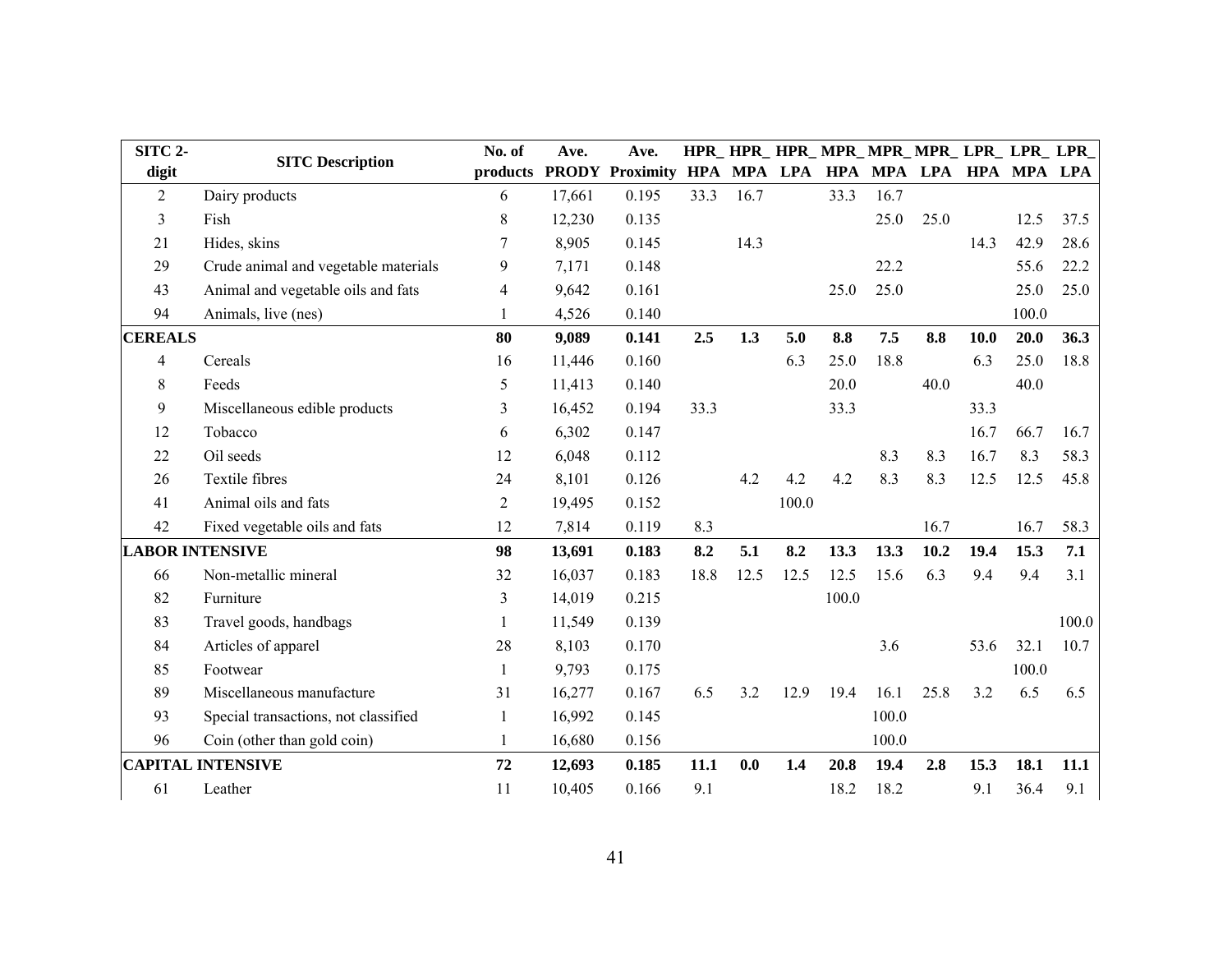| SITC <sub>2</sub> - | <b>SITC Description</b>                 | No. of       | Ave.   | Ave.                   |      |      |      |      |      |      |       |      | HPR_HPR_HPR_MPR_MPR_MPR_LPR_LPR_LPR_ |
|---------------------|-----------------------------------------|--------------|--------|------------------------|------|------|------|------|------|------|-------|------|--------------------------------------|
| digit               |                                         | products     |        | <b>PRODY Proximity</b> |      |      |      |      |      |      |       |      | HPA MPA LPA HPA MPA LPA HPA MPA LPA  |
| 62                  | Rubber                                  | 9            | 16,371 | 0.215                  | 11.1 |      |      | 44.4 | 33.3 |      | 11.1  |      |                                      |
| 65                  | Textile yarn, fabrics                   | 49           | 12,316 | 0.177                  | 10.2 |      | 2.0  | 18.4 | 18.4 | 2.0  | 16.3  | 18.4 | 14.3                                 |
| 81                  | Sanitary fixtures and fittings, nes     | 3            | 16,210 | 0.204                  | 33.3 |      |      |      |      | 33.3 | 33.3  |      |                                      |
| <b>METALS</b>       |                                         | 46           | 15,307 | 0.204                  | 19.6 | 8.7  | 0.0  | 39.1 | 6.5  | 4.3  | 6.5   | 8.7  | 6.5                                  |
| 67                  | Iron and steel                          | 22           | 14,526 | 0.197                  | 13.6 |      |      | 45.5 | 13.6 | 4.5  | 9.1   | 9.1  | 4.5                                  |
| 69                  | Manufactures of metals, nes             | 24           | 16,023 | 0.204                  | 25.0 | 16.7 |      | 33.3 |      | 4.2  | 4.2   | 8.3  | 8.3                                  |
| <b>MACHINERY</b>    |                                         | 180          | 19,745 | 0.19                   | 19.4 | 14.4 | 31.1 | 8.9  | 8.3  | 11.7 | 2.2   | 3.3  | 0.6                                  |
| 71                  | Power generating                        | 19           | 20,046 | 0.179                  | 31.6 | 10.5 | 31.6 | 15.8 |      | 10.5 |       |      |                                      |
| 72                  | Specialized for particular industries   | 28           | 21,157 | 0.179                  | 17.9 | 21.4 | 28.6 | 17.9 | 7.1  | 3.6  |       | 3.6  |                                      |
| 73                  | Metalworking                            | 8            | 21,788 | 0.183                  | 25.0 | 50.0 | 25.0 |      |      |      |       |      |                                      |
| 74                  | General industrial                      | 26           | 21,619 | 0.208                  | 65.4 | 19.2 | 7.7  | 3.8  |      | 3.8  |       |      |                                      |
| 75                  | Office and data processing              | 11           | 20,980 | 0.127                  |      | 9.1  | 63.6 |      | 9.1  | 18.2 |       |      |                                      |
| 76                  | Telecommunications                      | 12           | 17,610 | 0.138                  |      |      | 33.3 |      |      | 66.7 |       |      |                                      |
| 77                  | Electrical                              | 25           | 18,514 | 0.169                  | 8.0  | 4.0  | 32.0 | 8.0  | 20.0 | 24.0 | 4.0   |      |                                      |
| 78                  | Road vehicles                           | 13           | 16,602 | 0.190                  | 15.4 | 15.4 | 7.7  | 23.1 | 15.4 | 7.7  | 7.7   | 7.7  |                                      |
| 79                  | Other transport equipment               | 16           | 15,513 | 0.156                  | 6.3  | 12.5 | 12.5 | 6.3  | 25.0 |      | 6.3   | 25.0 | 6.3                                  |
| 87                  | Professional and scientific instruments | 11           | 21,663 | 0.163                  |      | 27.3 | 63.6 | 9.1  |      |      |       |      |                                      |
| 88                  | Photographic equipment                  | 10           | 22,746 | 0.117                  |      |      | 90.0 |      | 10.0 |      |       |      |                                      |
|                     | Armoured vehicles, firearms, and        |              |        |                        |      |      |      |      |      |      |       |      |                                      |
| 95                  | ammunition                              | $\mathbf{1}$ | 9,641  | 0.181                  |      |      |      |      |      |      | 100.0 |      |                                      |
| <b>CHEMICALS</b>    |                                         | 94           | 19,872 | 0.188                  | 19.1 | 22.3 | 20.2 | 13.8 | 9.6  | 5.3  | 1.1   | 5.3  | 3.2                                  |
| 51                  | Organic                                 | 22           | 24,464 | 0.175                  | 13.6 | 36.4 | 36.4 | 4.5  | 4.5  | 4.5  |       |      |                                      |
| 52                  | Inorganic                               | 11           | 13,478 | 0.168                  | 9.1  |      | 9.1  | 9.1  | 27.3 | 18.2 |       | 9.1  | 18.2                                 |
| 53                  | Dyeing and tanning                      | 8            | 18,677 | 0.195                  | 25.0 | 50.0 |      |      | 12.5 |      |       | 12.5 |                                      |
| 54                  | Medicinal and pharmaceutical            | 7            | 25,168 | 0.181                  | 42.9 | 28.6 | 28.6 |      |      |      |       |      |                                      |
| 55                  | Oils and perfume                        | 6            | 13,756 | 0.185                  |      |      | 16.7 | 50.0 |      |      |       | 33.3 |                                      |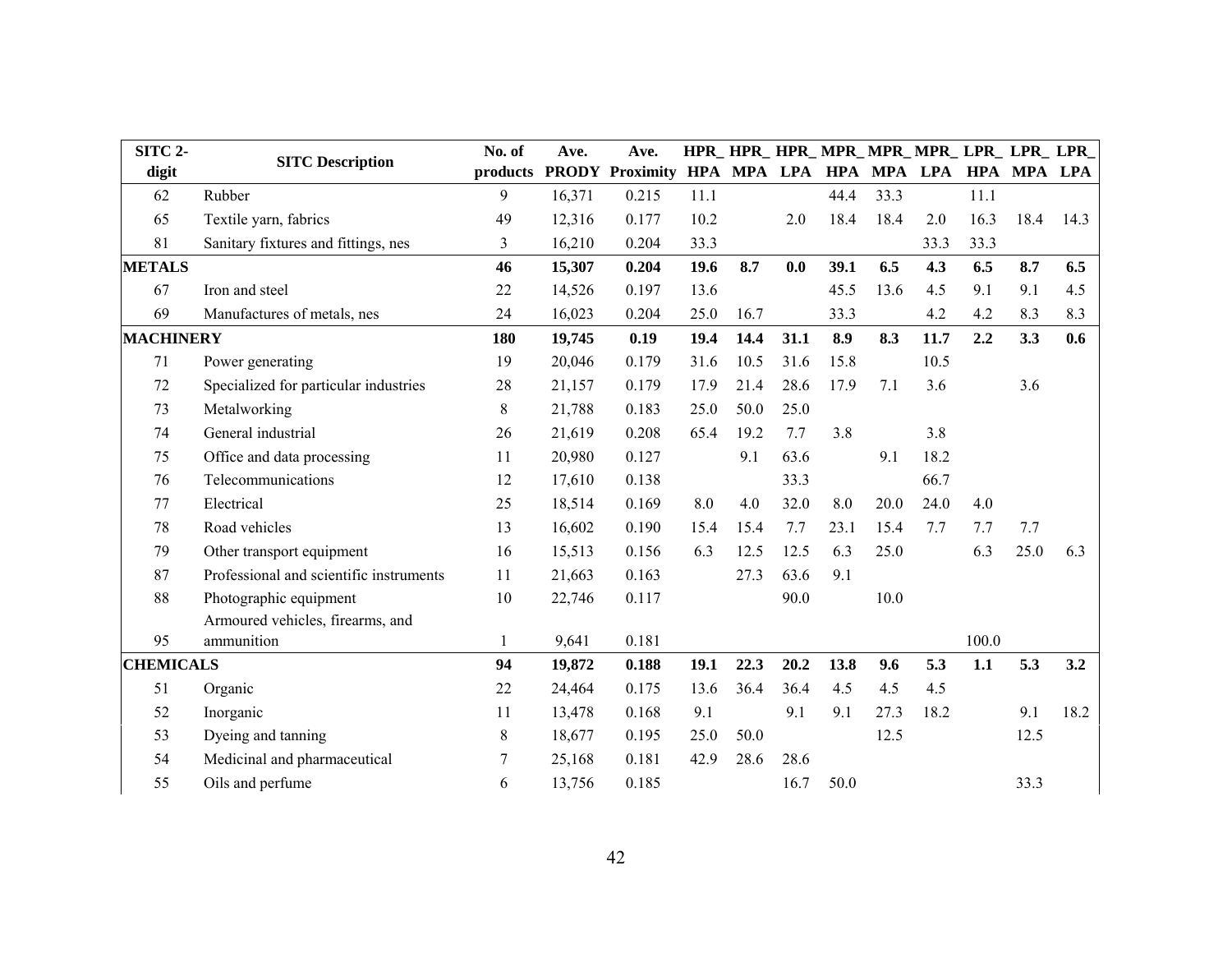| SITC 2- | <b>SITC Description</b>       | No. of | Ave.   | Ave. HPR_HPR_HPR_MPR_MPR_MPR_LPR_LPR_LPR_LPR_                |      |      |      |      |      |           |      |           |
|---------|-------------------------------|--------|--------|--------------------------------------------------------------|------|------|------|------|------|-----------|------|-----------|
| digit   |                               |        |        | products PRODY Proximity HPA MPA LPA HPA MPA LPA HPA MPA LPA |      |      |      |      |      |           |      |           |
| 56      | Fertilizers                   |        | 10.867 | 0.151                                                        |      |      |      |      | 25.0 |           | 25.0 | 25.0 25.0 |
| 57      | Explosives                    |        | 14.486 | 0.152                                                        |      |      |      | 33.3 |      | 33.3 33.3 |      |           |
| 58      | Artificial resins and plastic | 23     | 21.815 | 0.183                                                        | 30.4 | 26.1 | 26.1 | 8.7  |      | 4.3 4.3   |      |           |
| 59      | Chemical materials, nes       | 10     | 18.473 | 0.189                                                        | 20.0 | 10.0 | 10.0 | 50.0 | 10.0 |           |      |           |

**Note:** HPR\_HPA-High PRODY-High PATH; HPR\_MPA-High PRODY-Mid PATH; HPR\_LPA-High PRODY-Low PATH; MPR\_HPA-Mid PRODY-High PATH; MPR\_MPA-Mid PRODY-Mid PATH; MPR\_LPA-Mid PRODY-Low PATH LPR\_HPA-Low PRODY-High PATH; LPR\_MPA-Low PRODY-Mid PATH; LPR\_LPA-Low PRODY-Low PATH.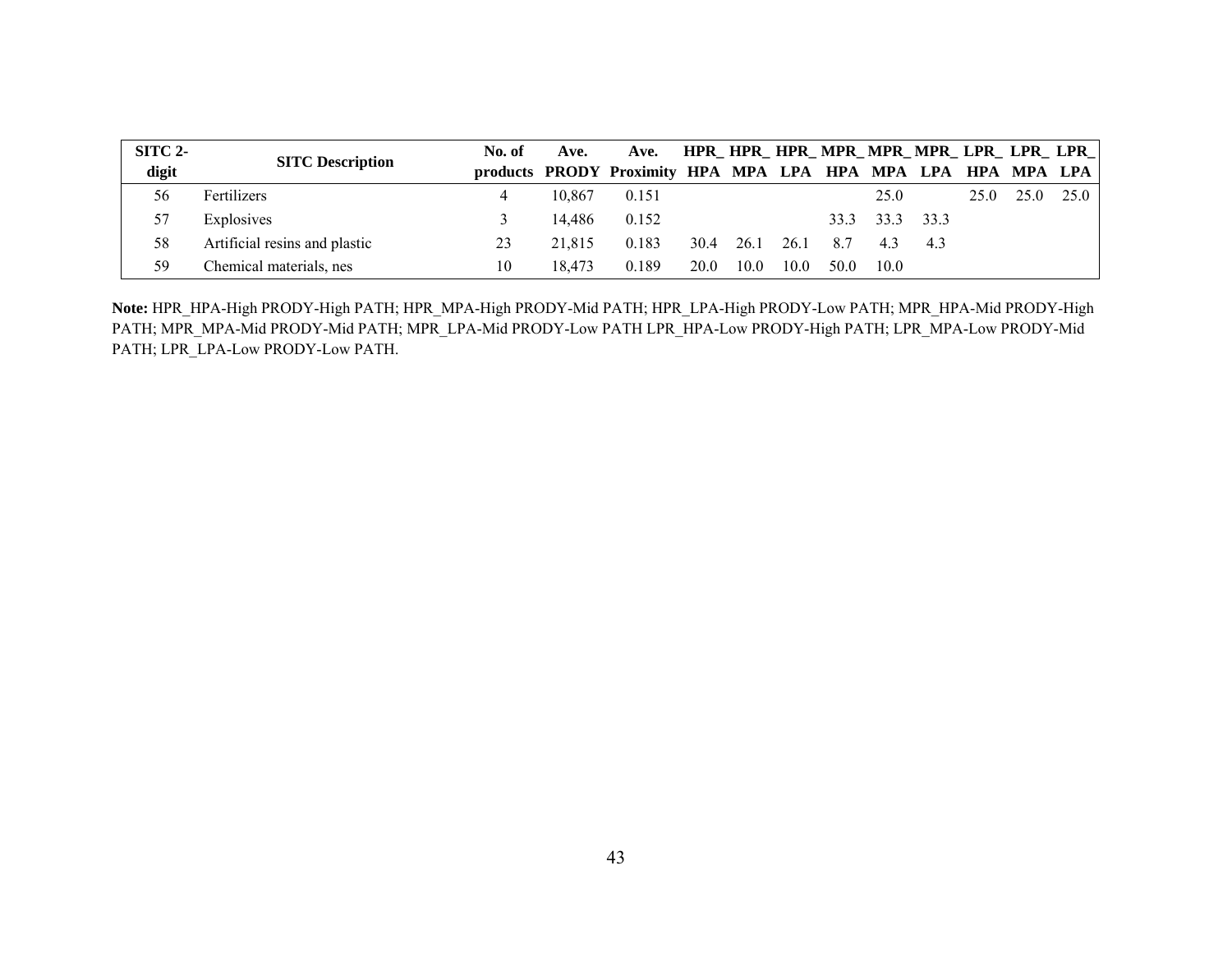|                           | HPR        | <b>HPR</b> | HPR        | <b>MPR</b> | <b>MPR</b> | <b>MPR</b> | LPR        | <b>LPR</b> | LPR                | <b>RCA</b> | share_ |
|---------------------------|------------|------------|------------|------------|------------|------------|------------|------------|--------------------|------------|--------|
|                           | <b>HPA</b> | <b>MPA</b> | <b>LPA</b> | <b>HPA</b> | <b>MPA</b> | <b>LPA</b> | <b>HPA</b> | <b>MPA</b> | <b>LPA</b>         | total      | core   |
|                           | $(\%)$     | $(\%)$     | $(\%)$     | $(\%)$     | $(\%)$     | $(\%)$     | $(\%)$     | $(\%)$     | $(\%)$             |            | $(\%)$ |
| Armenia                   | 11.6       | 7.4        | 7.4        | 17.4       | 9.1        | 4.1        | 11.6       | 19.8       | 11.6               | 121        | 37.2   |
| Austria                   | 25.5       | 14.3       | 6.2        | 23.9       | 8.5        | 3.1        | 10.0       | 6.6        | 1.9                | 259        | 53.7   |
| <b>Barbados</b>           | 12.5       | 3.9        | 13.3       | 19.5       | 12.5       | 9.4        | 10.2       | 11.7       | $7.0\,$            | 128        | 39.8   |
| <b>Belarus</b>            | 17.8       | 3.3        | 2.6        | 29.0       | 13.2       | 4.6        | 17.8       | 9.2        | 2.6                | 152        | 32.9   |
| Belgium                   | 18.4       | 11.5       | 6.8        | 22.3       | 13.3       | 4.3        | 9.7        | 9.4        | 4.3                | 278        | 42.1   |
| Belize                    | 10.8       | 11.8       | 5.4        | 14.0       | 9.7        | 6.5        | 8.6        | 21.5       | 11.8               | 93         | 35.5   |
| Bosnia and<br>Herzegovina | 9.0        | 3.0        | 3.6        | 24.0       | 13.8       | 1.8        | 19.8       | 18.6       | 6.6                | 167        | 32.3   |
| <b>Brazil</b>             | 8.0        | 5.5        | 8.0        | 16.9       | 13.4       | 4.5        | 9.5        | 17.4       | 16.9               | 201        | 38.8   |
| Bulgaria                  | 10.3       | 3.4        | 3.9        | 20.6       | 11.2       | 1.7        | 21.9       | 21.9       | 5.2                | 233        | 31.8   |
| Burundi                   | 8.9        | 6.3        | 3.8        | 16.5       | 10.1       | 3.8        | 10.1       | 20.3       | 20.3               | 79         | 39.2   |
| Canada                    | 13.2       | 7.8        | 9.3        | 22.0       | 15.1       | 5.4        | 6.3        | 13.2       | 7.8                | 205        | 29.8   |
| China                     | 6.6        | 4.7        | 9.3        | 13.6       | 11.2       | 13.2       | 14.3       | 17.4       | 9.7                | 258        | 35.7   |
| Hong Kong, China          | 3.8        | 6.5        | 12.4       | 11.3       | 14.0       | 15.6       | 11.3       | 15.6       | 9.7                | 186        | 34.9   |
| Costa Rica                | 1.1        | 3.2        | 5.3        | 25.3       | 10.5       | 6.3        | 15.8       | 20.0       | 12.6               | 95         | 29.5   |
| Croatia                   | 17.0       | 3.6        | 4.9        | 23.2       | 11.6       | 1.3        | 19.6       | 15.6       | 3.1                | 224        | 35.3   |
| Cyprus                    | 12.2       | 7.4        | 7.4        | 11.1       | 13.8       | 4.8        | 15.3       | 16.9       | 11.1               | 189        | 34.4   |
| Czech Rep.                | 19.5       | 11.9       | 4.3        | 24.9       | 11.9       | 5.4        | 13.0       | 7.6        | 1.4                | 277        | 48.0   |
| Denmark                   | 23.7       | 11.4       | 8.3        | 21.1       | 11.8       | 4.4        | 7.9        | $8.8\,$    | 2.6                | 228        | 46.5   |
| Finland                   | 26.7       | 14.0       | 13.4       | 16.3       | 11.1       | 2.3        | 7.6        | 6.4        | 2.3                | 172        | 59.3   |
| France                    | 19.8       | 10.8       | 10.8       | 23.3       | 12.7       | $2.2\,$    | 8.6        | 8.6        | 3.2                | 314        | 51.0   |
| Gambia                    | 7.8        | 3.9        | 11.7       | 9.1        | 10.4       | 6.5        | 9.1        | 23.4       | 18.2               | 77         | 32.5   |
| Georgia                   | 4.4        | 3.6        | 8.0        | 9.4        | 15.9       | $8.0\,$    | 14.5       | 22.5       | 13.8               | 138        | 34.8   |
| Germany                   | 24.3       | 16.3       | 12.8       | 21.4       | 11.3       | 4.2        | 5.6        | 3.0        | 1.2                | 337        | 62.6   |
| Guinea-Bissau             | 4.0        | 5.0        | 18.8       | 11.9       | 5.0        | 8.9        | 15.8       | 16.8       | 13.9               | 101        | 45.5   |
| Hungary                   | 17.4       | 4.4        | 9.2        | 25.0       | 11.4       | 6.0        | 14.7       | 9.2        | 2.7                | 184        | 41.8   |
| India                     | 7.4        | 6.2        | 5.0        | 12.4       | 12.0       | 3.5        | 14.0       | 22.9       | 16.7               | 258        | 31.8   |
| Ireland                   | 11.6       | 12.8       | 24.4       | 10.5       | 11.6       | 8.1        | 4.7        | 9.3        | 7.0                | 86         | 43.0   |
| Israel                    | 11.7       | 11.0       | 14.1       | 13.5       | 11.0       | 4.9        | 8.6        | 16.6       | 8.6                | 163        | 50.3   |
| Italy                     | 20.7       | 11.6       | 6.7        | 21.3       | 10.1       | 3.1        | 11.6       | 11.3       | 3.7                | 328        | 49.7   |
| Japan                     | 19.4       | 18.4       | 22.9       | 11.4       | 11.0       | 9.0        | 3.0        | 3.0        | 2.0                | 201        | 75.1   |
| Jordan                    | 4.0        | 3.3        | 4.6        | 22.5       | 15.9       | 4.0        | 15.9       | 22.5       | 7.3                | 151        | 31.1   |
| Lebanon                   | 8.6        | 4.8        | 6.7        | 19.1       | 10.0       | 6.2        | 13.3       | 21.4       | 10.0               | 210        | 30.0   |
| Liberia                   | 10.3       | 3.5        | $0.0\,$    | 3.5        | 13.8       | 6.9        | 13.8       | 20.7       | 27.6               | 29         | 41.4   |
| Malaysia                  | 4.7        | 1.9        | 19.8       | 11.3       | 11.3       | 17.9       | 7.6        | 11.3       | 14.2               | 106        | 46.2   |
| Malta                     | 8.2        | 6.9        | 16.4       | 17.8       | 17.8       | 9.6        | 8.2        | 8.2        | 6.9                | 73         | 47.9   |
| Mexico                    | 10.7       | 7.3        | 12.7       | 14.0       | 9.3        | 8.0        | 15.3       | 19.3       | 3.3                | 150        | 52.0   |
| Netherlands               | 13.5       | 12.2       | 15.1       | 18.5       | 12.2       | 4.2        | 5.9        | 10.5       | $\boldsymbol{8.0}$ | 238        | 44.1   |
| Niger                     | 5.6        | 4.4        | 4.4        | 11.1       | 8.9        | 7.8        | 6.7        | 26.7       | 24.4               | $90\,$     | 34.4   |

**Appendix Table 2: Distribution of Exports across the Nine Cells: High-core Countries**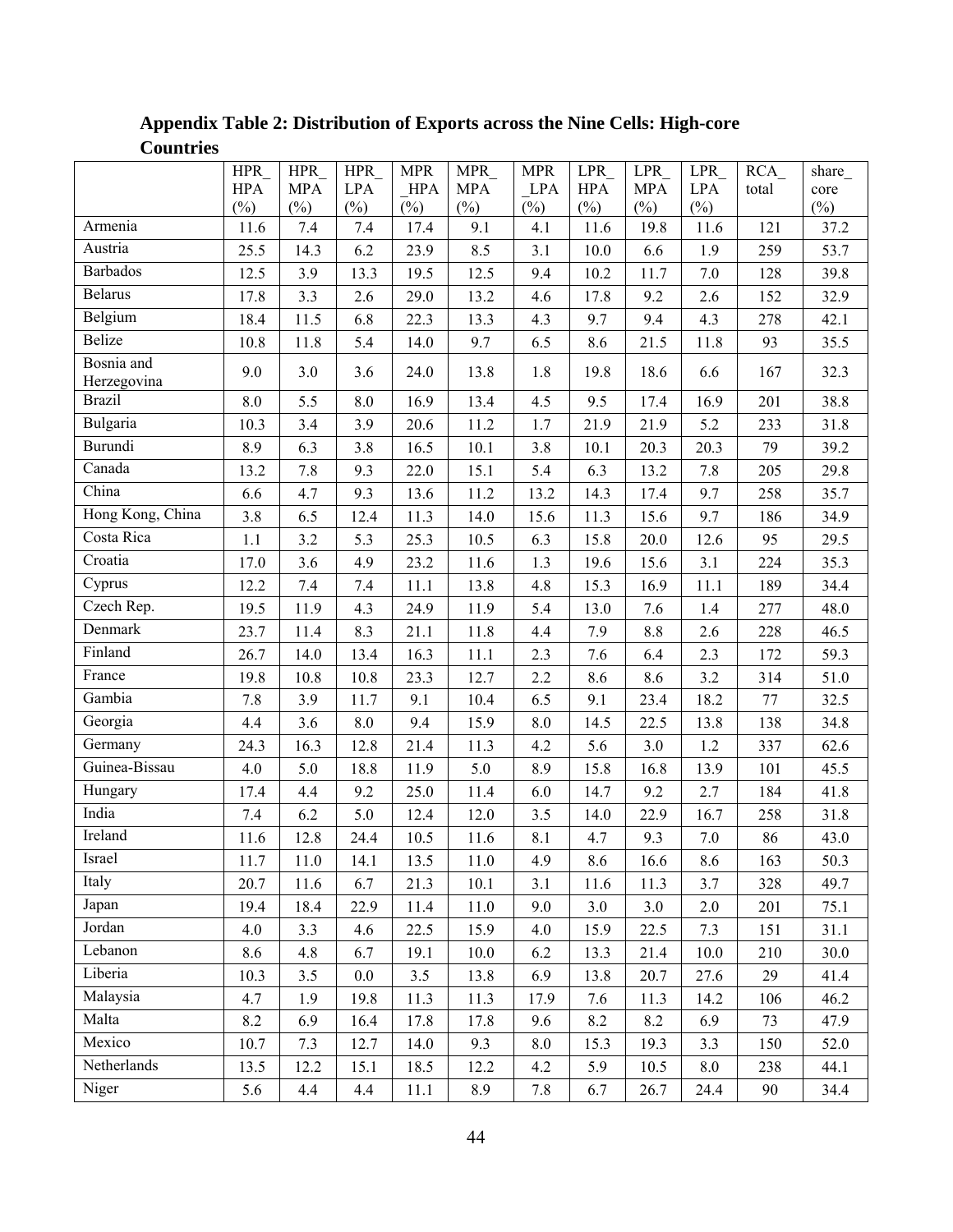|                                    | HPR        | <b>HPR</b> | <b>HPR</b> | <b>MPR</b> | <b>MPR</b> | <b>MPR</b> | <b>LPR</b> | <b>LPR</b> | LPR        | <b>RCA</b> | share  |
|------------------------------------|------------|------------|------------|------------|------------|------------|------------|------------|------------|------------|--------|
|                                    | <b>HPA</b> | <b>MPA</b> | <b>LPA</b> | <b>HPA</b> | <b>MPA</b> | <b>LPA</b> | <b>HPA</b> | <b>MPA</b> | <b>LPA</b> | total      | core   |
|                                    | $(\%)$     | $(\%)$     | $(\%)$     | $(\%)$     | $(\%)$     | $(\%)$     | $(\%)$     | $(\%)$     | $(\%)$     |            | $(\%)$ |
| Norway                             | 16.8       | 10.5       | 14.7       | 11.6       | 16.8       | 6.3        | 5.3        | 9.5        | 8.4        | 95         | 46.3   |
| Panama                             | 5.2        | 3.3        | 6.5        | 13.1       | 13.7       | 13.1       | 13.1       | 22.2       | 9.8        | 153        | 30.7   |
| Philippines                        | 3.0        | 3.0        | 14.9       | 6.9        | 6.9        | 12.9       | 14.9       | 24.8       | 12.9       | 101        | 34.7   |
| Poland                             | 18.7       | 4.9        | 3.4        | 24.7       | 10.1       | 4.9        | 18.7       | 12.4       | 2.3        | 267        | 34.8   |
| Portugal                           | 12.4       | 6.2        | 6.2        | 23.0       | 9.6        | 4.3        | 19.1       | 13.4       | 5.7        | 209        | 31.1   |
| Rep. of Korea                      | 13.5       | 10.1       | 12.2       | 18.2       | 18.9       | 9.5        | 6.1        | 8.1        | 3.4        | 148        | 56.8   |
| Romania                            | 11.0       | 3.4        | 3.4        | 22.0       | 9.1        | 3.4        | 19.6       | 21.1       | 7.2        | 209        | 35.9   |
| <b>Russian Federation</b>          | 3.8        | 5.7        | 8.6        | 13.3       | 15.2       | 11.4       | 8.6        | 15.2       | 18.1       | 105        | 41.0   |
| Saint Kitts, Nevis<br>and Anguilla | 9.5        | 4.7        | 6.1        | 10.8       | 17.6       | 8.1        | 10.8       | 22.3       | 10.1       | 148        | 40.5   |
| Samoa                              | 5.2        | 5.2        | 17.2       | 6.9        | 13.8       | 10.3       | 12.1       | 19.0       | 10.3       | 58         | 37.9   |
| Senegal                            | 4.3        | 5.5        | 4.9        | 15.2       | 10.4       | 4.9        | 12.2       | 28.7       | 14.0       | 164        | 31.1   |
| Seychelles                         | 4.4        | 6.7        | 11.1       | 17.8       | 6.7        | 13.3       | 8.9        | 15.6       | 15.6       | 45         | 40.0   |
| Sierra Leone                       | 15.0       | 7.5        | 3.3        | 18.3       | 10.8       | 6.7        | 9.2        | 14.2       | 15.0       | 120        | 37.5   |
| Singapore                          | 10.7       | 14.3       | 28.6       | 7.1        | 11.6       | 9.8        | 1.8        | 8.0        | 8.0        | 112        | 62.5   |
| Slovakia                           | 20.3       | $7.0\,$    | 1.6        | 34.2       | 9.1        | 3.2        | 12.8       | 10.2       | 1.6        | 187        | 43.9   |
| Slovenia                           | 22.6       | 11.1       | 4.5        | 26.3       | 9.1        | 2.5        | 12.4       | 9.5        | 2.1        | 243        | 48.6   |
| South Africa                       | 6.3        | 4.3        | 4.3        | 18.8       | 13.0       | 7.7        | 10.1       | 21.2       | 14.4       | 208        | 31.3   |
| Spain                              | 19.2       | 9.6        | 5.6        | 23.2       | 11.9       | 4.3        | 10.9       | 11.3       | 4.0        | 302        | 41.1   |
| Sweden                             | 23.4       | 12.9       | 15.9       | 21.4       | 11.0       | 4.5        | 6.5        | 3.0        | 1.5        | 201        | 59.2   |
| Switzerland                        | 22.8       | 17.5       | 16.5       | 15.1       | 7.8        | 3.9        | 6.8        | 6.8        | 2.9        | 206        | 64.6   |
| Thailand                           | 7.4        | 2.0        | 9.4        | 18.3       | 14.9       | 9.9        | 11.4       | 18.3       | 8.4        | 202        | 34.7   |
| <b>USA</b>                         | 20.0       | 13.1       | 18.4       | 15.6       | 10.0       | 5.0        | 5.0        | 9.4        | 3.4        | 320        | 56.9   |
| Ukraine                            | 9.4        | 3.7        | 3.7        | 17.8       | 16.2       | 6.3        | 17.8       | 15.7       | 9.4        | 191        | 37.2   |
| United Kingdom                     | 18.6       | 14.1       | 17.3       | 18.2       | 12.5       | 4.0        | 6.5        | 4.0        | 4.8        | 248        | 56.9   |

**Note:** Numbers reported in the first nine columns are the share of each of the nine cells of table 2 in the total number of products exported with RCA (Also see note to appendix table 1). RCA\_total is the total number of products exported with RCA by each country. share\_core is the share of the number of core products exported with RCA in the total number of products exported with RCA.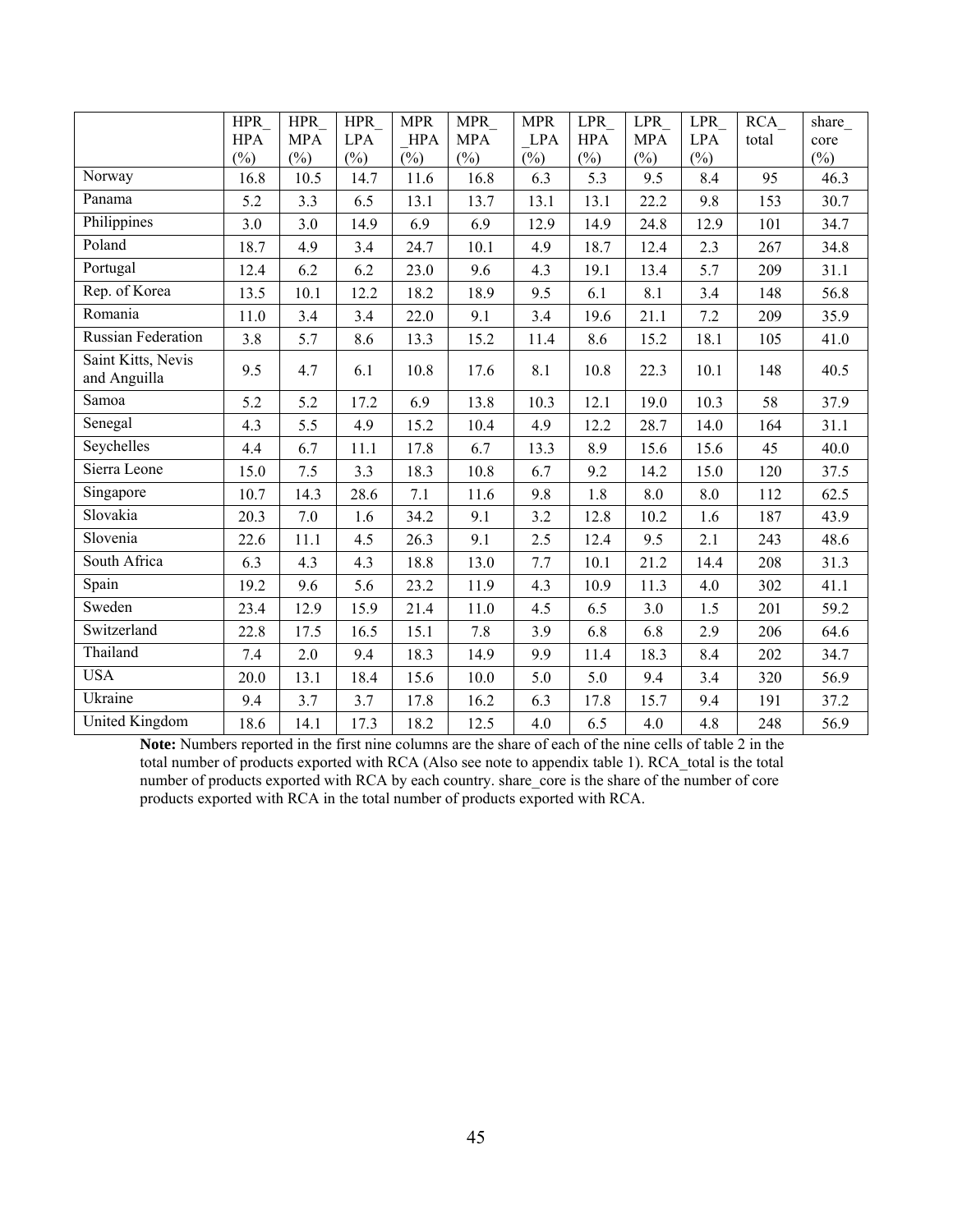|                           | HPR                  | <b>HPR</b>           | <b>HPR</b>           | <b>MPR</b>           | <b>MPR</b>           | <b>MPR</b>           | LPR                  | <b>LPR</b>           | <b>LPR</b>           | <b>RCA</b>     | share          |
|---------------------------|----------------------|----------------------|----------------------|----------------------|----------------------|----------------------|----------------------|----------------------|----------------------|----------------|----------------|
|                           | <b>HPA</b><br>$(\%)$ | <b>MPA</b><br>$(\%)$ | <b>LPA</b><br>$(\%)$ | <b>HPA</b><br>$(\%)$ | <b>MPA</b><br>$(\%)$ | <b>LPA</b><br>$(\%)$ | <b>HPA</b><br>$(\%)$ | <b>MPA</b><br>$(\%)$ | <b>LPA</b><br>$(\%)$ | total          | core<br>$(\%)$ |
| Albania                   | 7.3                  | 2.4                  | 4.2                  | 14.6                 | 9.7                  | 3.6                  | 18.8                 | 33.3                 | 6.1                  | 165            | 22.4           |
| Algeria                   | 0.0                  | $0.0\,$              | 10.0                 | 5.0                  | 30.0                 | 5.0                  | 5.0                  | 30.0                 | 15.0                 | $20\,$         | 30.0           |
| Angola                    | 14.3                 | 0.0                  | 28.6                 | $0.0\,$              | 14.3                 | 14.3                 | 0.0                  | 14.3                 | 14.3                 | $\overline{7}$ | 0.0            |
| Argentina                 | 6.4                  | 2.9                  | 7.0                  | 21.6                 | 12.9                 | 5.3                  | 9.9                  | 21.6                 | 12.3                 | 171            | 25.1           |
| Australia                 | 2.9                  | 5.0                  | 6.4                  | 10.7                 | 18.6                 | 7.1                  | 7.1                  | 22.9                 | 19.3                 | 140            | 15.0           |
| Azerbaijan                | 1.5                  | 4.4                  | 10.1                 | 1.5                  | 11.6                 | 4.4                  | 14.5                 | 33.3                 | 18.8                 | 69             | 23.2           |
| Bahrain                   | 4.3                  | 6.4                  | 8.5                  | 21.3                 | 18.1                 | 6.4                  | 11.7                 | 13.8                 | 9.6                  | 94             | 30.8           |
| Bangladesh                | $0.0\,$              | 0.0                  | 0.0                  | 3.7                  | 11.1                 | 2.5                  | 28.4                 | 37.0                 | 17.3                 | 81             | 7.4            |
| Benin                     | 3.3                  | 1.1                  | 2.2                  | $8.8\,$              | 11.0                 | 2.2                  | 13.2                 | 36.3                 | 22.0                 | 91             | 22.0           |
| Bolivia                   | 3.5                  | $1.2$                | 5.8                  | 5.8                  | 9.2                  | 2.3                  | 9.2                  | 40.2                 | 23.0                 | 87             | 17.2           |
| Burkina Faso              | 5.2                  | 0.0                  | $0.0\,$              | 13.0                 | 11.7                 | 3.9                  | 13.0                 | 32.5                 | 20.8                 | 77             | 22.1           |
| Cambodia                  | 0.0                  | 1.4                  | 0.0                  | 5.6                  | 9.7                  | 5.6                  | 26.4                 | 38.9                 | 12.5                 | 72             | 12.5           |
| Cameroon                  | $0.0\,$              | 0.0                  | 0.0                  | 4.1                  | 6.1                  | 4.1                  | 14.3                 | 40.8                 | 30.6                 | 49             | 10.2           |
| Central African Rep.      | 2.1                  | 8.5                  | 2.1                  | 17.0                 | 8.5                  | 2.1                  | 10.6                 | 21.3                 | 27.7                 | 47             | 23.4           |
| Chad                      | 6.7                  | 0.0                  | 13.3                 | 13.3                 | 13.3                 | 13.3                 | 13.3                 | 6.7                  | 20.0                 | 15             | 26.7           |
| Chile                     | 2.8                  | 0.9                  | 9.2                  | 14.7                 | 16.5                 | 6.4                  | 15.6                 | 22.0                 | 11.9                 | 109            | 15.6           |
| China, Macao SAR          | 5.6                  | 2.8                  | 7.0                  | 9.9                  | 11.3                 | 8.5                  | 25.4                 | 22.5                 | 7.0                  | 71             | 15.5           |
| Colombia                  | 6.1                  | 3.4                  | 2.7                  | 21.6                 | 13.5                 | 3.4                  | 18.2                 | 18.2                 | 12.8                 | 148            | 20.9           |
| Congo                     | $0.0\,$              | 3.3                  | 6.7                  | $0.0\,$              | 0.0                  | 13.3                 | 10.0                 | 26.7                 | 40.0                 | 30             | 6.7            |
| Côte d'Ivoire             | 2.5                  | $0.0\,$              | 3.7                  | 11.1                 | 3.7                  | 4.9                  | 16.1                 | 27.2                 | 30.9                 | 81             | 18.5           |
| Dem. Rep. of the<br>Congo | 4.4                  | 2.2                  | 2.2                  | 2.2                  | 4.4                  | 8.9                  | 6.7                  | 28.9                 | 40.0                 | 45             | 17.8           |
| Djibouti                  | 7.9                  | 5.0                  | 3.6                  | 17.9                 | 6.4                  | 5.0                  | 11.4                 | 25.7                 | 17.1                 | 140            | 27.1           |
| Dominican Rep.            | 5.1                  | 5.1                  | 4.3                  | 12.8                 | 8.6                  | 1.7                  | 19.7                 | 29.9                 | 12.8                 | 117            | 20.5           |
| Ecuador                   | 2.6                  | 1.3                  | 3.9                  | 9.1                  | 10.4                 | 6.5                  | 16.9                 | 24.7                 | 24.7                 | 77             | 11.7           |
| Egypt                     | 4.5                  | 2.3                  | 2.3                  | 18.0                 | 12.9                 | 4.5                  | 18.5                 | 25.8                 | 11.2                 | 178            | 24.2           |
| El Salvador               | 2.5                  | 2.5                  | 4.1                  | 24.0                 | 9.1                  | 3.3                  | 22.3                 | 24.8                 | 7.4                  | 121            | 22.3           |
| <b>Equatorial Guinea</b>  | $0.0\,$              | 0.0                  | 28.6                 | 0.0                  | 0.0                  | 14.3                 | 14.3                 | 14.3                 | 28.6                 | $\overline{7}$ | 14.3           |
| Estonia                   | 14.4                 | 4.6                  | 6.7                  | 19.5                 | 9.7                  | 5.6                  | 15.9                 | 14.4                 | 9.2                  | 195            | 27.7           |
| Ethiopia                  | 2.0                  | 0.0                  | 4.0                  | 8.0                  | 10.0                 | 4.0                  | 13.0                 | 35.0                 | 24.0                 | 100            | 9.0            |
| Fiji                      | 2.5                  | 2.5                  | 3.3                  | 10.7                 | 10.7                 | 6.6                  | 21.3                 | 30.3                 | 12.3                 | 122            | 15.6           |
| Gabon                     | 0.0                  | 4.2                  | 8.3                  | 0.0                  | 8.3                  | 8.3                  | 20.8                 | 29.2                 | 20.8                 | 24             | 20.8           |
| Ghana                     | 0.9                  | 1.8                  | 1.8                  | 12.4                 | 8.9                  | 2.7                  | 15.9                 | 30.1                 | 25.7                 | 113            | 16.8           |
| Greece                    | 11.2                 | $3.0$                | 1.3                  | 21.0                 | 12.5                 | 5.2                  | 16.7                 | 20.2                 | 9.0                  | 233            | 26.6           |
| Guatemala                 | 2.7                  | 2.7                  | 0.7                  | 23.2                 | 8.0                  | 1.3                  | 24.5                 | 23.8                 | 13.3                 | 151            | 15.9           |
| Guinea                    | 0.0                  | 0.0                  | 2.1                  | 10.4                 | 10.4                 | 8.3                  | 8.3                  | 22.9                 | 37.5                 | 48             | 20.8           |
| Guyana                    | 3.9                  | 2.6                  | 2.6                  | 11.7                 | 11.7                 | 6.5                  | 13.0                 | 27.3                 | 20.8                 | 77             | 23.4           |
| Haiti                     | $0.0\,$              | 1.5                  | 1.5                  | 7.6                  | 7.6                  | 4.6                  | 24.2                 | 37.9                 | 15.2                 | 66             | 10.6           |
| Honduras                  | $0.0\,$              | 3.8                  | 1.9                  | 13.2                 | 7.6                  | 0.9                  | 19.8                 | 35.9                 | 17.0                 | 106            | 12.3           |

**Appendix Table 2. Distribution of Exports across the Nine Cells: Low-core Countries**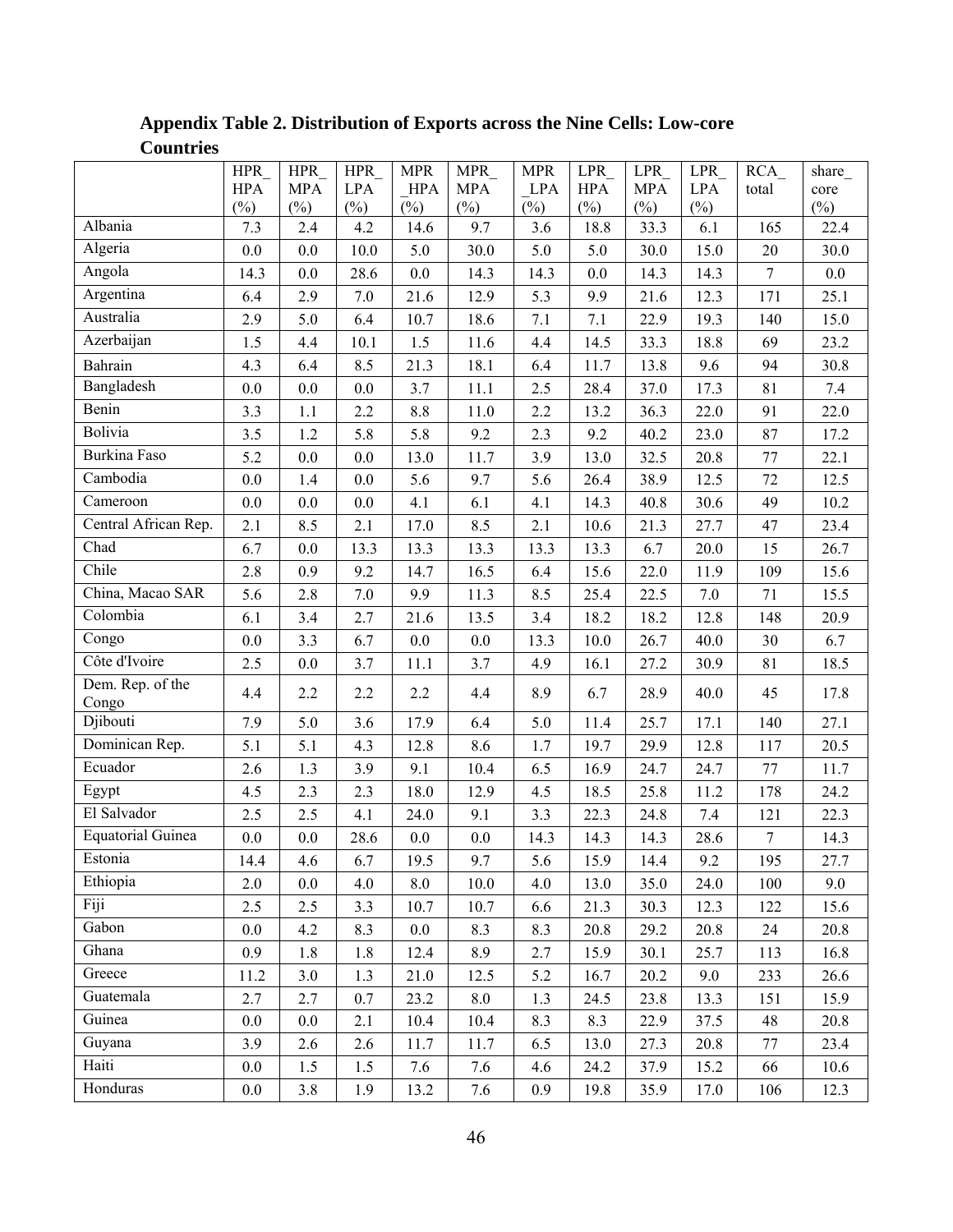|                           | <b>HPR</b> | <b>HPR</b> | <b>HPR</b> | <b>MPR</b> | <b>MPR</b> | <b>MPR</b> | LPR        | <b>LPR</b> | LPR        | $\overline{RCA}$ | share_ |
|---------------------------|------------|------------|------------|------------|------------|------------|------------|------------|------------|------------------|--------|
|                           | <b>HPA</b> | <b>MPA</b> | <b>LPA</b> | <b>HPA</b> | <b>MPA</b> | <b>LPA</b> | <b>HPA</b> | <b>MPA</b> | <b>LPA</b> | total            | core   |
| Iceland                   | $(\%)$     | $(\%)$     | $(\%)$     | $(\%)$     | $(\%)$     | $(\%)$     | $(\%)$     | $(\%)$     | $(\%)$     |                  | $(\%)$ |
|                           | 9.4        | 9.4        | 9.4        | 1.6        | 17.2       | 12.5       | 3.1        | 23.4       | 14.1       | 64               | 25.0   |
| Indonesia                 | 4.0        | 5.8        | 5.8        | 12.6       | 12.6       | 8.5        | 13.9       | 20.2       | 16.6       | 223              | 21.1   |
| Iran                      | 0.0        | 2.6        | 6.5        | 7.8        | 20.8       | 6.5        | 7.8        | 27.3       | 20.8       | 77               | 11.7   |
| Jamaica                   | 3.4        | 6.8        | 5.1        | 6.8        | 17.0       | 6.8        | 13.6       | 27.1       | 13.6       | 59               | 22.0   |
| Kazakhstan                | 5.4        | 0.0        | 3.3        | 8.7        | 16.3       | 9.8        | 6.5        | 25.0       | 25.0       | 92               | 27.2   |
| Kenya                     | 1.2        | 2.4        | 3.0        | 18.3       | 9.5        | 3.6        | 14.8       | 30.2       | 17.2       | 169              | 16.6   |
| Kiribati                  | 1.8        | 3.6        | 3.6        | 7.1        | 17.9       | 8.9        | 10.7       | 32.1       | 14.3       | 56               | 23.2   |
| Kuwait                    | 8.3        | 8.3        | 20.8       | 8.3        | 20.8       | 12.5       | 4.2        | 8.3        | 8.3        | 24               | 25.0   |
| Kyrgyzstan                | 4.3        | 3.1        | 4.9        | 12.8       | 12.2       | 3.1        | 21.3       | 26.2       | 12.2       | 164              | 23.2   |
| Lao People's Dem.<br>Rep. | 3.2        | 1.1        | 1.1        | 5.4        | 12.9       | 1.1        | 19.4       | 35.5       | 20.4       | 93               | 12.9   |
| Latvia                    | 12.8       | 5.9        | 3.7        | 19.6       | 10.5       | 5.5        | 21.0       | 16.9       | 4.1        | 219              | 25.6   |
| Libya                     | 5.0        | 5.0        | 15.0       | $0.0\,$    | 30.0       | 15.0       | 5.0        | 5.0        | 20.0       | 20               | 50.0   |
| Lithuania                 | 9.8        | 4.0        | 3.6        | 20.5       | 13.8       | 4.0        | 18.8       | 21.4       | 4.0        | 224              | 27.7   |
| Madagascar                | 0.0        | 0.0        | 6.7        | 9.6        | 7.7        | 4.8        | 18.3       | 38.5       | 14.4       | 104              | 12.5   |
| Malawi                    | 3.7        | 1.2        | 0.0        | 6.1        | 11.0       | 3.7        | 23.2       | 37.8       | 13.4       | 82               | 19.5   |
| Mali                      | 4.1        | 6.8        | 2.7        | 8.1        | 12.2       | 5.4        | 5.4        | 31.1       | 24.3       | 74               | 28.4   |
| Mauritania                | 3.6        | 0.0        | 3.6        | 0.0        | 14.3       | 17.9       | 0.0        | 21.4       | 39.3       | $28\,$           | 10.7   |
| Mauritius                 | 5.1        | 3.4        | 7.6        | 11.0       | 7.6        | 11.0       | 16.1       | 27.1       | 11.0       | 118              | 24.6   |
| Mongolia                  | 1.9        | $1.0\,$    | 2.9        | 6.8        | 16.5       | 2.9        | 23.3       | 30.1       | 14.6       | 103              | 12.6   |
| Morocco                   | 3.9        | 0.0        | 4.6        | 6.9        | 11.5       | 7.7        | 22.3       | 35.4       | 7.7        | 130              | 10.8   |
| Mozambique                | 5.1        | 4.1        | 2.0        | 5.1        | 13.3       | 5.1        | 8.2        | 31.6       | 25.5       | 98               | 21.4   |
| Nepal                     | 2.4        | 3.5        | 3.5        | 19.4       | 9.4        | 4.1        | 20.6       | 24.1       | 12.9       | 170              | 18.8   |
| New Zealand               | 10.6       | 5.6        | 8.1        | 19.9       | 13.0       | 5.6        | 11.8       | 17.4       | 8.1        | 161              | 23.0   |
| Nicaragua                 | 3.0        | $1.0\,$    | 3.0        | 7.1        | 8.1        | 4.0        | 23.2       | 34.3       | 16.2       | 99               | 10.1   |
| Nigeria                   | 0.0        | 0.0        | 3.6        | 3.6        | 7.1        | 7.1        | 3.6        | 35.7       | 39.3       | $28\,$           | 14.3   |
| Oman                      | 6.7        | 4.4        | 2.2        | 17.8       | 22.2       | 6.7        | 8.9        | 20.0       | 11.1       | 45               | 24.4   |
| Pakistan                  | 2.0        | 0.7        | $2.0$      | 9.5        | 12.2       | 4.7        | 20.3       | 35.1       | 13.5       | 148              | 9.5    |
| Papua New Guinea          | $0.0\,$    | $0.0\,$    | 2.0        | 2.0        | 12.2       | $10.2\,$   | 8.2        | 32.7       | 32.7       | 49               | 8.2    |
| Paraguay                  | 1.1        | 1.1        | 3.2        | 13.8       | 6.4        | 2.1        | 13.8       | 36.2       | 22.3       | 94               | 10.6   |
| Peru                      | $1.5$      | 3.8        | $3.0\,$    | 12.0       | 15.0       | 5.3        | 14.3       | 27.8       | 17.3       | 133              | 18.0   |
| Qatar                     | 3.5        | 10.3       | 31.0       | 6.9        | 10.3       | 17.2       | 13.8       | 3.5        | 3.5        | 29               | 51.7   |
| Rep. of Moldova           | 9.4        | 3.4        | 3.4        | 12.8       | 10.7       | 3.4        | 23.5       | 27.5       | 6.0        | 149              | 23.5   |
| Rwanda                    | 1.5        | 2.9        | 4.4        | 8.7        | 14.5       | 7.3        | 10.1       | 33.3       | 17.4       | 69               | 27.5   |
| Saudi Arabia              | 3.6        | 10.7       | 14.3       | 12.5       | 19.6       | 10.7       | 8.9        | 10.7       | 8.9        | 56               | 30.4   |
| Sri Lanka                 | 2.3        | 3.0        | 1.5        | 11.4       | 9.1        | 5.3        | 20.5       | 28.0       | 18.9       | 132              | 9.1    |
| Sudan                     | 2.0        | 0.0        | 6.1        | 2.0        | 8.2        | 4.1        | 4.1        | 42.9       | 30.6       | 49               | 16.3   |
| Suriname                  | 2.4        | 4.9        | 0.0        | 2.4        | 17.1       | 7.3        | 2.4        | 31.7       | 31.7       | 41               | 19.5   |
| Syria                     | 2.7        | 0.7        | 4.1        | 14.2       | 13.5       | 4.1        | 19.6       | 27.0       | 14.2       | 148              | 11.5   |
| Tajikistan                | 3.0        | 0.0        | 6.0        | 11.9       | 10.5       | 4.5        | 14.9       | 35.8       | 13.4       | 67               | 22.4   |
| TFYR of Macedonia         | 6.5        | $0.0\,$    | $0.7\,$    | 18.2       | 11.7       | 2.0        | 26.0       | 28.6       | 6.5        | 154              | 22.1   |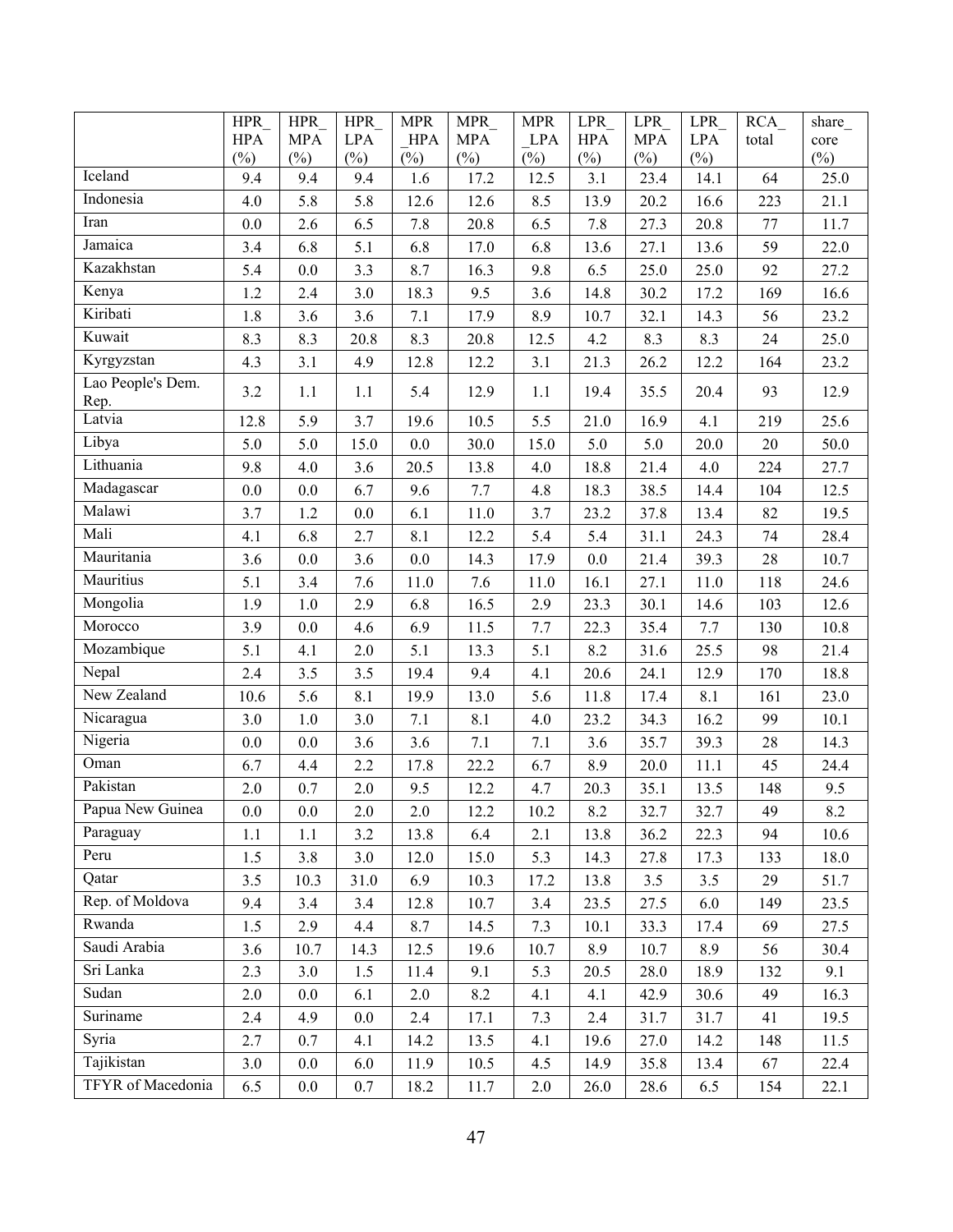|                                | <b>HPR</b><br><b>HPA</b><br>$(\%)$ | <b>HPR</b><br><b>MPA</b><br>$(\%)$ | <b>HPR</b><br><b>LPA</b><br>$(\%)$ | <b>MPR</b><br><b>HPA</b><br>$(\%)$ | <b>MPR</b><br><b>MPA</b><br>$(\%)$ | <b>MPR</b><br><b>LPA</b><br>$(\%)$ | <b>LPR</b><br><b>HPA</b><br>$(\%)$ | <b>LPR</b><br><b>MPA</b><br>$(\%)$ | <b>LPR</b><br><b>LPA</b><br>$(\%)$ | <b>RCA</b><br>total | share<br>core<br>$(\%)$ |
|--------------------------------|------------------------------------|------------------------------------|------------------------------------|------------------------------------|------------------------------------|------------------------------------|------------------------------------|------------------------------------|------------------------------------|---------------------|-------------------------|
| Togo                           | 2.1                                | 1.4                                | 1.4                                | 19.9                               | 9.2                                | 3.6                                | 19.2                               | 26.2                               | 17.0                               | 141                 | 22.0                    |
| Trinidad and Tobago            | 5.8                                | 3.9                                | 7.7                                | 13.5                               | 19.2                               | 13.5                               | 15.4                               | 13.5                               | 7.7                                | 52                  | 34.6                    |
| Tunisia                        | 2.0                                | 2.6                                | 4.6                                | 16.5                               | 9.2                                | 5.3                                | 25.0                               | 27.6                               | 7.2                                | 152                 | 23.7                    |
| Turkey                         | 7.6                                | 2.1                                | 0.8                                | 28.3                               | 11.8                               | 3.0                                | 18.6                               | 21.5                               | 6.3                                | 237                 | 26.6                    |
| Turkmenistan                   | 0.0                                | 0.0                                | 2.5                                | 5.0                                | 10.0                               | 2.5                                | 12.5                               | 42.5                               | 25.0                               | 40                  | 15.0                    |
| Uganda                         | 2.9                                | 3.7                                | 1.5                                | 13.2                               | 7.4                                | 5.2                                | 12.5                               | 31.6                               | 22.1                               | 136                 | 26.5                    |
| <b>United Arab</b><br>Emirates | 1.6                                | 3.3                                | 13.1                               | 14.8                               | 18.0                               | 8.2                                | 14.8                               | 13.1                               | 13.1                               | 61                  | 26.2                    |
| United Rep. of<br>Tanzania     | 3.8                                | 2.5                                | 3.8                                | 4.4                                | 12.0                               | 4.4                                | 10.7                               | 35.9                               | 22.6                               | 159                 | 16.4                    |
| Uruguay                        | 6.0                                | 4.7                                | 8.7                                | 15.3                               | 16.7                               | 4.7                                | 10.7                               | 20.7                               | 12.7                               | 150                 | 24.7                    |
| Uzbekistan                     | 4.8                                | 2.4                                | 2.4                                | 7.2                                | 14.5                               | 2.4                                | 13.3                               | 31.3                               | 21.7                               | 83                  | 21.7                    |
| Venezuela                      | 1.7                                | 5.1                                | 8.5                                | 11.9                               | 20.3                               | 6.8                                | 13.6                               | 15.3                               | 17.0                               | 59                  | 33.9                    |
| Viet Nam                       | 2.5                                | 0.0                                | 3.8                                | 10.1                               | 10.7                               | 6.9                                | 21.4                               | 22.6                               | 22.0                               | 159                 | 13.8                    |
| Yemen                          | 1.4                                | 2.8                                | 4.2                                | 2.8                                | 14.1                               | 11.3                               | 8.5                                | 35.2                               | 19.7                               | 71                  | 18.3                    |
| Zambia                         | 6.3                                | 3.2                                | 4.2                                | 13.7                               | 9.5                                | 6.3                                | 9.5                                | 29.5                               | 17.9                               | 95                  | 18.9                    |

**Note:** Numbers reported in the first nine columns are the share of each of the nine cells of table 2 in the total number of products exported with RCA (also see note to appendix table 1). RCA\_total is the total number of products exported with RCA by each country. share\_core is the share of the number of core products exported with RCA in the total number of products exported with RCA.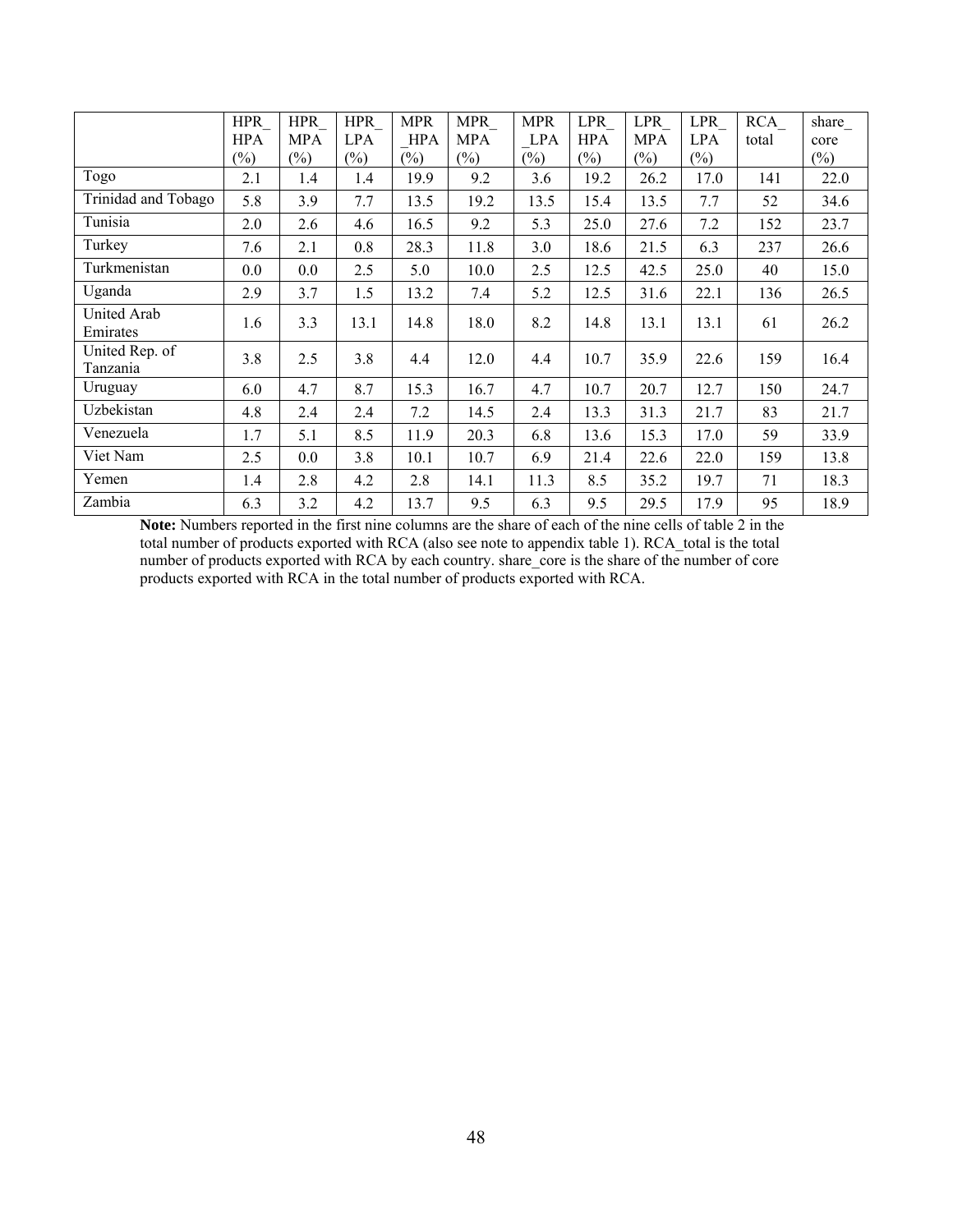|                          |                | <b>HPR</b> | HPR_       | HPR_       | <b>MPR</b> | MPR_       | MPR_       | LPR        | LPR        | LPR        |
|--------------------------|----------------|------------|------------|------------|------------|------------|------------|------------|------------|------------|
|                          | RCA>1          | <b>HPA</b> | <b>MPA</b> | <b>LPA</b> | <b>HPA</b> | <b>MPA</b> | <b>LPA</b> | <b>HPA</b> | <b>MPA</b> | <b>LPA</b> |
| <b>BRAZIL</b>            | 201            | 8.0        | 5.5        | 8.0        | 16.9       | 13.4       | 4.5        | 9.5        | 17.4       | 16.9       |
| <b>PETROLEUM</b>         |                |            |            |            |            |            |            |            |            |            |
| <b>RAW MATERIALS</b>     | 15             |            | 6.7        | 6.7        | 6.7        | 6.7        | 13.3       |            | 20.0       | 40.0       |
| <b>FOREST PRODUCTS</b>   | 18             | 5.6        | 11.1       | 11.1       | 22.2       | 11.1       |            | 16.7       | 16.7       | 5.6        |
| <b>TROPICAL</b>          |                |            |            |            |            |            |            |            |            |            |
| <b>AGRICULTURE</b>       | 20             |            |            |            |            | 15.0       | 5.0        | 20.0       | 35.0       | 25.0       |
| <b>ANIMAL PRODUCTS</b>   | 16             | 12.5       |            | 6.3        | 12.5       | 31.3       |            |            | 18.8       | 18.8       |
| <b>CEREALS</b>           | 26             |            | 3.8        |            |            | 3.8        | 3.8        | 7.7        | 26.9       | 53.8       |
| <b>LABOR INTENSIVE</b>   | 12             | 16.7       | 8.3        | 8.3        | 25.0       | 16.7       |            | 8.3        | 16.7       |            |
| <b>CAPITAL INTENSIVE</b> | 16             |            |            |            | 18.8       | 25.0       |            | 31.3       | 6.3        | 18.8       |
| <b>METALS</b>            | 18             |            |            |            | 33.3       | 16.7       | 11.1       | 16.7       | 16.7       | 5.6        |
| <b>MACHINERY</b>         | 37             | 18.9       | 16.2       | 18.9       | 24.3       | 5.4        | 8.1        |            | 5.4        | 2.7        |
| <b>CHEMICALS</b>         | 23             | 17.4       |            | 17.4       | 26.1       | 17.4       |            | 4.3        | 17.4       |            |
|                          |                |            |            |            |            |            |            |            |            |            |
| <b>CHINA</b>             | 258            | 6.6        | 4.7        | 9.3        | 13.6       | 11.2       | 13.2       | 14.3       | 17.4       | 9.7        |
| <b>PETROLEUM</b>         | $\overline{2}$ |            |            |            | 50.0       |            | 50.0       |            |            |            |
| <b>RAW MATERIALS</b>     | 11             |            | 9.1        |            | 9.1        |            |            | 9.1        | 36.4       | 36.4       |
| <b>FOREST PRODUCTS</b>   | $\overline{7}$ | 14.3       |            |            | 28.6       |            |            | 14.3       | 28.6       | 14.3       |
| <b>TROPICAL</b>          |                |            |            |            |            |            |            |            |            |            |
| <b>AGRICULTURE</b>       | 11             |            |            |            | 9.1        |            |            | 36.4       | 45.5       | 9.1        |
| <b>ANIMAL PRODUCTS</b>   | 10             |            |            |            | 10.0       | 30.0       | 10.0       |            | 40.0       | 10.0       |
| <b>CEREALS</b>           | 8              |            |            |            |            |            |            | 25.0       | 12.5       | 62.5       |
| <b>LABOR INTENSIVE</b>   | 69             | 2.9        | 5.8        | 1.4        | 14.5       | 11.6       | 13.0       | 23.2       | 18.8       | 8.7        |
| <b>CAPITAL INTENSIVE</b> | 48             | 6.3        |            |            | 18.8       | 16.7       | 2.1        | 22.9       | 22.9       | 10.4       |
| <b>METALS</b>            | 19             | 36.8       | 10.5       |            | 15.8       | 5.3        | 5.3        | 5.3        | 15.8       | 5.3        |
| <b>MACHINERY</b>         | 55             | 1.8        | 3.6        | 40.0       | 7.3        | 12.7       | 30.9       | 1.8        | 1.8        |            |
| <b>CHEMICALS</b>         | 18             | 16.7       | 16.7       | 5.6        | 16.7       | 11.1       | 22.2       |            | 5.6        | 5.6        |
|                          |                |            |            |            |            |            |            |            |            |            |
| <b>INDIA</b>             | 258            | 7.4        | 6.2        | 5.0        | 12.4       | 12.0       | 3.5        | 14.0       | 22.9       | 16.7       |
| <b>PETROLEUM</b>         | $\mathbf{1}$   |            |            |            |            | 100.0      |            |            |            |            |
| <b>RAW MATERIALS</b>     | 27             |            | 3.7        | 3.7        | 3.7        | 18.5       | 14.8       | 3.7        | 22.2       | 29.6       |
| <b>FOREST PRODUCTS</b>   | $\overline{2}$ |            |            |            |            |            |            | 50.0       | 50.0       |            |
| <b>TROPICAL</b>          |                |            |            |            |            |            |            |            |            |            |
| <b>AGRICULTURE</b>       | 17             |            |            |            | 5.9        |            |            | 41.2       | 35.3       | 17.6       |
| <b>ANIMAL PRODUCTS</b>   | 13             | 7.7        |            |            | 7.7        | 23.1       | 7.7        |            | 23.1       | 30.8       |
| <b>CEREALS</b>           | 31             |            |            |            | 3.2        | 6.5        |            | 9.7        | 38.7       | 41.9       |
| <b>LABOR INTENSIVE</b>   | 40             |            | 5.0        | 2.5        | 7.5        | 12.5       | 2.5        | 30.0       | 30.0       | 10.0       |
| <b>CAPITAL INTENSIVE</b> | 45             | 2.2        |            |            | 20.0       | 11.1       |            | 22.2       | 26.7       | 17.8       |
| <b>METALS</b>            | 23             | 17.4       |            |            | 39.1       | 13.0       |            | 8.7        | 13.0       | 8.7        |
| <b>MACHINERY</b>         | 25             | 24.0       | 12.0       | 16.0       | 12.0       | 16.0       | 8.0        |            | 8.0        | 4.0        |
| <b>CHEMICALS</b>         | 34             | 20.6       | 29.4       | 20.6       | 11.8       | 8.8        | 2.9        |            | 5.9        |            |
|                          |                |            |            |            |            |            |            |            |            |            |
| <b>MALAYSIA</b>          | 106            | 4.7        | 1.9        | 19.8       | 11.3       | 11.3       | 17.9       | 7.5        | 11.3       | 14.2       |
| PETROLEUM                | $\mathbf{1}$   |            |            |            | 100.0      |            |            |            |            |            |

**Appendix Table 3: Distribution of Products across the Nine Cells: Selected Countries (based on averaged RCA for the years 2003 to 2007)**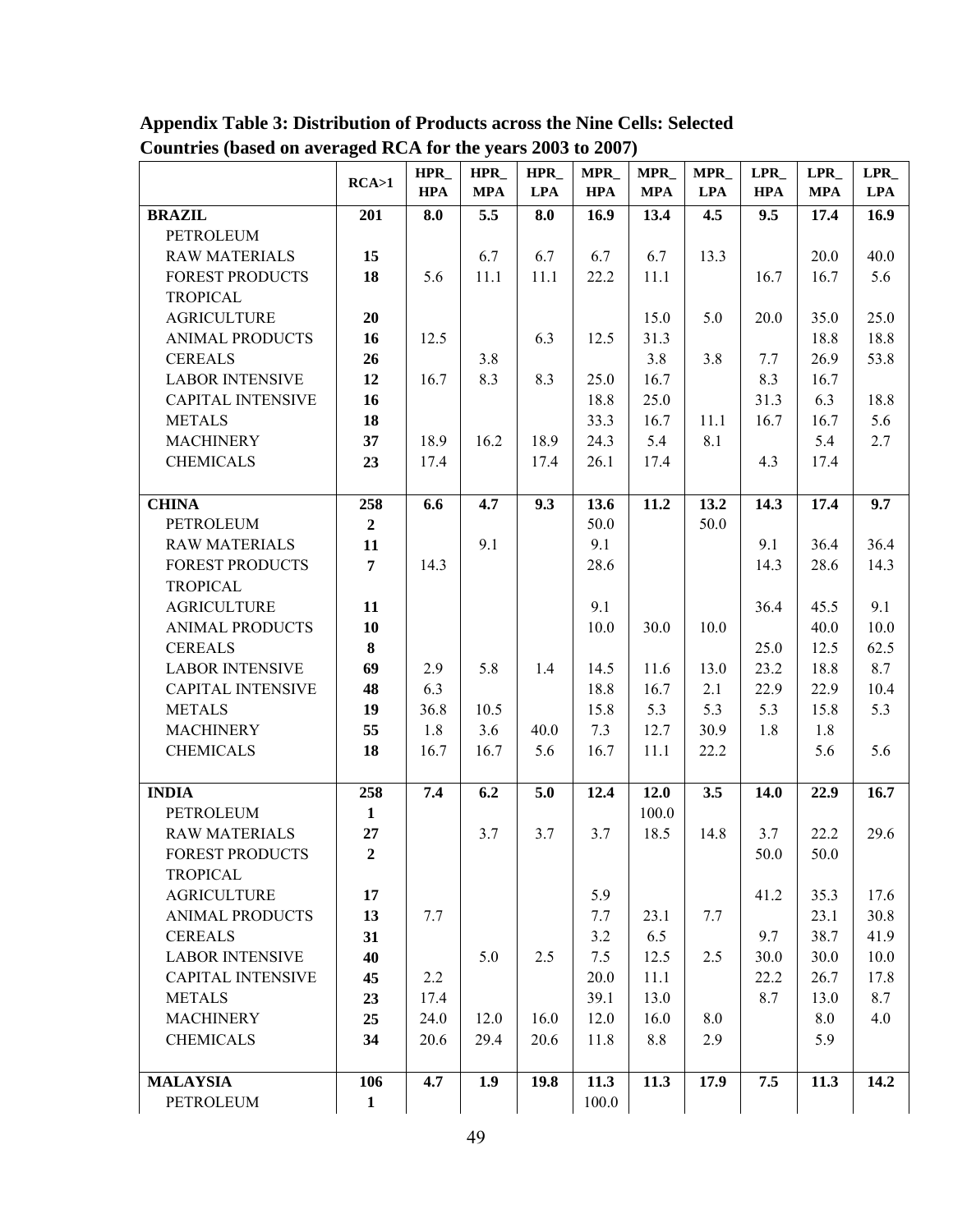|                                   | RCA>1                          | $HPR_$<br><b>HPA</b> | HPR_<br><b>MPA</b> | HPR_<br><b>LPA</b> | MPR_<br><b>HPA</b> | MPR_<br><b>MPA</b> | MPR_<br><b>LPA</b> | LPR_<br><b>HPA</b> | LPR<br><b>MPA</b> | LPR<br><b>LPA</b> |
|-----------------------------------|--------------------------------|----------------------|--------------------|--------------------|--------------------|--------------------|--------------------|--------------------|-------------------|-------------------|
| <b>RAW MATERIALS</b>              | $\overline{7}$                 |                      |                    | 14.3               |                    | 14.3               | 14.3               | 14.3               |                   | 42.9              |
| <b>FOREST PRODUCTS</b>            | $\boldsymbol{9}$               |                      |                    |                    | 11.1               |                    |                    | 22.2               | 44.4              | 22.2              |
| <b>TROPICAL</b>                   |                                |                      |                    |                    |                    |                    |                    |                    |                   |                   |
| <b>AGRICULTURE</b>                | 6                              |                      |                    |                    | 16.7               |                    |                    | 16.7               | 16.7              | 50.0              |
| <b>ANIMAL PRODUCTS</b>            | 9                              |                      |                    |                    | 33.3               | 22.2               |                    |                    | 33.3              | 11.1              |
| <b>CEREALS</b>                    | 10                             |                      |                    |                    |                    |                    | 10.0               | 10.0               | 30.0              | 50.0              |
| <b>LABOR INTENSIVE</b>            | 12                             | 8.3                  |                    | 16.7               | 25.0               | 25.0               |                    | 16.7               |                   | 8.3               |
| <b>CAPITAL INTENSIVE</b>          | $\mathbf{3}$                   |                      |                    |                    | 66.7               | 33.3               |                    |                    |                   |                   |
| <b>METALS</b>                     | $\overline{\mathbf{4}}$        | 25.0                 |                    |                    | 25.0               |                    | 25.0               | 25.0               |                   |                   |
| <b>MACHINERY</b>                  | 37                             |                      | 2.7                | 43.2               |                    | 13.5               | 40.5               |                    |                   |                   |
| <b>CHEMICALS</b>                  | 8                              | 37.5                 | 12.5               | 25.0               |                    |                    | 12.5               |                    | 12.5              |                   |
|                                   |                                |                      |                    |                    |                    |                    |                    |                    |                   |                   |
| <b>THAILAND</b>                   | 202                            | 7.4                  | 2.0                | 9.4                | 18.3               | 14.9               | 9.9                | 11.4               | 18.3              | 8.4               |
| PETROLEUM                         | $\overline{\mathbf{4}}$        |                      |                    | 25.0               |                    | 50.0               | 25.0               |                    |                   |                   |
| <b>RAW MATERIALS</b>              | 6                              |                      |                    |                    |                    | 16.7               |                    | 16.7               | 16.7              | 50.0              |
| <b>FOREST PRODUCTS</b>            | 7                              | 14.3                 |                    |                    | 42.9               | 14.3               |                    |                    | 28.6              |                   |
| <b>TROPICAL</b>                   |                                |                      |                    |                    |                    |                    |                    |                    |                   |                   |
| <b>AGRICULTURE</b>                | 16                             |                      |                    |                    | 6.3                | 6.3                |                    | 37.5               | 37.5              | 12.5              |
| <b>ANIMAL PRODUCTS</b>            | 16                             |                      |                    |                    | 12.5               | 31.3               | 12.5               |                    | 25.0              | 18.8              |
| <b>CEREALS</b>                    | 18                             |                      | 5.6                |                    | 16.7               | 11.1               |                    | 16.7               | 27.8              | 22.2              |
| <b>LABOR INTENSIVE</b>            | 32                             | 6.3                  |                    |                    | 15.6               | 6.3                | 12.5               | 15.6               | 37.5              | 6.3               |
| <b>CAPITAL INTENSIVE</b>          | 33                             |                      |                    |                    | 33.3               | 21.2               |                    | 24.2               | 15.2              | 6.1               |
| <b>METALS</b>                     | 8                              | 25.0                 |                    |                    | 50.0               |                    |                    |                    | 12.5              | 12.5              |
| <b>MACHINERY</b>                  | 47                             | 12.8                 | 2.1                | 31.9               | 10.6               | 12.8               | 27.7               |                    | 2.1               |                   |
| <b>CHEMICALS</b>                  | 15                             | 26.7                 | 13.3               | 20.0               | 20.0               | 20.0               |                    |                    |                   |                   |
|                                   |                                |                      |                    |                    |                    |                    |                    |                    |                   |                   |
| <b>ALGERIA</b>                    | 20                             |                      |                    | 10.0               | 5.0                | 30.0               | 5.0                | 5.0                | 30.0              | 15.0              |
| PETROLEUM                         | $\boldsymbol{2}$               |                      |                    |                    |                    | 50.0               | 50.0               |                    |                   |                   |
| <b>RAW MATERIALS</b>              | 6                              |                      |                    | 16.7               |                    | 16.7               |                    | 16.7               | 16.7              | 33.3              |
| <b>FOREST PRODUCTS</b>            | $\mathbf{1}$                   |                      |                    | 100.0              |                    |                    |                    |                    |                   |                   |
| <b>TROPICAL</b>                   |                                |                      |                    |                    |                    |                    |                    |                    |                   |                   |
| <b>AGRICULTURE</b>                | 1                              |                      |                    |                    |                    |                    |                    |                    | 100.0             |                   |
| <b>ANIMAL PRODUCTS</b>            | 1                              |                      |                    |                    |                    |                    |                    |                    |                   | 100.0             |
| <b>CEREALS</b>                    | 1                              |                      |                    |                    |                    |                    |                    |                    | 100.0             |                   |
| <b>LABOR INTENSIVE</b>            | 1                              |                      |                    |                    |                    | 100.0              |                    |                    |                   |                   |
| <b>CAPITAL INTENSIVE</b>          | 1                              |                      |                    |                    |                    |                    |                    |                    | 100.0             |                   |
| <b>METALS</b>                     |                                |                      |                    |                    |                    |                    |                    |                    |                   |                   |
| <b>MACHINERY</b>                  | $\mathbf{1}$                   |                      |                    |                    |                    |                    |                    |                    | 100.0             |                   |
| <b>CHEMICALS</b>                  | 5                              |                      |                    |                    | 20.0               | 60.0               |                    |                    | 20.0              |                   |
|                                   |                                |                      |                    |                    |                    |                    |                    |                    |                   |                   |
| <b>NIGERIA</b>                    | 28                             |                      |                    | 3.6                | 3.6                | 7.1                | 7.1<br>100.0       | 3.6                | 35.7              | 39.3              |
| PETROLEUM<br><b>RAW MATERIALS</b> | $\mathbf{1}$                   |                      |                    | 33.3               |                    |                    | 33.3               |                    |                   | 33.3              |
| <b>FOREST PRODUCTS</b>            | $\mathbf{3}$<br>$\overline{2}$ |                      |                    |                    |                    |                    |                    |                    | 100.0             |                   |
| <b>TROPICAL</b>                   |                                |                      |                    |                    |                    |                    |                    |                    |                   |                   |
| <b>AGRICULTURE</b>                | 6                              |                      |                    |                    |                    |                    |                    |                    | 50.0              | 50.0              |
|                                   |                                |                      |                    |                    |                    |                    |                    |                    |                   |                   |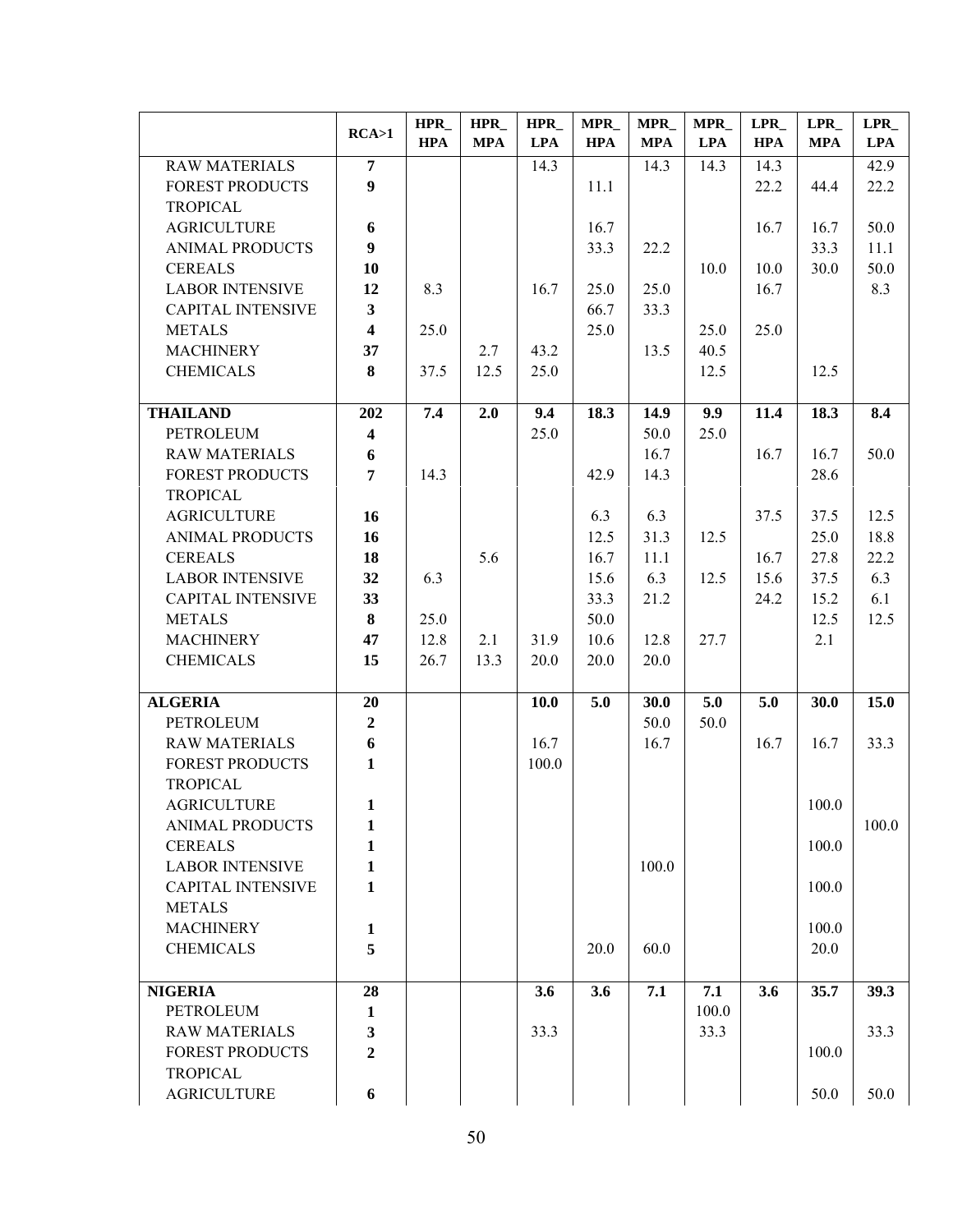|                                              | RCA>1                   | $HPR_$<br><b>HPA</b> | $HPR_$<br><b>MPA</b> | $HPR_$<br><b>LPA</b> | MPR_<br><b>HPA</b> | MPR_<br><b>MPA</b> | MPR_<br><b>LPA</b> | LPR<br><b>HPA</b> | LPR<br><b>MPA</b> | LPR<br><b>LPA</b> |
|----------------------------------------------|-------------------------|----------------------|----------------------|----------------------|--------------------|--------------------|--------------------|-------------------|-------------------|-------------------|
| <b>ANIMAL PRODUCTS</b>                       | $\overline{\mathbf{4}}$ |                      |                      |                      |                    |                    |                    |                   | 25.0              | 75.0              |
| <b>CEREALS</b>                               | 5                       |                      |                      |                      |                    |                    |                    | 20.0              | 20.0              | 60.0              |
| <b>LABOR INTENSIVE</b>                       |                         |                      |                      |                      |                    |                    |                    |                   |                   |                   |
| <b>CAPITAL INTENSIVE</b>                     | 3                       |                      |                      |                      | 33.3               |                    |                    |                   | 66.7              |                   |
| <b>METALS</b>                                |                         |                      |                      |                      |                    |                    |                    |                   |                   |                   |
| <b>MACHINERY</b>                             | $\overline{\mathbf{4}}$ |                      |                      |                      |                    | 50.0               |                    |                   | 25.0              | 25.0              |
| <b>CHEMICALS</b>                             |                         |                      |                      |                      |                    |                    |                    |                   |                   |                   |
|                                              |                         |                      |                      |                      |                    |                    |                    |                   |                   |                   |
| <b>BANGLADESH</b>                            | 81                      |                      |                      |                      | 3.7                | 11.1               | 2.5                | 28.4              | 37.0              | 17.3              |
| <b>PETROLEUM</b>                             |                         |                      |                      |                      |                    |                    |                    |                   |                   |                   |
| <b>RAW MATERIALS</b>                         |                         |                      |                      |                      |                    |                    |                    |                   |                   |                   |
| <b>FOREST PRODUCTS</b>                       | 1                       |                      |                      |                      |                    |                    |                    | 100.0             |                   |                   |
| <b>TROPICAL</b>                              |                         |                      |                      |                      |                    |                    |                    |                   |                   |                   |
| <b>AGRICULTURE</b>                           | $\boldsymbol{4}$        |                      |                      |                      |                    |                    |                    | 50.0              | 25.0              | 25.0              |
| <b>ANIMAL PRODUCTS</b>                       | 9                       |                      |                      |                      |                    | 22.2               | 11.1               |                   | 33.3              | 33.3              |
| <b>CEREALS</b>                               | 16                      |                      |                      |                      | 6.3                |                    | 6.3                |                   | 50.0              | 37.5              |
| <b>LABOR INTENSIVE</b>                       | 27                      |                      |                      |                      |                    | 7.4                |                    | 51.9              | 37.0              | 3.7               |
| <b>CAPITAL INTENSIVE</b>                     | 18                      |                      |                      |                      | 5.6                | 11.1               |                    | 27.8              | 38.9              | 16.7              |
| <b>METALS</b>                                |                         |                      |                      |                      |                    |                    |                    |                   |                   |                   |
| <b>MACHINERY</b>                             | $\overline{\mathbf{4}}$ |                      |                      |                      | 25.0               | 25.0               |                    | 25.0              | 25.0              |                   |
| <b>CHEMICALS</b>                             | $\overline{2}$          |                      |                      |                      |                    | 100.0              |                    |                   |                   |                   |
|                                              |                         |                      |                      |                      |                    |                    |                    |                   |                   |                   |
| <b>RWANDA</b>                                | 69                      | 1.4                  | 2.9                  | 4.3                  | 8.7                | 14.5               | 7.2                | 10.1              | 33.3              | 17.4              |
| <b>PETROLEUM</b>                             | $\overline{2}$          |                      |                      |                      |                    | $0.0\,$            | 100.0              |                   |                   |                   |
| <b>RAW MATERIALS</b>                         | 11                      |                      |                      |                      |                    | 18.2               |                    | 9.1               | 27.3              | 45.5              |
| <b>FOREST PRODUCTS</b>                       | $\overline{2}$          |                      |                      | 50.0                 |                    | 0.0                |                    |                   | 50.0              |                   |
| <b>TROPICAL</b>                              |                         |                      |                      |                      |                    |                    |                    |                   |                   |                   |
| <b>AGRICULTURE</b><br><b>ANIMAL PRODUCTS</b> | 6                       |                      |                      |                      |                    | 16.7<br>9.1        |                    | 16.7<br>9.1       | 33.3<br>54.5      | 33.3<br>27.3      |
| <b>CEREALS</b>                               | 11<br>7                 |                      |                      |                      |                    |                    |                    | 14.3              | 71.4              | 14.3              |
| <b>LABOR INTENSIVE</b>                       | 7                       |                      |                      | 14.3                 | 14.3               | 28.6               |                    |                   | 42.9              |                   |
| <b>CAPITAL INTENSIVE</b>                     | 4                       |                      |                      |                      |                    |                    |                    | 25.0              | 75.0              |                   |
| <b>METALS</b>                                | 5                       |                      |                      |                      | 60.0               | 40.0               |                    |                   |                   |                   |
| <b>MACHINERY</b>                             | $\overline{7}$          | 14.3                 | 14.3                 |                      | 14.3               | 14.3               | 28.6               | 14.3              |                   |                   |
| <b>CHEMICALS</b>                             | $\overline{7}$          |                      | 14.3                 | 14.3                 | 14.3               | 14.3               | 14.3               | 14.3              |                   | 14.3              |
|                                              |                         |                      |                      |                      |                    |                    |                    |                   |                   |                   |
| <b>AUSTRALIA</b>                             | 140                     | 2.9                  | 5.0                  | 6.4                  | 10.7               | 18.6               | 7.1                | 7.1               | 22.9              | 19.3              |
| PETROLEUM                                    |                         |                      |                      |                      |                    |                    |                    |                   |                   |                   |
| <b>RAW MATERIALS</b>                         | 38                      |                      | 2.6                  | 5.3                  | 2.6                | 15.8               | 10.5               | 7.9               | 21.1              | 34.2              |
| <b>FOREST PRODUCTS</b>                       | $\overline{\mathbf{4}}$ |                      | 50.0                 |                      | 25.0               | 25.0               |                    |                   |                   |                   |
| <b>TROPICAL</b>                              |                         |                      |                      |                      |                    |                    |                    |                   |                   |                   |
| <b>AGRICULTURE</b>                           | 12                      |                      |                      |                      | 8.3                | 8.3                |                    | 16.7              | 50.0              | 16.7              |
| <b>ANIMAL PRODUCTS</b>                       | 28                      | 7.1                  | 3.6                  | 7.1                  | 3.6                | 28.6               | 3.6                | 3.6               | 25.0              | 17.9              |
| <b>CEREALS</b>                               | 27                      |                      |                      | 11.1                 | 14.8               | 11.1               | 11.1               | 11.1              | 18.5              | 22.2              |
| <b>LABOR INTENSIVE</b>                       | 5                       |                      | 20.0                 | 20.0                 |                    | 40.0               |                    |                   | 20.0              |                   |
| <b>CAPITAL INTENSIVE</b>                     | 5                       |                      |                      |                      | 20.0               | 20.0               |                    | 20.0              | 40.0              |                   |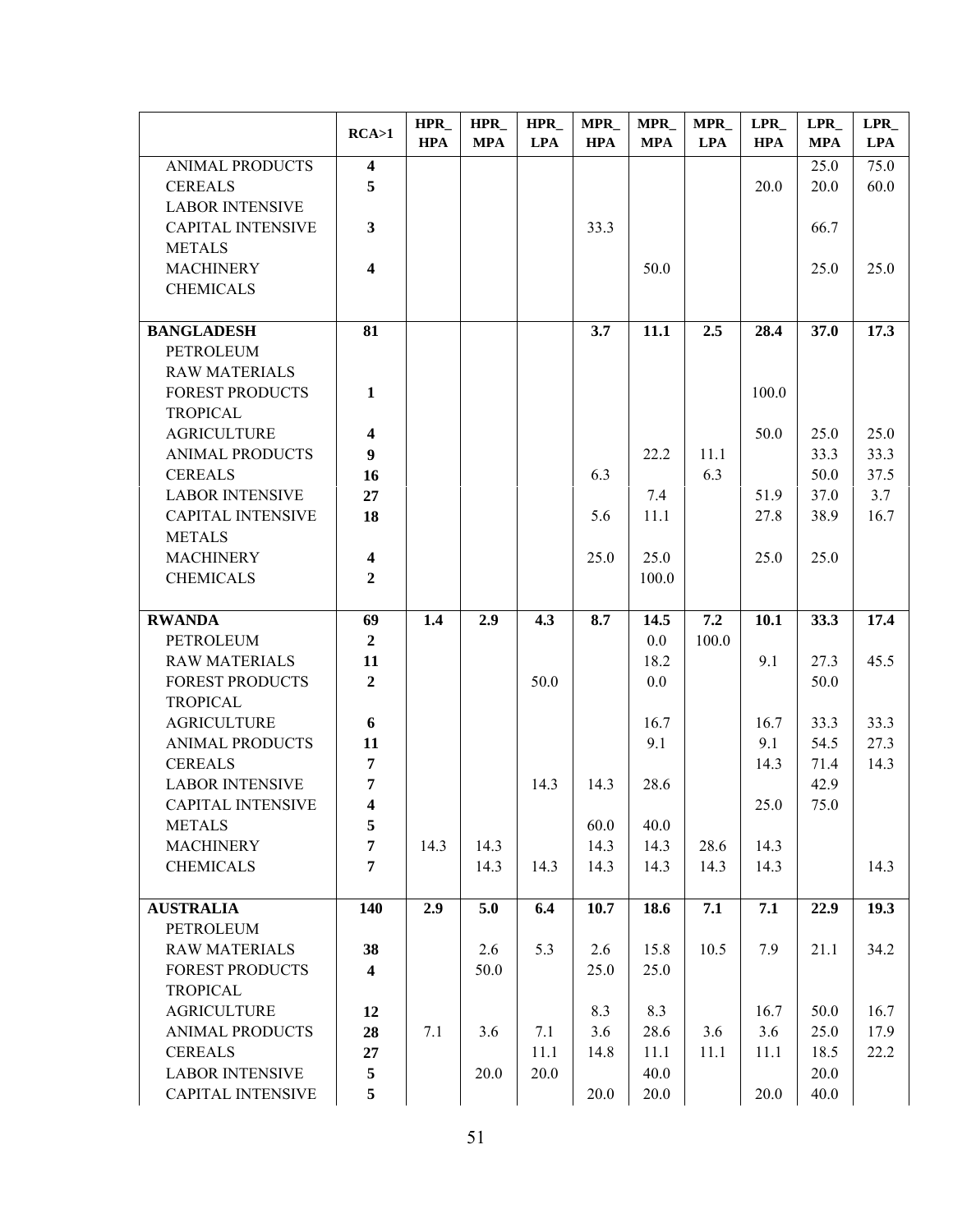|                                          | RCA>1                   | $HPR_$<br><b>HPA</b> | HPR_<br><b>MPA</b> | HPR_<br><b>LPA</b> | <b>MPR</b><br><b>HPA</b> | MPR_<br><b>MPA</b> | MPR_<br><b>LPA</b> | LPR_<br><b>HPA</b> | <b>LPR</b><br><b>MPA</b> | LPR<br><b>LPA</b> |
|------------------------------------------|-------------------------|----------------------|--------------------|--------------------|--------------------------|--------------------|--------------------|--------------------|--------------------------|-------------------|
| <b>METALS</b>                            | $\overline{5}$          | 20.0                 |                    |                    | 40.0                     |                    | 20.0               |                    | 20.0                     |                   |
| <b>MACHINERY</b>                         | $\overline{\mathbf{4}}$ |                      |                    | 25.0               | 50.0                     | 25.0               |                    |                    |                          |                   |
| <b>CHEMICALS</b>                         | 12                      | 8.3                  | 16.7               |                    | 16.7                     | 25.0               | 8.3                |                    | 16.7                     | 8.3               |
|                                          |                         |                      |                    |                    |                          |                    |                    |                    |                          |                   |
| <b>CHILE</b>                             | 109                     | 2.8                  | 0.9                | 9.2                | 14.7                     | 16.5               | 6.4                | 15.6               | 22.0                     | 11.9              |
| <b>PETROLEUM</b>                         |                         |                      |                    |                    |                          |                    |                    |                    |                          |                   |
| <b>RAW MATERIALS</b>                     | 18                      |                      |                    |                    |                          | 5.6                | 11.1               | 11.1               | 33.3                     | 38.9              |
| <b>FOREST PRODUCTS</b>                   | 20                      | 5.0                  | 5.0                | 20.0               | 25.0                     | 10.0               |                    | 15.0               | 15.0                     | 5.0               |
| <b>TROPICAL</b>                          |                         |                      |                    |                    |                          |                    |                    |                    |                          |                   |
| <b>AGRICULTURE</b>                       | 16                      |                      |                    |                    | 6.3                      | 12.5               |                    | 37.5               | 37.5                     | 6.3               |
| <b>ANIMAL PRODUCTS</b>                   | 21                      | 4.8                  |                    | 4.8                | 4.8                      | 28.6               | 14.3               |                    | 28.6                     | 14.3              |
| <b>CEREALS</b>                           | 11                      |                      |                    | 36.4               | 27.3                     | 9.1                | 9.1                | 9.1                | 9.1                      |                   |
| <b>LABOR INTENSIVE</b>                   | $\overline{2}$          |                      |                    |                    |                          | 50.0               |                    | 50.0               |                          |                   |
| <b>CAPITAL INTENSIVE</b>                 | $\overline{\mathbf{4}}$ |                      |                    |                    | 25.0                     | 25.0               |                    | 50.0               |                          |                   |
| <b>METALS</b>                            | $\overline{\mathbf{3}}$ |                      |                    |                    | 33.3                     |                    |                    | 33.3               | 33.3                     |                   |
| <b>MACHINERY</b>                         |                         |                      |                    |                    |                          |                    |                    |                    |                          |                   |
| <b>CHEMICALS</b>                         | 14                      | 7.1                  |                    | 7.1                | 28.6                     | 28.6               | 7.1                | 7.1                | 7.1                      | 7.1               |
|                                          |                         |                      |                    |                    |                          |                    |                    |                    |                          |                   |
| <b>SAUDI ARABIA</b>                      | 56                      | 3.6                  | 10.7               | 14.3               | 12.5                     | 19.6               | 10.7               | 8.9                | 10.7                     | 8.9               |
| PETROLEUM                                | 7                       |                      |                    | 28.6               | 14.3                     | 28.6               | 28.6               |                    |                          |                   |
| <b>RAW MATERIALS</b>                     | 8                       |                      | 25.0               | 25.0               |                          | 12.5               | 12.5               | 12.5               | 12.5                     |                   |
| <b>FOREST PRODUCTS</b>                   | $\overline{2}$          | 50.0                 |                    |                    | 50.0                     |                    |                    |                    |                          |                   |
| <b>TROPICAL</b>                          |                         |                      |                    |                    |                          |                    |                    |                    |                          |                   |
| <b>AGRICULTURE</b>                       | $\mathbf{3}$            |                      |                    |                    |                          | 33.3               |                    | 33.3               | 33.3                     |                   |
| <b>ANIMAL PRODUCTS</b><br><b>CEREALS</b> | 6                       |                      |                    |                    | 33.3                     | 16.7               |                    | 33.3               | 33.3                     | 50.0<br>33.3      |
| <b>LABOR INTENSIVE</b>                   | 3<br>5                  |                      |                    | 20.0               |                          | 20.0               | 20.0               | 20.0               | 20.0                     |                   |
| <b>CAPITAL INTENSIVE</b>                 | 5                       |                      |                    |                    | 20.0                     | 20.0               | 20.0               | 0.0                | 40.0                     |                   |
| <b>METALS</b>                            | $\mathbf{3}$            |                      |                    |                    | 33.3                     | 33.3               |                    | 33.3               |                          |                   |
| <b>MACHINERY</b>                         | $\mathbf{1}$            |                      |                    |                    |                          |                    |                    |                    |                          | 100.0             |
| <b>CHEMICALS</b>                         | 13                      | 7.7                  | 30.8               | 23.1               | 7.7                      | 23.1               | 7.7                |                    |                          |                   |
|                                          |                         |                      |                    |                    |                          |                    |                    |                    |                          |                   |
| <b>UNITED ARAB</b>                       |                         |                      |                    |                    |                          |                    |                    |                    |                          |                   |
| <b>EMIRATES</b>                          | 61                      | 1.6                  | 3.3                | 13.1               | 14.8                     | 18.0               | 8.2                | 14.8               | 13.1                     | 13.1              |
| PETROLEUM                                | $\overline{\mathbf{3}}$ |                      |                    | 33.3               |                          |                    | 66.7               |                    |                          |                   |
| <b>RAW MATERIALS</b>                     | $\boldsymbol{9}$        |                      | 11.1               | 22.2               | 11.1                     |                    | 11.1               | 22.2               | 11.1                     | 11.1              |
| <b>FOREST PRODUCTS</b>                   |                         |                      |                    |                    |                          |                    |                    |                    |                          |                   |
| <b>TROPICAL</b>                          |                         |                      |                    |                    |                          |                    |                    |                    |                          |                   |
| <b>AGRICULTURE</b>                       | $\mathbf{3}$            |                      |                    |                    |                          |                    |                    | 33.3               |                          | 66.7              |
| <b>ANIMAL PRODUCTS</b>                   | $\overline{\mathbf{3}}$ |                      |                    | 33.3               |                          |                    |                    |                    | 33.3                     | 33.3              |
| <b>CEREALS</b>                           | $\boldsymbol{9}$        |                      |                    |                    |                          |                    | 11.1               | 33.3               | 33.3                     | 22.2              |
| <b>LABOR INTENSIVE</b>                   | 8                       |                      | 12.5               |                    | 25.0                     | 50.0               |                    |                    |                          | 12.5              |
| <b>CAPITAL INTENSIVE</b>                 | 10                      |                      |                    |                    | 30.0                     | 30.0               |                    | 20.0               | 20.0                     |                   |
| <b>METALS</b>                            | $\overline{\mathbf{4}}$ |                      |                    |                    | 25.0                     | 50.0               |                    | 25.0               |                          |                   |
| <b>MACHINERY</b>                         | $\overline{7}$          |                      |                    | 42.9               | 14.3                     | 14.3               | 14.3               |                    |                          | 14.3              |
| <b>CHEMICALS</b>                         | 5                       | 20.0                 |                    | 20.0               | 20.0                     | 20.0               |                    |                    | 20.0                     |                   |